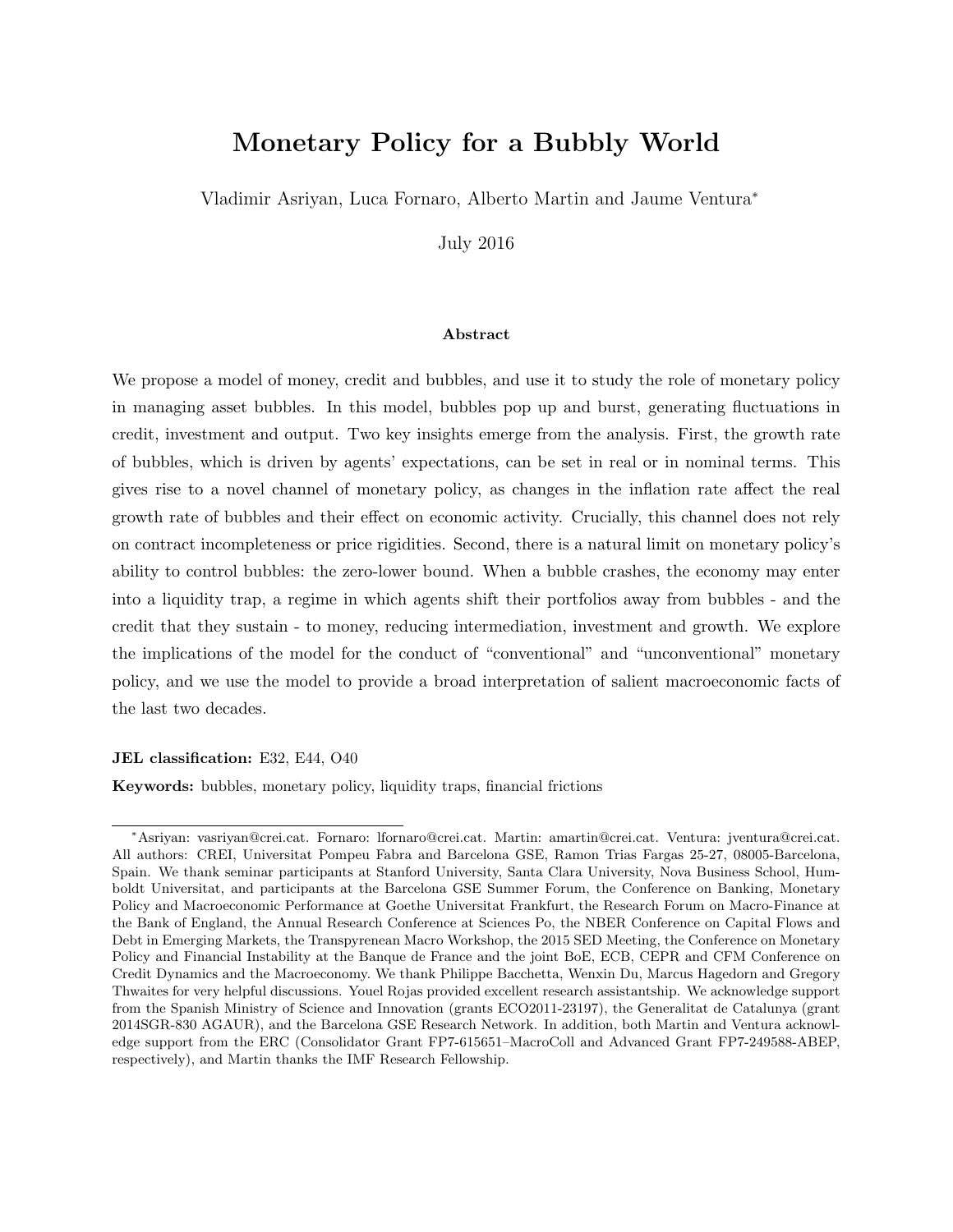### 1 Introduction

What is the role of monetary policy in managing asset bubbles? This question has become increasingly prominent over the last thirty years, as business cycles have become tightly linked with large fluctuations in asset prices and credit. The decades-long slump that has characterized Japan since the early 1990s, for instance, is commonly interpreted as the result of the collapse of a real estate and equity bubble. In the United States, the recent recession has also been associated with the development and subsequent burst of a large bubble in the real estate and equity markets. In the same vein, some of the most severe recessions experienced in the Eurozone in the aftermath of the global financial crisis – such as those in Ireland and Spain – have coincided with the bursting of real estate bubbles. In all of these cases, bursting bubbles have been associated with deep and protracted recessions and reductions in credit, as well as with declining interest rates and liquidity traps.

These episodes have sparked a heated debate about whether and how monetary policy should stabilize asset prices and credit markets. Some have argued that central banks should take an active role, for instance by including an asset price and credit stability objective among their targets (Cecchetti, 2000; Borio et al., 2001). Others have argued that such policies can be destabilizing and counterproductive, and have recommended a more traditional focus on price stability (Bernanke and Gertler, 2001). Even among the activist camp, moreover, there is no clear consensus on what monetary policy should aim for. Should monetary policy intervene ex ante to restrain the rise of asset prices and credit during the boom, or should it intervene ex post to contain the collapse of economic activity during the bust? This debate has been further complicated by the recent emergence of liquidity traps, in which the conventional toolkit of monetary policy is no longer effective. As a result, many central banks have stepped into uncharted territories and resorted to novel "unconventional" policies, with limited historical precedents.

Despite the importance of this debate for macroeconomics, there is no analytical framework to address the various questions that it raises. To do so, we need a framework that connects bubbles, credit and monetary policy, and the goal of this paper is to provide one. We study an environment in which entrepreneurs need to borrow from savers to invest in physical capital. Crucially, entrepreneurs' borrowing is constrained by the amount of collateral that they can credibly pledge. This friction plays two key roles. First, it gives rise to a link between collateral, credit and investment. Second, it produces a low interest rate environment that makes bubbles possible.

In our economy, collateral can be either fundamental or bubbly. Fundamental collateral is the part of a borrower's pledgeable income that corresponds to future output, i.e. it consists of a borrower's rights to future production. Bubbly collateral is instead the part of a borrower's pledgeable income that corresponds to future credit, i.e. it consists of a borrower's rights to future borrowing. We call this type of collateral bubbly because it constitutes a rational bubble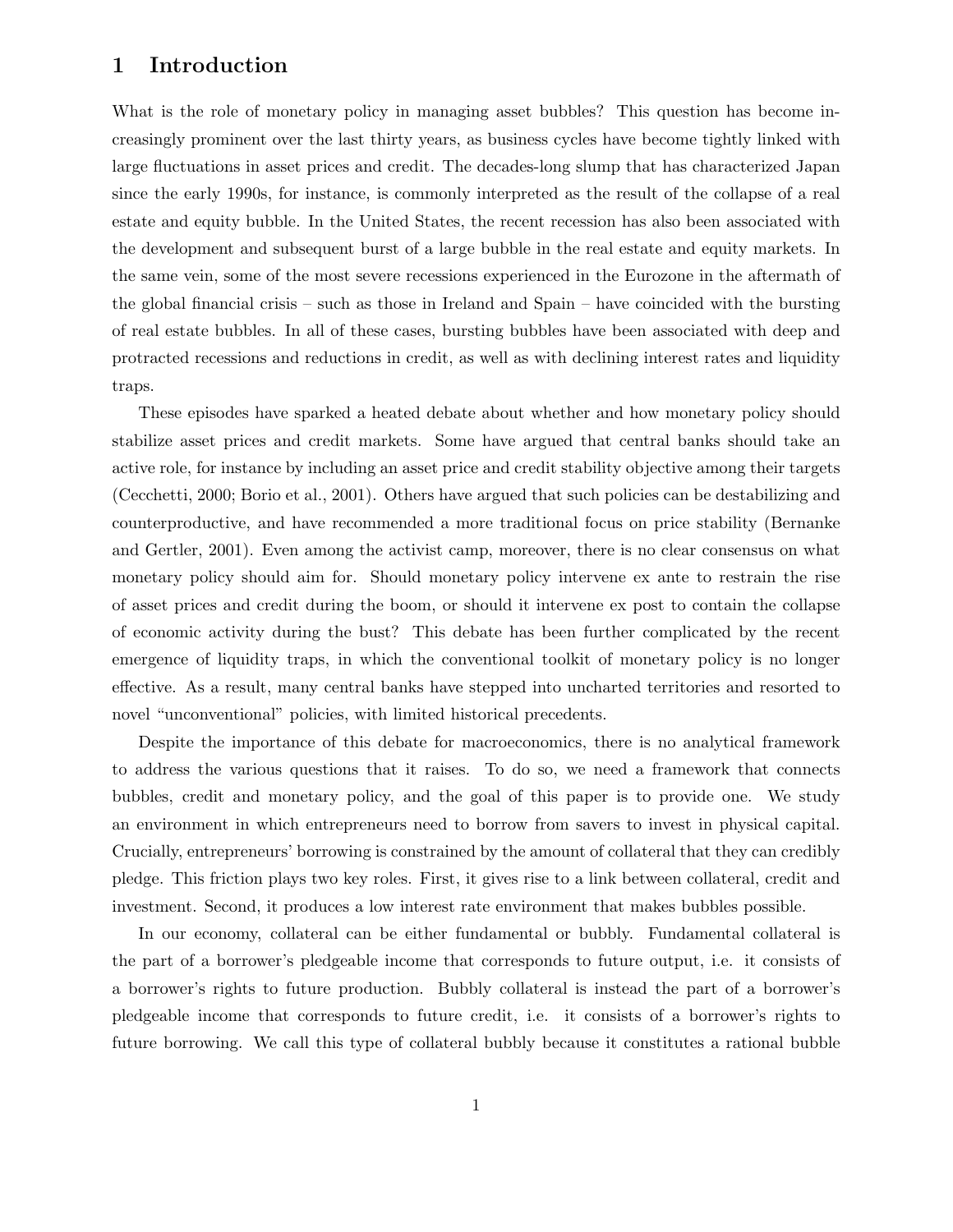or pyramid scheme, in which present contributions (present credit) purchase future contributions (future credit): as long as the return to these bubbles or pyramid schemes is no lower than the interest rate, lenders will be willing to accept them as collateral.

At any point in time, there are two sources of bubble growth. The first is the creation of new bubbles, which provide collateral to entrepreneurs, alleviate the financing friction and expand credit. In this regard, bubble creation has a wealth effect that raises the net worth of entrepreneurs and enables them to expand their borrowing and investment. The second source is the growth of bubbles that were created in the past, which in essence need to be rolled over every period. In this regard, the growth of old bubbles absorbs credit and diverts it away from investment, creating a debt overhang effect that reduces investment in productive capital. Depending on which source of bubble growth dominates, larger bubbles may lead to higher or lower investment. Since bubbles are driven by investor sentiment, the economy is prone to business cycle fluctuations solely due to changes in expectations. Moreover, markets are generically unable to coordinate on the best possible equilibrium, and this creates a role for policy. In this paper, we focus on monetary policy.

The model delivers the following main results. First, bubbles can give rise to nominal credit contracts. This happens if investors' expectations about the future value of the bubble are set in nominal terms. Intuitively, this is a situation in which an entrepreneur borrows today against the units of money that she is expected to borrow in the future. The credit contracts backed by such expectations are optimally written in nominal terms, and they will therefore be affected by changes in inflation. A rise in inflation, for instance, reduces the real value of nominal credit contracts that were issued in the past, weakening their debt overhang effect and freeing up resources for investment in physical capital. Very much in the spirit of Fisher's debt deflation theory (Fisher, 1933), changes in inflation can thus generate fluctuations in asset prices, credit, and investment.

This leads to a second result, which is that monetary policy can – through its control over inflation – manage the debt overhang effect of bubbles. We refer to this novel transmission mechanism of monetary policy as the bubble channel of monetary policy. Crucially, this channel is sustained only by agents' expectations: it does not require money illusion, and it operates even if prices are fully flexible and there are no restrictions on the state-contingency of contracts that agents can write. Importantly, the strength of this channel depends on the mix of credit contracts present in the economy, so that monetary policy is most powerful when expectations about the bubble are such that a large fraction of the credit contracts are nominal.

A third key result is that the interaction between bubbles and monetary policy also determines whether and when the economy falls into a liquidity trap or not. When a bubble crashes, entrepreneurial collateral falls and so does the demand for credit. This leads to a fall in the real interest rate. Once the interest rate equals the return to holding money, however, it can fall no further. At this point, the economy is at the zero lower bound and savers are indifferent between holding money and lending in the credit market. Consequently, they demand money as a store of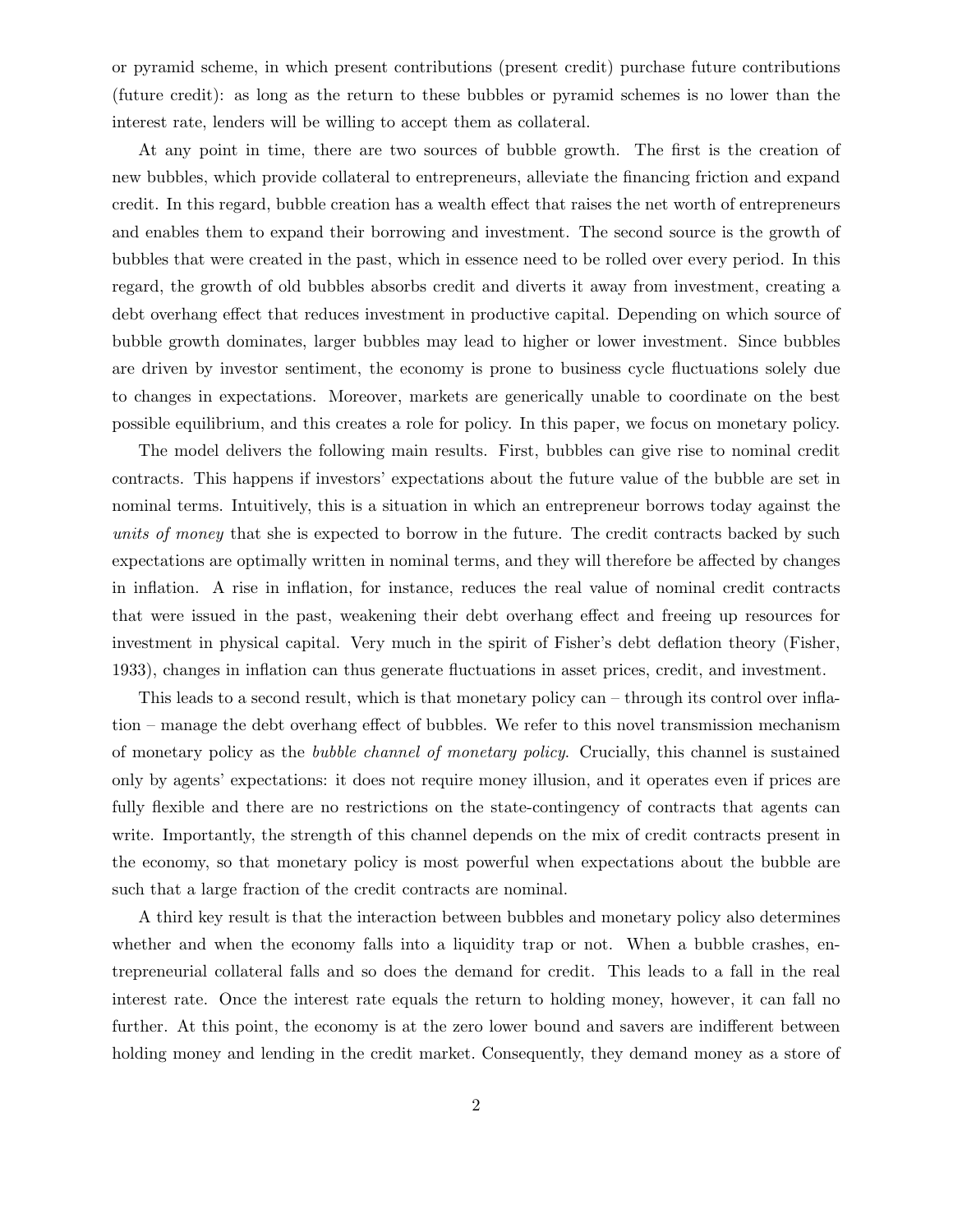value and this increase in money holdings crowds out investment and aggravates the fall in output. Exactly when the economy hits the zero lower bound depends on the monetary authority, though, which controls the return to holding money by setting expected inflation.

What implications do these results have for the aforementioned debate on monetary policy and bubbles? The first is that monetary policy can react to expectation shocks and exploit the bubble channel to stabilize the economy. Doing so requires raising inflation in the aftermath of a bubble crash and reducing it during periods of high bubble growth. By overshooting the inflation target after the burst of a bubble, monetary policy can inflate away pre-existing credit contracts and weaken their debt overhang effect, freeing up resources for investment in physical capital. The flip-side of such a policy is that it must undershoot the inflation target in the boom phase, when bubble growth is already high, strengthening the bubble's overhang effect and dampening investment and growth. This type of monetary policy thus stabilizes investment and output but – contrary to conventional wisdom  $-$  it does so by destabilizing credit. We show that, besides having various redistributive effects across generations and types of agents, such a stabilization policy may also reduce average growth, i.e., the output that is gained during the busts may not be enough to compensate for the output that is lost during the booms. Therefore, its desirability ultimately depends on the objective function of the policy maker.

A second implication refers to the role of monetary policy inside the liquidity trap. At that point, the monetary authority has two options. The first is to increase expected inflation, reducing the real interest rate until the economy exits the liquidity trap. By reducing money holdings, this policy is successful at stimulating investment. It has two drawbacks, however: it hurts savers by lowering the return on their savings, and its effectiveness is limited by the lack of collateral, in the sense that investment is bound to remain low until a new bubble emerges in the credit market. The monetary authority's second option is to make use of seigniorage revenues, which can be substantial inside the liquidity trap, to fund credit-market interventions. We show that, by purchasing private assets at above-market price, the monetary authority can effectively transfer this seigniorage to entrepreneurs and thus mitigate the fall in investment during the liquidity trap. Our model thus illustrates why the monetary authority might choose to stay inside the liquidity trap, even if it could exit at will, as long as bubbly collateral remains low.

The theory thus provides a rich view of the interaction between credit, bubbles and monetary policy. But it also provides a stylized account of the salient macroeconomic developments of the last few decades. In fact, these decades have been characterized by a substantial decline in real and nominal interest rates, along with large fluctuations in asset prices, credit, and holdings of money and other liquid assets. One interpretation is that these low interest rates are the result of excess savings in the global economy, which are constantly looking for alternative stores of value. Our framework shows formally how this may have opened the door both for expectation-driven bubbles and liquidity traps to arise. In such a scenario, credit bubbles sustain investment and growth while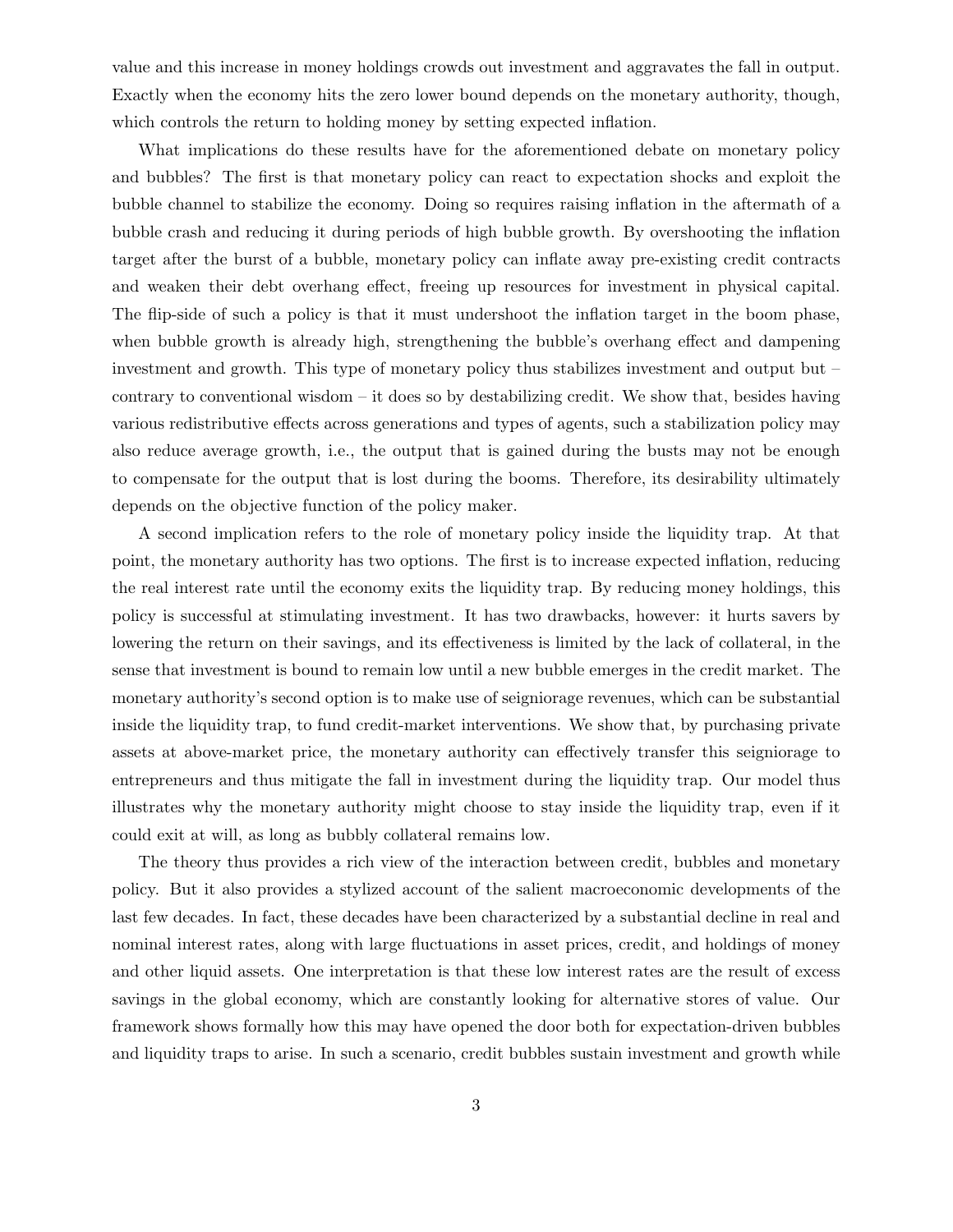they last. When they collapse, however, the real interest rate falls until the economy experiences a liquidity trap during which agents substitute private credit for money in their portfolios. According to this view, the enormous fluctuations in asset prices and money holdings of the recent past are different manifestations of the same phenomenon and should not come as a surprise. In fact, should such circumstances persist, we are likely to see more of these fluctuations in the future.

Related literature. Our paper is related to different strands of literature. We build on the recent work that has connected rational bubbles and credit, such as Caballero and Krishnamurthy (2006), Martin and Ventura (2012, 2015, 2016) and Farhi and Tirole (2011). Although we share many similarities with these models, they have no money and thus no role for monetary policy. Galí  $(2014)$  has recently explored the relationship between monetary policy and bubbles in a New-Keynesian framework, although credit plays no role in his model. Our approach differs from that work both in the key role of bubbles as drivers of credit and in our introduction of nominal bubbles, which create a novel transmission channel for monetary policy, beyond the usual one of nominal price rigidities.

Our work is also closely related to the "financial accelerator" literature, in which borrowers' net worth in general – and asset prices in particular – play a key role in determining the level of financial intermediation and economic activity (Bernanke and Gertler, 1989; Kiyotaki and Moore, 1997). Our theory differs from these models because net worth and asset prices are not just a transmission channel for fundamental shocks: instead, they are driven by expectations and can therefore be a source of shocks themselves. In this regard, our work is also related to Bernanke and Gertler (2001), who allow asset prices to deviate from their fundamental value in a financial accelerator framework and analyze the implications for various monetary policy rules.

More broadly, we contribute to the literature identifying the channels through which monetary policy affects economic activity. This literature has typically focused on contractual restrictions to generate nominal rigidities in prices or wages (Gal´ı, 2009). Instead, we show that the combination of bubbles and credit frictions creates the possibility of nominal rigidities in credit contracts. When this happens, changes in inflation have real effects because they change the real value of existing credit contracts. While the idea that nominal credit contracts open the door to real effects of monetary policy goes back at least to Fisher (1933), these are often imposed by the literature through exogenous restrictions on the contracts that agents can sign. Instead, we provide microfoundations for the existence of nominal rigidities in the credit markets.

The paper also contributes to the vast literature on liquidity traps (Eggertsson and Woodford, 2003; Krugman, 1998). In particular, our paper is connected with the work identifying financial shocks as the source of liquidity traps (Eggertsson and Krugman, 2012; Guerrieri and Lorenzoni, 2011). Different from existing work, we provide a framework in which financial shocks arise because of changes in expectations. Our paper is also related to Hansen's secular stagnation hypothesis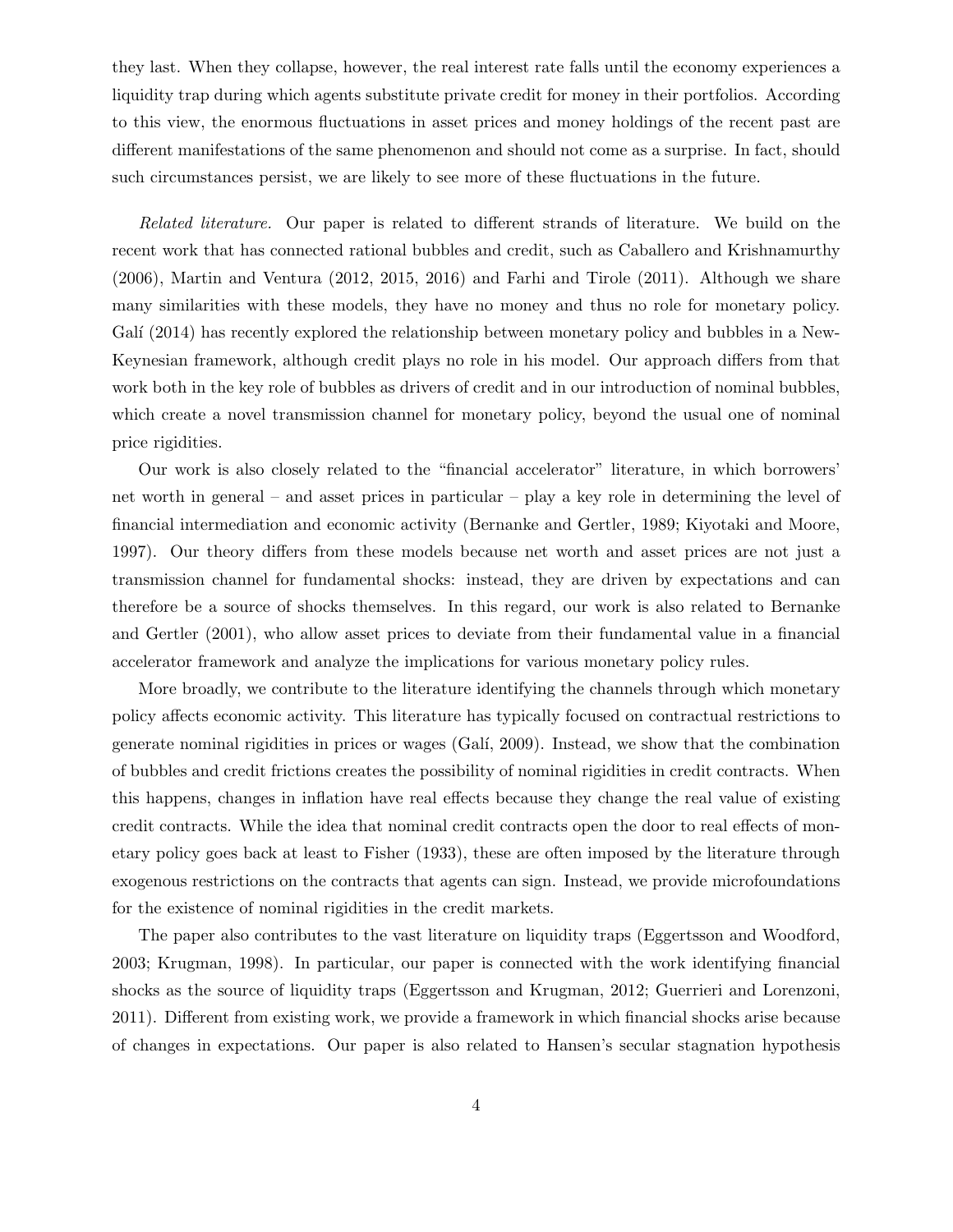(Hansen, 1939), that is the idea that a drop in the natural interest rate might push the economy in a long-lasting liquidity trap, characterized by the absence of any self-correcting force to restore full employment. Hansen formulated this concept inspired by the US Great Depression, but recently some commentators, most notably Summers (2013) and Krugman (2013), have revived the idea of secular stagnation to rationalize the long duration of the Japanese liquidity trap and the slow recoveries characterizing the US and the Euro area after the 2008 financial crisis. A recent literature has formalized the secular stagnation hypothesis in microfounded frameworks (Benhabib et al., 2001; Eggertsson and Mehrotra, 2014; Caballero and Farhi, 2014; Benigno and Fornaro, 2015; Bacchetta et al., 2016). We contribute to this literature by showing that a long-lasting liquidity trap can be the outcome of a bubble crash.

### 2 A model of credit bubbles

In this section, we develop a model of credit bubbles. In this model, entrepreneurs take on past debts and also incur new debts of their own. But they do not do so with the intention of paying these debts out of their future income. Instead, they rationally expect that future entrepreneurs will take on their debts. It is in this specific sense that this is a model of credit bubbles.

As it is well known, bubbly equilibria are possible in environments in which the interest rate does not exceed the growth rate. The classic way of generating such an environment is to assume that the economy is dynamically inefficient. The interest rate is low because the supply of funds is high and there is overinvestment. Bubbles absorb funds and reduce unproductive investment allowing the economy to sustain a higher level of consumption and welfare.

We do not take this route, however. We assume instead that financial frictions limit the stock of available collateral. The interest rate is low because the demand for funds is low and, if anything, there might be underinvestment. Bubbles raise collateral and the demand for funds. Most of the times, but not always, this allows the economy to sustain a higher level of investment and consumption. We explain when and how this happens.

#### 2.1 Basic setup

Consider an economy populated by overlapping generations of size one that live for two periods. Time is discrete and infinite,  $t \in \{0, ..., \infty\}$ . The economy might be subject to various shocks, which will be discussed later. We define  $h_t$  as the realization of the shocks in period t;  $h^t$  as a history of shocks until period t, that is,  $h^t = \{h_0, h_1, ..., h_t\}$ ; and  $H_t$  as the set of all possible histories until period  $t$ . This economy does not experience technology or preference shocks, but it displays stochastic equilibria with bubble and monetary-policy shocks.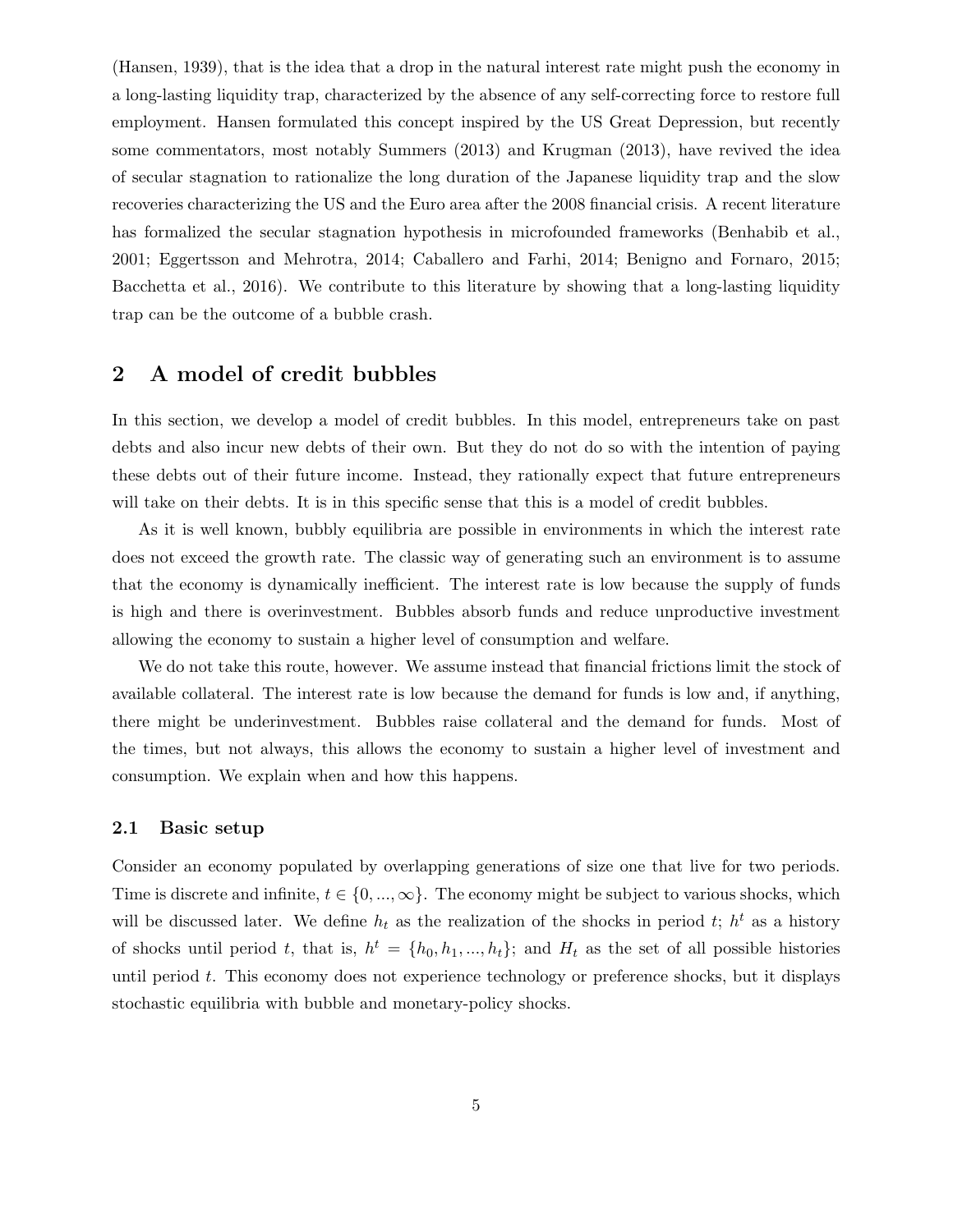All members of generation  $t$  maximize the following utility function:

$$
U\left(C_{1t}^{i}, C_{2t+1}^{i}\right) = \frac{\left(C_{1t}^{i}\right)^{1-1/\theta^{i}} - 1}{1 - 1/\theta^{i}} + \beta^{i} \cdot \frac{E_{t}\left\{\left(C_{2t+1}^{i}\right)^{1-\sigma^{i}}\right\}^{\frac{1-1/\theta^{i}}{1-\sigma^{i}}} - 1}{1 - 1/\theta^{i}},
$$
\n(1)

where  $C_{1t}^{i}$  and  $C_{2t+1}^{i}$  are the consumptions of individual i in the first and second periods of his/her life, respectively. Naturally,  $C_{1t}^i \geq 0$  and  $C_{2t+1}^i \geq 0$ .<sup>1</sup> The preferences in Equation (1) are often called Epstein-Zin-Weil preferences, and they are defined by three parameters: the coefficient of risk aversion,  $\sigma^i \in [0,\infty)$ ; the intertemporal elasticity of substitution,  $\theta^i \in (0,\infty)$ ; and the discount factor,  $\beta^i \in (0,\infty)$ .<sup>2</sup> To simplify the exposition, we assume throughout that individuals are riskneutral, i.e.  $\sigma^i = 0$  for all  $i$ <sup>3</sup>

Goods are produced with labor and capital using a standard Cobb-Douglas technology:

$$
Y_t = \left(\gamma^t \cdot L_t\right)^{1-\alpha} \cdot K_t^{\alpha},\tag{2}
$$

with  $\alpha \in [0,1]$ , where  $Y_t$ ,  $L_t$  and  $K_t$  denote output, the labor force and the capital stock in the economy. Labor productivity grows at the rate  $\gamma \geq 1$ . Each generation supplies one unit of labor during youth so that  $L_t = 1$ . To produce one unit of capital in period  $t + 1$ , one unit of goods is needed in period t. Capital is reversible and depreciates at rate  $\delta$ . Competition implies that factors are paid their marginal products:

$$
w_t = (1 - \alpha) \cdot \gamma^{(1 - \alpha)t} \cdot K_t^{\alpha} \quad \text{and} \quad r_t = \alpha \cdot \gamma^{(1 - \alpha)t} \cdot K_t^{\alpha - 1}, \tag{3}
$$

where  $w_t$  and  $r_t$  are the wage and rental, respectively.

The economy contains also a market for bubbles. Let  $B_t$  denote the value of all bubbles started by earlier generations. Let  $N_t$  be the value of all bubbles started by the current generation. Thus, the value of all bubbles in period t is given by  $B_t + N_t$ . And the return to holding these bubbles from t to  $t + 1$  is given by:

$$
R_{t+1}^B = \frac{B_{t+1}}{B_t + N_t}.\tag{4}
$$

Free-disposal implies that old and new bubbles must be non-negative:  $B_t \geq 0$  and  $N_t \geq 0$  for all t. Equation (4) determines the evolution of  $B_t$  given a sequence for  $R_t^B$  and  $N_t$ . We refer to these two variables as bubble-return and bubble-creation shocks, respectively. As we shall see, there are many specifications for these shocks that are consistent with maximization and market clearing.

<sup>&</sup>lt;sup>1</sup>All variables are indexed by  $h^t$ . For instance,  $C_{2t+1}^i$  depends on the particular history being considered. We could be more explicit about this dependence by writing  $C_{2t+1,h^{t+1}}^i$ . We prefer to streamline the notation, however, and omit the history sub-index.

<sup>&</sup>lt;sup>2</sup>The usual isoelastic case applies when the coefficient of risk aversion equals the inverse of the elasticity of intertemporal substitution, i.e.  $\sigma^i = 1/\theta^i$ .

<sup>3</sup>See Martin and Ventura (2015) for a related model where this assumption is relaxed.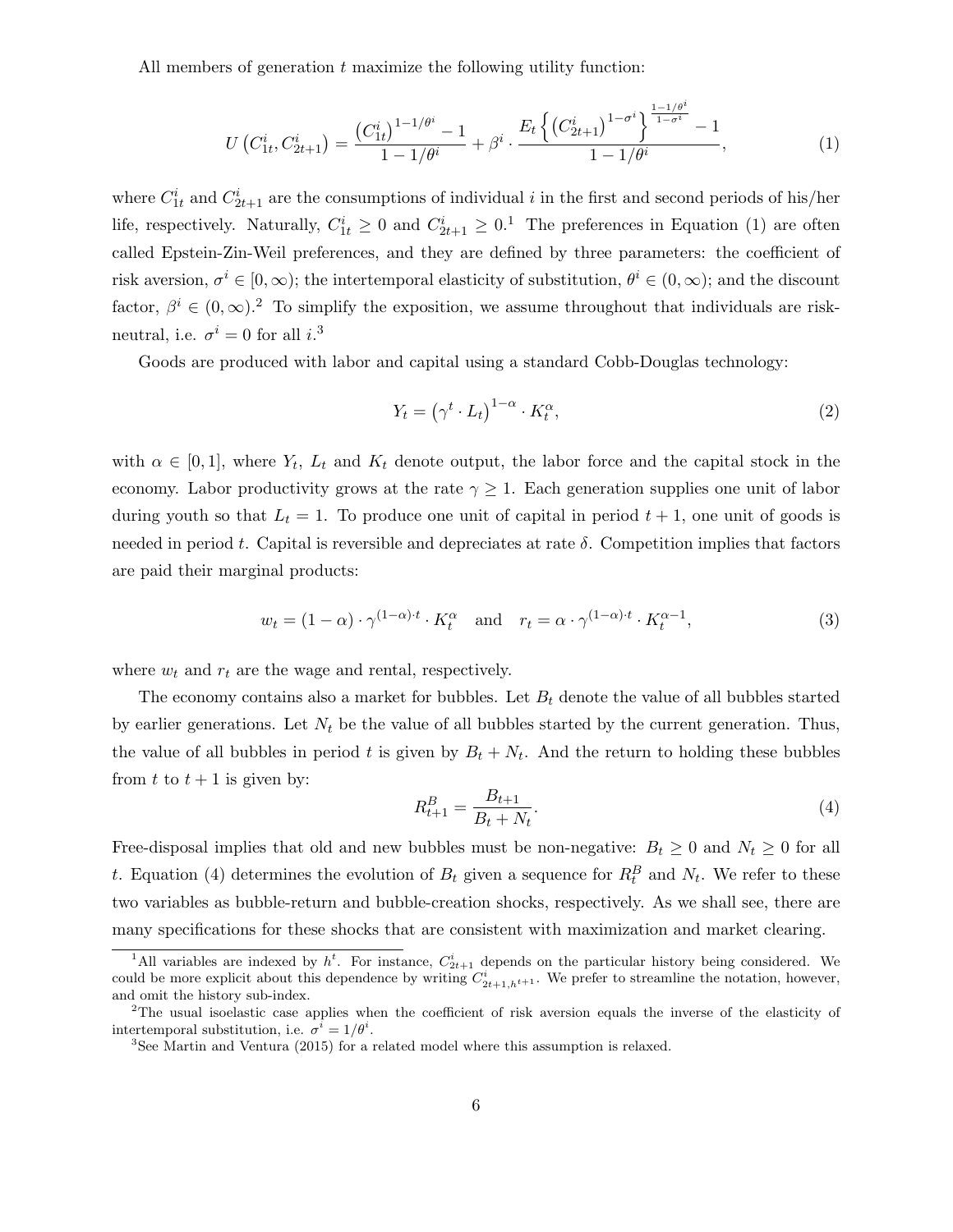The economy also contains money. Let  $M_t$  and  $p_t$  be the quantity of money and the price level. For the time being, we assume that the monetary authority transfers the profits/losses from money creation to the fiscal authority. The latter raises a proportional tax  $\tau$  on labor income, and spends all its revenues on useless government spending  $X_t$ .<sup>4</sup> Thus, the budget constraint of the fiscal authority is given by:

$$
X_t = \tau \cdot w_t + \frac{M_t - M_{t-1}}{p_t}.\tag{5}
$$

Naturally, we must check that  $X_t \geq 0$  for all histories  $h^t$ . The key assumption here is that the monetary authority does not keep the seigniorage. Thus, monetary policy consists only of setting the money supply in order to achieve its desired target for inflation  $\pi_{t+1} = \frac{p_{t+1}}{n}$  $\frac{t+1}{p_t}$ . One can think of this as 'conventional' monetary policy. In Section 4, we will allow the monetary authority to keep some or all of the seigniorage and use it for credit bailouts and/or asset purchases. One can then think of this additional policy tool as 'unconventional' monetary policy.

Absent any additional assumptions, each individual chooses whether to hold money by comparing their returns to the available alternatives. One problematic implication is that, whenever money is dominated by these alternatives, the total demand for money is exactly equal zero and – as we show in Appendix  $B -$  the monetary authority loses control of the price level. We avoid this technical problem by imposing the constraint that all individuals must hold a small amount of real balances:

$$
\frac{M_t^i}{p_t} \ge \upsilon \cdot \gamma^t,\tag{6}
$$

where  $M_t^i$  are the money holdings of individual *i*. This assumption guarantees that there is a positive demand for money at all times, and that this demand grows at the long-run growth rate of the economy. But we make this forced demand for money arbitrarily small by assuming that  $v \to 0$ . One interpretation of this demand is that money helps agents fulfill some "small" transactions need (e.g., shopping needs, taxes).

#### 2.2 Savers, entrepreneurs and the credit market

Each generation contains a representative saver and entrepreneur. The key difference between these types is that entrepreneurs can hold capital and bubbles, while savers cannot do this.<sup>5</sup> There are also two additional differences between these types. First, the representative saver has  $1 - \varepsilon$  units of labor while the representative entrepreneur has  $\varepsilon$  units. Second, unlike savers, entrepreneurs are arbitrarily patient:  $\beta^E \to \infty$ . This assumption simplifies the exposition without affecting the results, as we show in Appendix A.

<sup>&</sup>lt;sup>4</sup>We could assume instead that government spending is useful and enters the utility function in an additive way. None of what follows would be affected by this.

<sup>5</sup>Actually, the important assumption here is that savers do not hold capital. As it will become clear later, in equilibrium savers are indifferent between holding bubbles or not.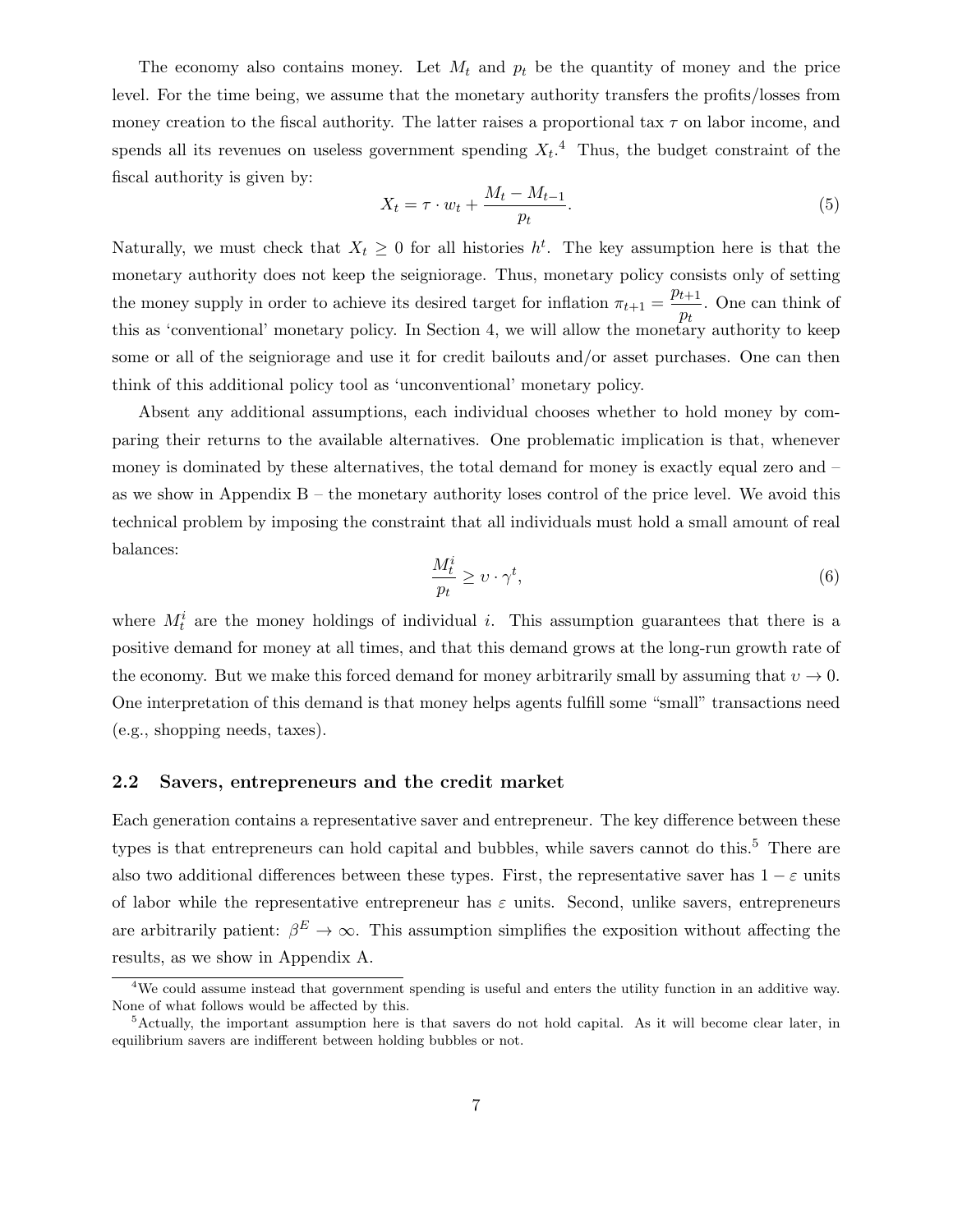In the credit market, entrepreneurs sell credit contracts to savers. These contracts cost  $Q_t$ in period t, and promise a contingent payment  $F_{t+1}$  in period  $t+1$ . Define  $R_{t+1}^F$  as the return to this credit contract:  $R_{t+1}^F = \frac{F_{t+1}}{O}$  $\frac{t+1}{Q_t}$ . Define  $R_{t+1}$  as the expected return to a credit contract:  $R_{t+1} \equiv E_t R_{t+1}^F$ . Then, it follows that:

$$
R_{t+1} = \frac{E_t F_{t+1}}{Q_t}.\tag{7}
$$

We shall describe the equilibrium in terms of  $R_{t+1}$  rather than  $Q_t$ .

The representative saver supplies  $1 - \varepsilon$  units of labor when young, pays taxes, saves a fraction of her labor income, and uses it to hold money and/or to provide credit to entrepreneurs. Let  $S_t$ be her savings. Then, her budget constraints are given by:

$$
C_{1t}^{S} = (1 - \tau) \cdot (1 - \varepsilon) \cdot w_t - S_t \tag{8}
$$

$$
C_{2t+1}^S = R_{t+1}^F \cdot \left( S_t - \frac{M_t^S}{p_t} \right) + \frac{M_t^S}{p_{t+1}}.
$$
\n(9)

Equation (8) simply states that the young saver's consumption equals her after-tax labor income minus savings. Equation (9) contains a series of constraints, one for each history  $h^{t+1}$ , stating that the old saver consumes the return to her portfolio of credit and money. Maximization implies that:

$$
S_t = \frac{\beta^{\theta}}{\beta^{\theta} + R_{t+1}^{1-\theta}} \cdot (1-\tau) \cdot (1-\varepsilon) \cdot w_t \tag{10}
$$

$$
\frac{M_t^S}{p_t} \begin{cases}\n= 0 & \text{if } R_{t+1} > E_t \pi_{t+1}^{-1} \\
\in [0, S_t] & \text{if } R_{t+1} = E_t \pi_{t+1}^{-1} \\
= S_t & \text{if } R_{t+1} < E_t \pi_{t+1}^{-1}.\n\end{cases} (11)
$$

Equations (10) and (11) define the optimal savings and portfolio choice of the saver. Equation (10) shows that total savings are increasing in the real interest rate if the intertemporal elasticity of substitution is higher than one, i.e.  $\theta > 1$ . We assume this throughout. Equation (11) shows that the young saver uses none (all) of their savings to hold money if the expected return to credit exceeds (falls short of) the expected return to holding money. If both returns are equal, the young saver is indifferent between credit and money.<sup>6</sup> Naturally, the purchases of credit contracts by the young saver are given by  $S_t$  –  $M_t^S$  $\frac{t}{p_t}$ .

The representative entrepreneur purchases capital, bubbles, and money during youth, and finances these purchases by supplying  $\varepsilon$  units of labor and selling credit contracts.<sup>7</sup> The budget

<sup>&</sup>lt;sup>6</sup>Implicit in Equation (11) is the assumption that savers cannnot borrow to hold money in excess of their savings. This assumption is not important since savers never want to do this in equilibrium.

<sup>7</sup>When we refer to purchases of capital, we include both: (i) actual purchases of used capital from old entrepreneurs:  $(1 - \delta) \cdot K_t$ , and (ii) the production of new units of capital by young entrepreneurs:  $K_{t+1} - (1 - \delta) \cdot K_t$ . Since capital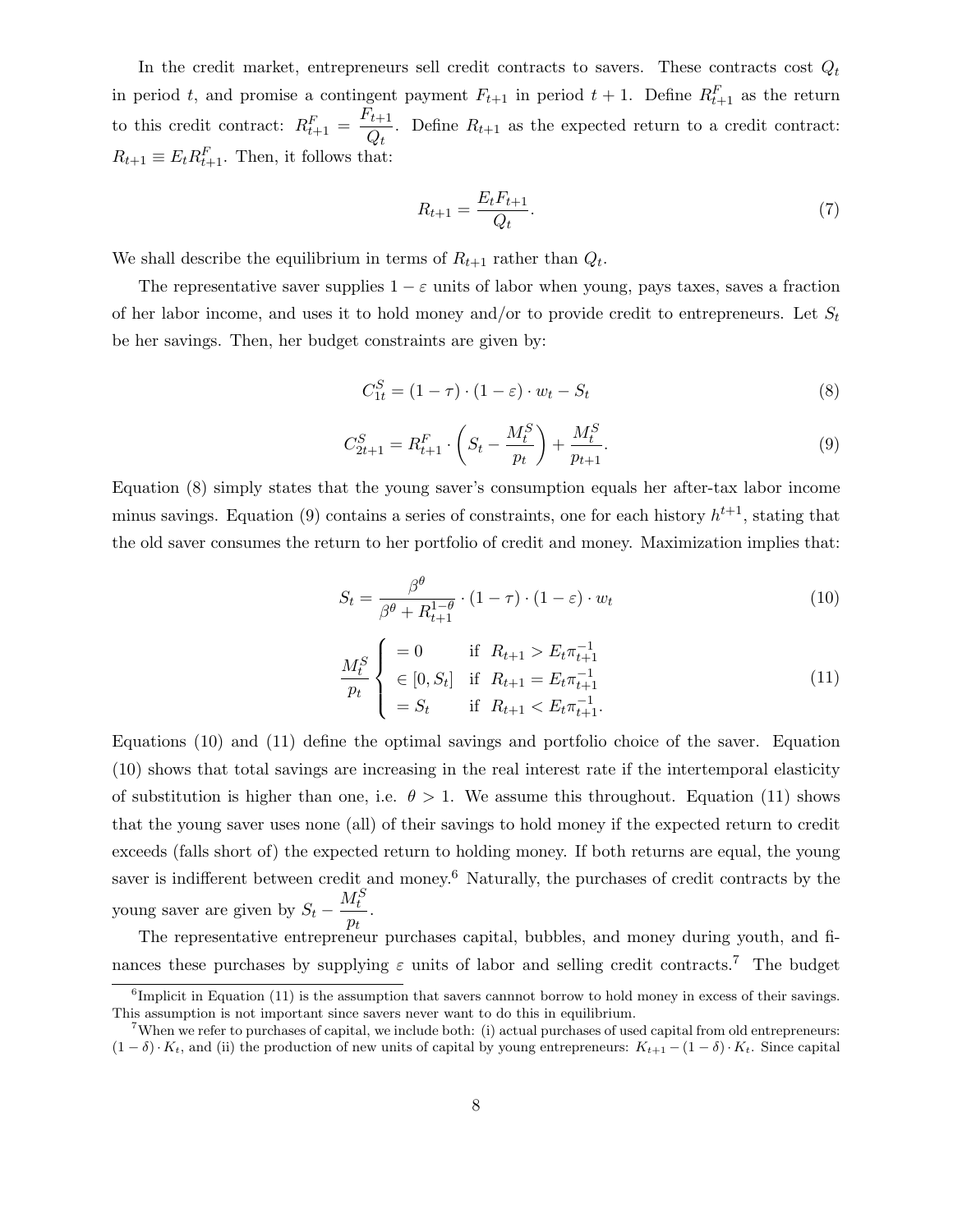constraints of the entrepreneur can be written as follows:

$$
C_{1t}^{E} = (1 - \tau) \cdot \varepsilon \cdot w_t + \frac{E_t F_{t+1}}{R_{t+1}} - K_{t+1} - B_t - \frac{M_t^E}{p_t}
$$
(12)

$$
C_{2t+1}^{E} = (r_{t+1} + 1 - \delta) \cdot K_{t+1} + B_{t+1} + \frac{M_t^E}{p_{t+1}} - F_{t+1}.
$$
\n(13)

Equation (12) says that the young entrepreneur uses his after-tax labor income and the funds raised by selling credit contracts to consume and purchase capital, old bubbles and money.<sup>8</sup> Equation (13) contains a set of constraints, one for each possible history  $h^{t+1}$ , saying that the old entrepreneur uses the return to capital and the proceeds from selling used capital, bubbles and money to repay credit contracts and consume.

We introduce now a key restriction on the credit contracts offered by entrepreneurs:

$$
F_{t+1} \le \phi \cdot K_{t+1} + \frac{M_t^E}{p_{t+1}} + B_{t+1}.
$$
\n(14)

Equation (14) contains a set of collateral constraints, one for each possible history  $h^{t+1}$ , saying that entrepreneurs cannot promise payments that exceed a fraction  $\phi$  of their capital plus their money and bubbles. Since  $\phi \leq r_{t+1} + 1 - \delta$ , only a part of the return to capital can be used as collateral to issue credit contracts. We think of the first two terms in the right-hand side as the fundamental collateral of entrepreneurs, and the last term as their bubbly collateral. We refer to Equation (14) as the credit or collateral constraints. One interpretation of this set of constraints is based on the notion that courts can only seize part of the capital income from entrepreneurs.

We focus throughout on equilibria in which the return to capital is higher than both the expected return to credit and the return to money holdings, i.e.  $r_{t+1} + 1 - \delta > \max\left\{R_{t+1}, E_t \pi_{t+1}^{-1}\right\}$  for all  $h^{t+1}$  and t. Thus, the money and collateral constraints in Equations (6) and (14) are both always binding, $9$  which implies that:

$$
\frac{M_t^E}{p_{t+1}} = 0 \quad \text{and} \quad E_t F_{t+1} = \phi \cdot K_{t+1} + E_t B_{t+1}.
$$
\n(15)

Since the young entrepreneur does not consume,  $C_{1t}^{E} = 0$ , he uses all his savings and the credit obtained to purchase capital and bubbles:

$$
K_{t+1} = \frac{R_{t+1}}{R_{t+1} - \phi} \cdot \left[ (1 - \tau) \cdot \varepsilon \cdot w_t + \frac{E_t B_{t+1}}{R_{t+1}} - B_t \right].
$$
 (16)

is reversible, the production of new units of capital could be negative.

<sup>&</sup>lt;sup>8</sup>Notice that  $N_t$  does not appear in Equation (12). This happens because we assume, without loss of generality, that entrepreneurs do not sell newly created bubbles until they are old.

<sup>&</sup>lt;sup>9</sup>When the interest rate is equal to the return on money,  $R_{t+1} = E_t \pi_{t+1}^{-1}$ , it is costless for entrepreneurs to hold money as money balances are fully pledgeable. Our assumption that entrepreneurs do not hold money balances in this case is without loss of generality.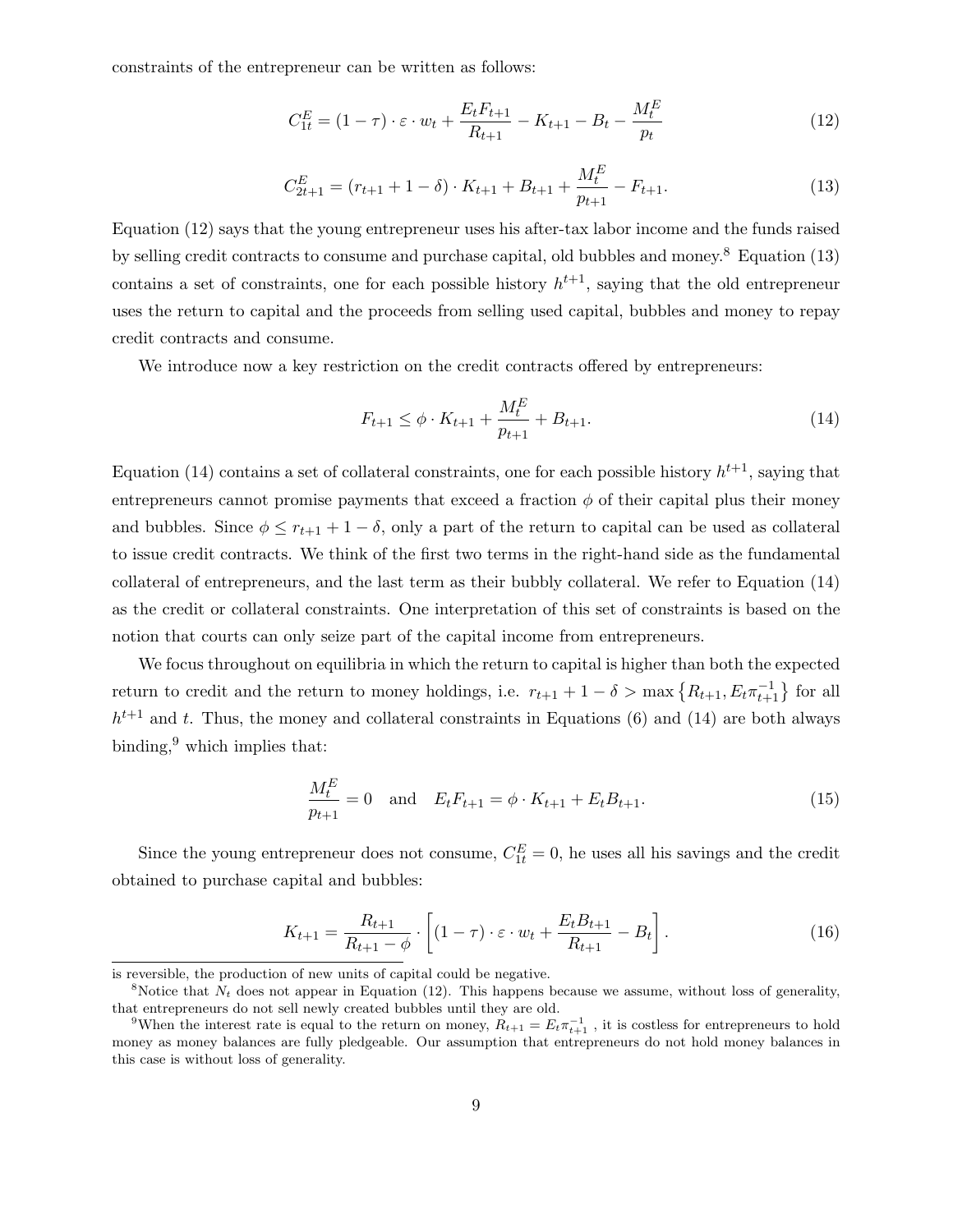Equation (16) is obtained by combining Equations (12) and (15). It says that the purchases of capital are the product of two terms. The first one is a financial multiplier that indicates how many units of capital can be purchased for each unit of entrepreneurial wealth. The intuition behind this multiplier is well known. One additional unit of wealth allows the entrepreneur to purchase one unit of capital. This allows the entrepreneur to borrow and raise the capital stock by  $\frac{\phi}{R}$  $\frac{r}{R_{t+1}}$  additional

units. And this allows him to borrow and raise the capital stock by  $\left(\frac{\phi}{R_{t+1}}\right)^2$ additional units. And so on. Thus, one unit of wealth allows the entrepreneur to purchase  $1 + \frac{\phi}{R}$  $\frac{\phi}{R_{t+1}} + \left(\frac{\phi}{R_{t+1}}\right)^2$  $+ \ldots =$  $R_{t+1}$ 

 $\frac{P(t+1)}{R_{t+1} - \phi}$  units of capital.

The second term in Equation (16) is entrepreneurial wealth and it consists of the sum of aftertax wages and the gains obtained from holding bubbles. It follows from Equation (4), that these gains have two sources:

$$
\frac{E_t B_{t+1}}{R_{t+1}} - B_t = N_t + \left(\frac{E_t R_{t+1}^B}{R_{t+1}} - 1\right) \cdot (B_t + N_t). \tag{17}
$$

That is, these gains consist of the value of new bubbles started by the entrepreneur and the expected profits from purchasing and selling bubbles in the market. But there cannot be profits from purchasing and selling bubbles since these can be fully collateralized. If the expected return to holding bubbles exceeds the expected return to credit contracts, the demand for bubbles would be unlimited as this allows the entrepreneur to attain unbounded capital and consumption. If the expected return from holding bubbles falls short of the expected return to credit contracts, there would be no demand for bubbles because holding bubbles reduces capital holdings and the consumption attainable to the entrepreneur. Thus, the expected return to holding bubbles in equilibrium must be given by:

$$
E_t R_{t+1}^B = R_{t+1},\tag{18}
$$

for all t. This not only ensures that the entrepreneur is willing to purchase existing bubbles, but it also ensures that he is able to borrow enough to finance these purchases. It also implies that only starting new bubbles generates net wealth for the entrepreneur.

We now turn to the credit market. The supply of credit by savers equals their savings minus money holding:  $S_t$  –  $M_t^S$  $\frac{dt}{p_t}$ . Since collateral constraints are binding, the demand for credit by entrepreneurs equals the discounted value of their collateral:  $\frac{E_t B_{t+1} + \phi \cdot K_{t+1}}{R}$  $\frac{R_{t+1}}{R_{t+1}}$ . Equilibrium in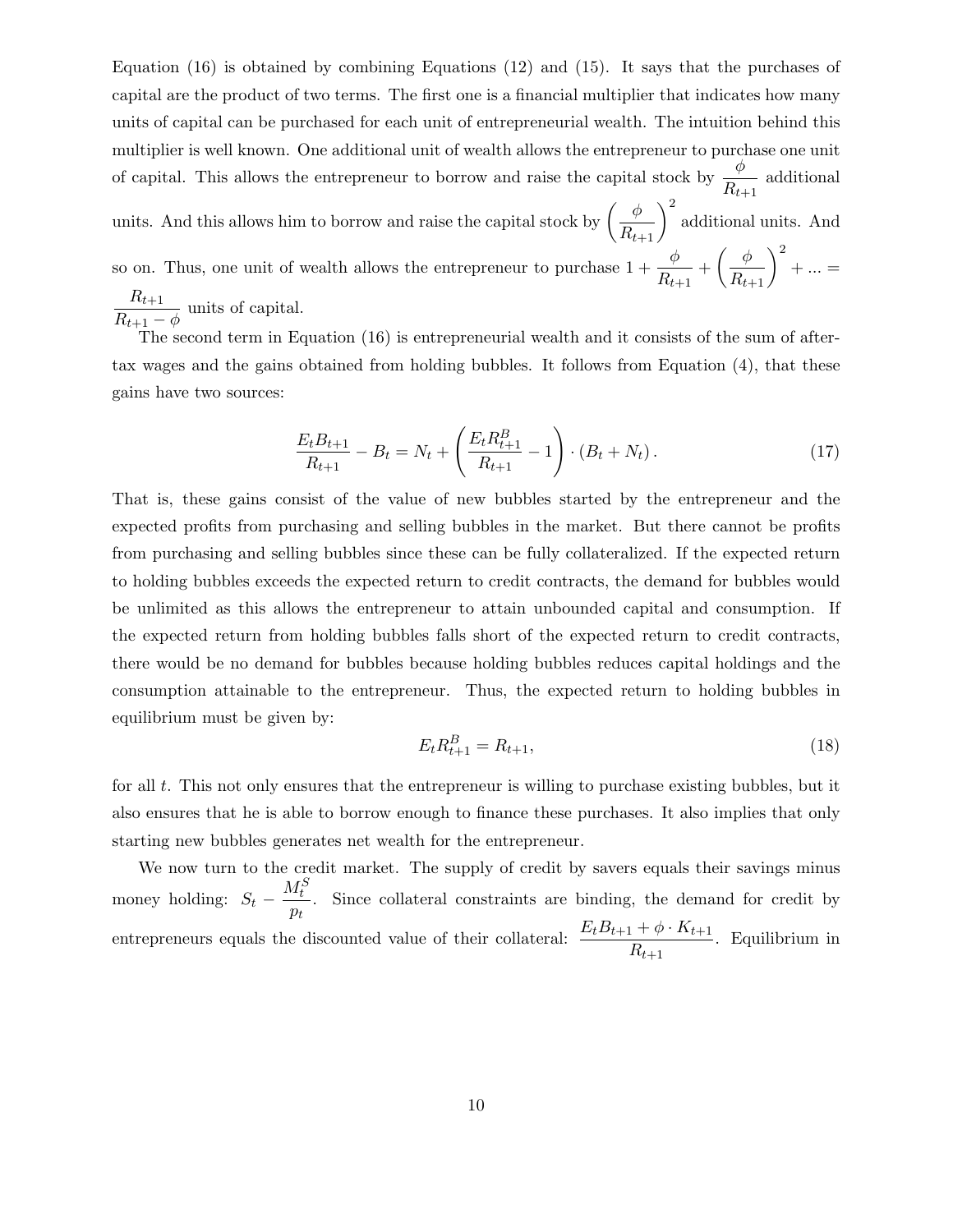the credit market implies that:

$$
R_{t+1} = \max \left\{ \frac{\phi \cdot K_{t+1} + E_t B_{t+1}}{\beta^{\theta} \beta^{\theta} (1 - \tau) \cdot (1 - \varepsilon) \cdot w_t}, E_t \pi_{t+1}^{-1} \right\}.
$$
 (19)

Equation (19) describes the equilibrium real interest rate. The key observation is that collateral is given by  $\phi \cdot K_{t+1} + E_t B_{t+1}$ . If there is enough collateral, the expected return to credit contracts is high enough to induce young savers to convert all their savings into credit:  $R_{t+1} > E_t \pi_{t+1}^{-1}$ . In this situation, credit dominates money as a store of value. If there is not enough collateral, some savings are allocated into money:  $R_{t+1} = E_t \pi_{t+1}^{-1}$ . Now money and credit are both used as a store of value, and we say that the economy is inside the liquidity trap.

#### 2.3 Equilibrium dynamics

To study the dynamics of our economy, we work with quantity variables expressed in efficiency units and denote them with lowercase letters. For instance, we refer to  $k_t$  and  $b_t$  as the capital stock and bubbles, and we define them as  $k_t \equiv \gamma^{-t} \cdot K_t$  and  $b_t \equiv \gamma^{-t} \cdot B_t$ .

To construct a competitive equilibrium we propose a joint stochastic process for monetary policy and bubble shocks that generates  $h_t = \{\pi_t, R_t^B, n_t\}$  for all  $h^t \in H_t$ . This process must be such that for all j and  $h^t \in H_t$ : (i)  $\pi_t > 0$ , (ii)  $E_t R_{t+1}^B = R_{t+1}$ , and (iii)  $n_t \geq 0$ . To determine whether this process is an equilibrium, we compute the evolution of the capital stock and bubbles for all  $h^t \in H_t$ from a given initial condition using the following equations:

$$
b_{t+1} = \frac{R_{t+1}^B}{\gamma} \cdot (b_t + n_t) \tag{20}
$$

$$
k_{t+1} = \frac{1}{\gamma} \cdot \frac{R_{t+1}}{R_{t+1} - \phi} \cdot [(1 - \tau) \cdot \varepsilon \cdot (1 - \alpha) \cdot k_t^{\alpha} + n_t]
$$
\n(21)

$$
R_{t+1} = \max \left\{ \frac{\gamma \cdot (\phi \cdot k_{t+1} + E_t b_{t+1})}{\beta^{\theta} \beta^{0} \cdot (1 - \tau) \cdot (1 - \varepsilon) \cdot (1 - \alpha) \cdot k_t^{\alpha}}, E_t \pi_{t+1}^{-1} \right\}.
$$
 (22)

If all sequences generated in this way are such that  $k_t \geq 0$  and  $b_t \geq 0$  for all j and  $h^t \in H_t$ , the proposed stochastic process for monetary policy and bubbles constitutes an equilibrium. Otherwise, it does not.<sup>10</sup>

<sup>&</sup>lt;sup>10</sup>Equation (20) is the law of motion of bubbles, and it follows directly from Equation (4). Equation (21) is the law of motion of capital, and it follows from Equations (16), (17) and (18). The evolution of both the capital stock and bubbles depends on the expected return to credit, and the latter is described in Equation (22), which follows directly from Equation (19).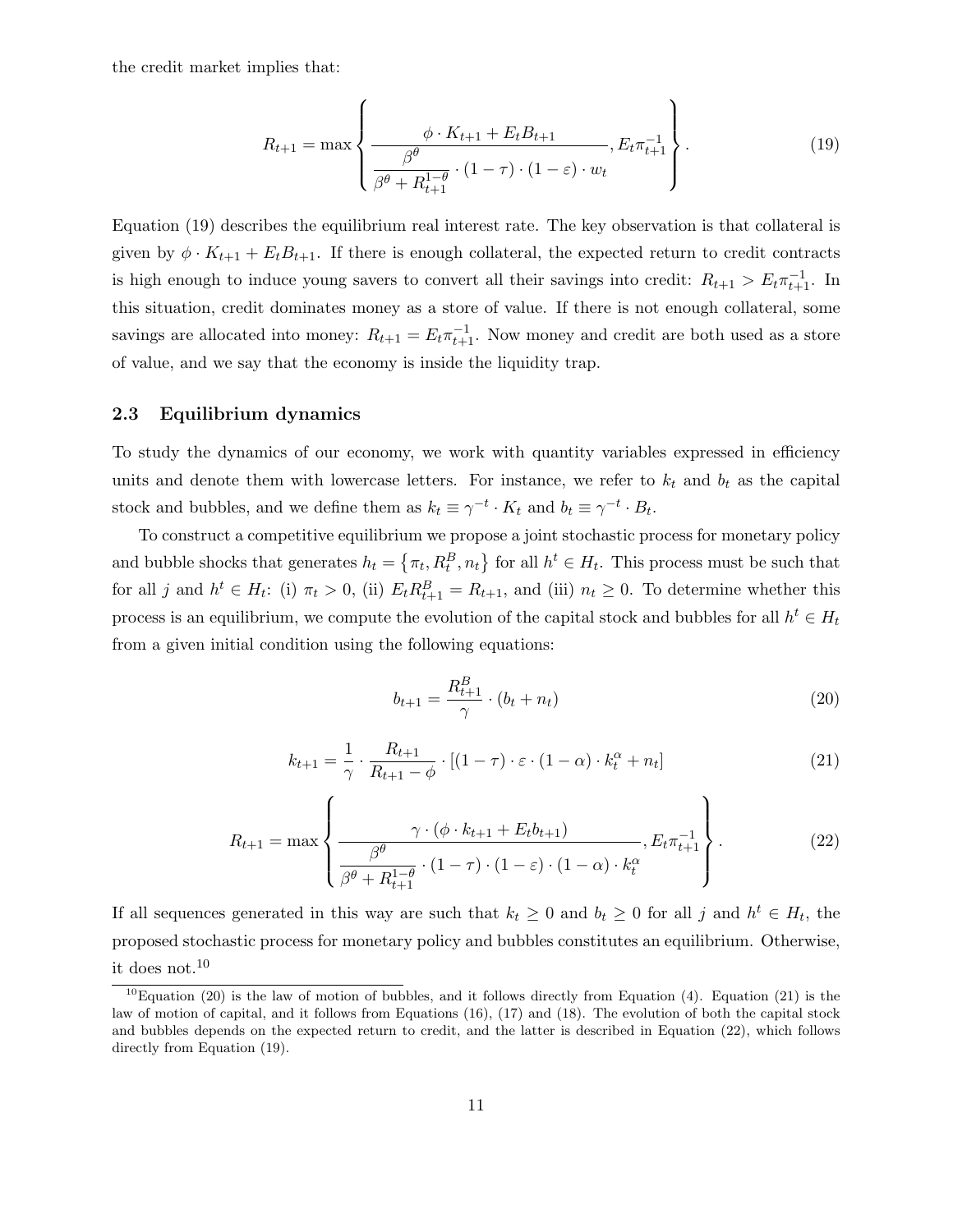Bubbles are debts that are never paid, debts that are rolled over forever. Young entrepreneurs purchase the debts of old entrepreneurs, i.e.  $b_t$ ; and they also incur new debts of their own, i.e.  $n_t$ . But they do not do so with the intention of paying these debts with their capital income. Instead, they rationally expect to sell their debts,  $b_{t+1}$ , to the next generation of entrepreneurs. Thus, bubbles capture the real-world notion of a credit chain or Ponzi scheme. This is why we refer to them as credit bubbles or, for short, bubbles.

Credit bubbles have two effects on capital accumulation. The first one is a "wealth" effect. When young entrepreneurs incur new debts or start a bubble, they receive a windfall equal to  $n_t$ . As Equation (21) shows, this windfall provides additional funds for investment. Through this channel, bubbles crowd in capital.

The second effect is some sort of "debt overhang". Young entrepreneurs are expected to sell or pass their debts to the next generation. Equation (22) shows that these looming debts, whose expected value is  $E_t b_{t+1}$ , raise the interest rate. This lowers the discounted value of collateral, and reduces the funds available for investment. This effect is captured in Equation (21) by a reduction in the financial multiplier. Through this channel, bubbles crowd out capital. This debt overhang effect is not operative inside the liquidity trap because there the interest rate is equal to expected inflation and the credit supply is perfectly elastic.

We use Equations (20), (21) and (22) to generate equilibria and study their properties. Each equilibrium corresponds to a specific stochastic process for monetary policy and bubble shocks, i.e.  $h_t$ . There are, in principle, many stochastic processes that satisfy the requirements for equilibrium. In Sections 2 and 3, we shall consider inflation processes that encapsulate alternative monetary policy choices. In the reminder of this section, we develop first some intuitions and then tackle the important issue of picking a process for the bubble shocks.

#### 2.4 Understanding credit bubbles and their effects

To provide some intuition on the workings of the model and the effects of credit bubbles, we consider now a simple equilibrium in which: (i) bubble creation takes place only in period  $t = T: n_t = 0$  for all  $t \neq T$  and  $n_T = n > 0$ ; and (ii) bubble returns are certain:  $R_{t+1}^B = R_{t+1}$ . For many parameter values, this equilibrium exists if  $n$  is not too large.

Before period T, there is only fundamental collateral, and all credit is paid from capital income. This is the bubbleless economy. Let  $R$  be implicitly determined by:

$$
\frac{\beta^{\theta}}{\beta^{\theta} + R^{1-\theta}} \cdot (1 - \varepsilon) = \frac{\phi}{R - \phi} \cdot \varepsilon.
$$
\n(23)

Then, Equation (22) implies that  $R_{t+1} = \max\{R, E_t \pi_{t+1}^{-1}\}\$ . If the inflation rate is high, i.e.  $R_{t+1} =$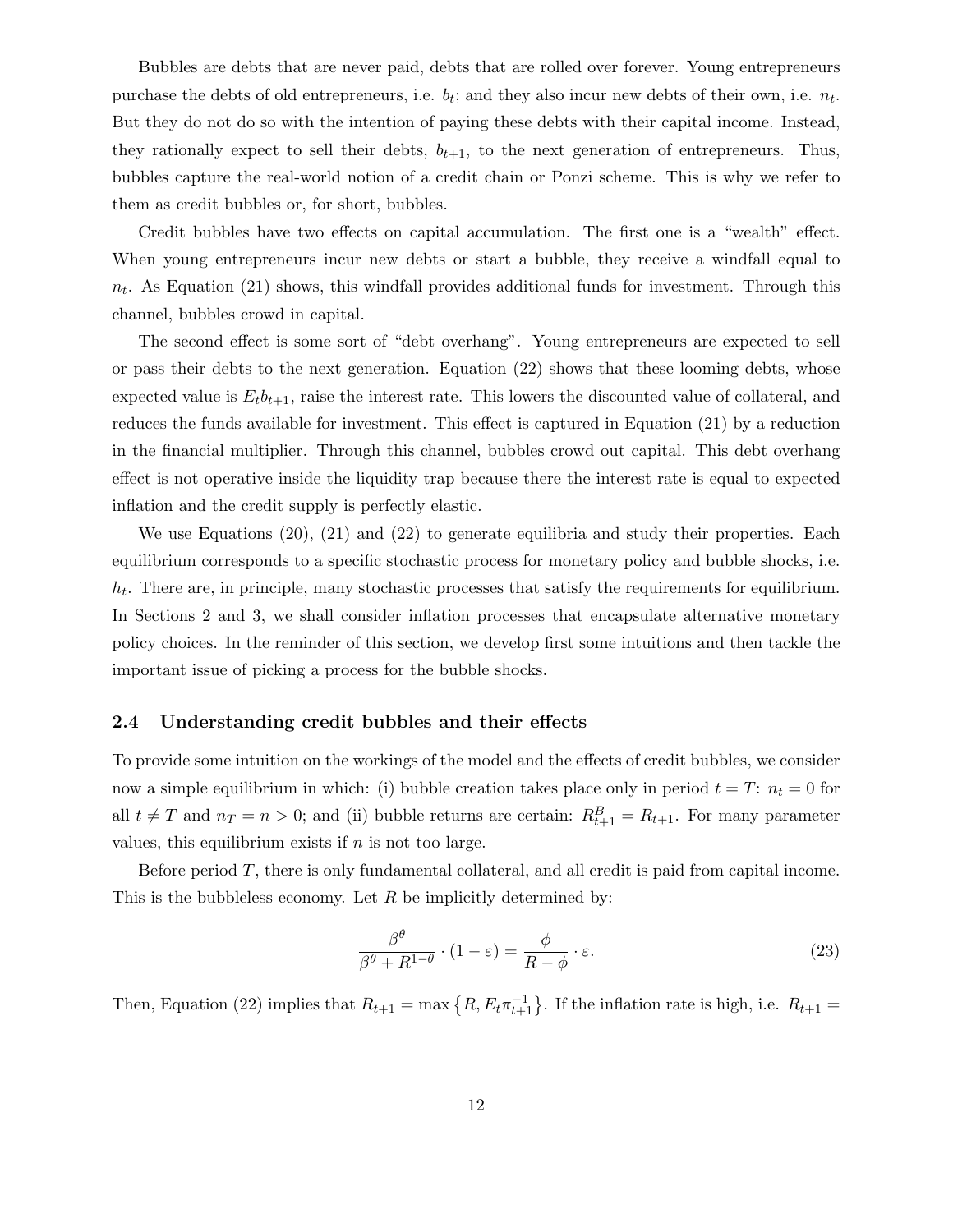$R > E_t \pi_{t+1}^{-1}$ , the return to credit or real interest rate is  $R^{11}$ . In this case, the interest rate is increasing in  $\phi$  and decreasing in  $\beta$ . This is intuitive, as increases in collateral raise the demand for credit while increases in savings raise the supply of credit. Let  $R_{t+1}^N$  be the nominal interest rate.<sup>12</sup> Outside the liquidity trap, monetary policy determines the nominal interest rate but it cannot affect the real one. If the inflation rate is low, i.e.  $R_{t+1} = E_t \pi_{t+1}^{-1} > R$ , the real interest rate is  $E_t \pi_{t+1}^{-1}$ . Inside the liquidity trap, monetary policy determines the real interest rate but it cannot affect the nominal interest rate which equals one.

Before period  $T$ , the capital stock evolves according to:

$$
k_{t+1} = \gamma^{-1} \cdot \frac{R_{t+1}}{R_{t+1} - \phi} \cdot (1 - \tau) \cdot \varepsilon \cdot (1 - \alpha) \cdot k_t^{\alpha} \quad \text{for all } t < T.
$$

This follows from Equation (21). Since we have ruled out shocks to preferences and technology, the bubbleless economy only experiences monetary shocks. When inflation is high and the economy is outside the liquidity trap, the financial multiplier is large and both credit and capital accumulation are maximized. When inflation is low and the economy is inside the liquidity trap, the financial multiplier is small and both credit and capital accumulation are depressed. This describes the behavior of the bubbleless economy, and it is the starting point of our inquiry about the effects of credit bubbles.

In period  $T$ , a credit bubble pops up. Now everyone expects (with probability one) young entrepreneurs to sell or pass their debts to future generations. This allows young entrepreneurs to borrow *n* in period *T* and create a debt equal to  $b_{T+1} = \frac{R_{T+1}}{R_{T+1}}$  $\frac{I+1}{\gamma} \cdot n$  in period  $T+1$ . Since expectations are rational or self-fulfilling, young entrepreneurs in period  $T+1$  borrow  $b_{T+1}$  to purchase this debt from old entrepreneurs. This generates a new debt equal to  $b_{T+2} = \frac{R_{T+2}}{R_{T+2}}$  $\frac{1+2}{\gamma} \cdot b_{T+1}$  in period  $T+2$ . Young entrepreneurs in period  $T + 2$  borrow  $b_{T+2}$  to purchase this new debt. This generates yet another debt equal to  $b_{T+3} = \frac{R_{T+3}}{R_{T+3}}$  $\frac{I+3}{\gamma} \cdot b_{T+2}$  in period  $T+3$ . And so on.

The start of a credit bubble constitutes a positive wealth shock for generation  $T$ , since this generation borrows  $n$  and it never has to pay back this debt. This allows young entrepreneurs to finance additional investment and raise the capital stock, as Equation (21) shows:

$$
k_{T+1} = \frac{1}{\gamma} \cdot \frac{R_{T+1}}{R_{T+1} - \phi} \cdot \left[ (1 - \tau) \cdot \varepsilon \cdot (1 - \alpha) \cdot k_T^{\alpha} + n \right].
$$

This is the wealth effect of the credit bubble. Where do the resources that finance this bubble come from? Outside the liquidity trap, this debt raises the real interest rate and savings. Thus, the resources that finance the bubble come from a decline in the consumption of young savers. The

<sup>&</sup>lt;sup>11</sup>The real interest rate is the return promised by a one-period non-contingent bond.

<sup>&</sup>lt;sup>12</sup>The nominal interest rate is the return promised by a one-period nominal bond. This bond delivers an ex-post real return equal to  $\pi_{t+1}^{-1} \cdot R_{t+1}^N$ . Since its expected return must equal  $R_{t+1}$ , we have that  $R_{t+1}^N = \frac{R_{t+1}}{E_t - 1}$  $E_t \pi_{t+1}^{-1}$ .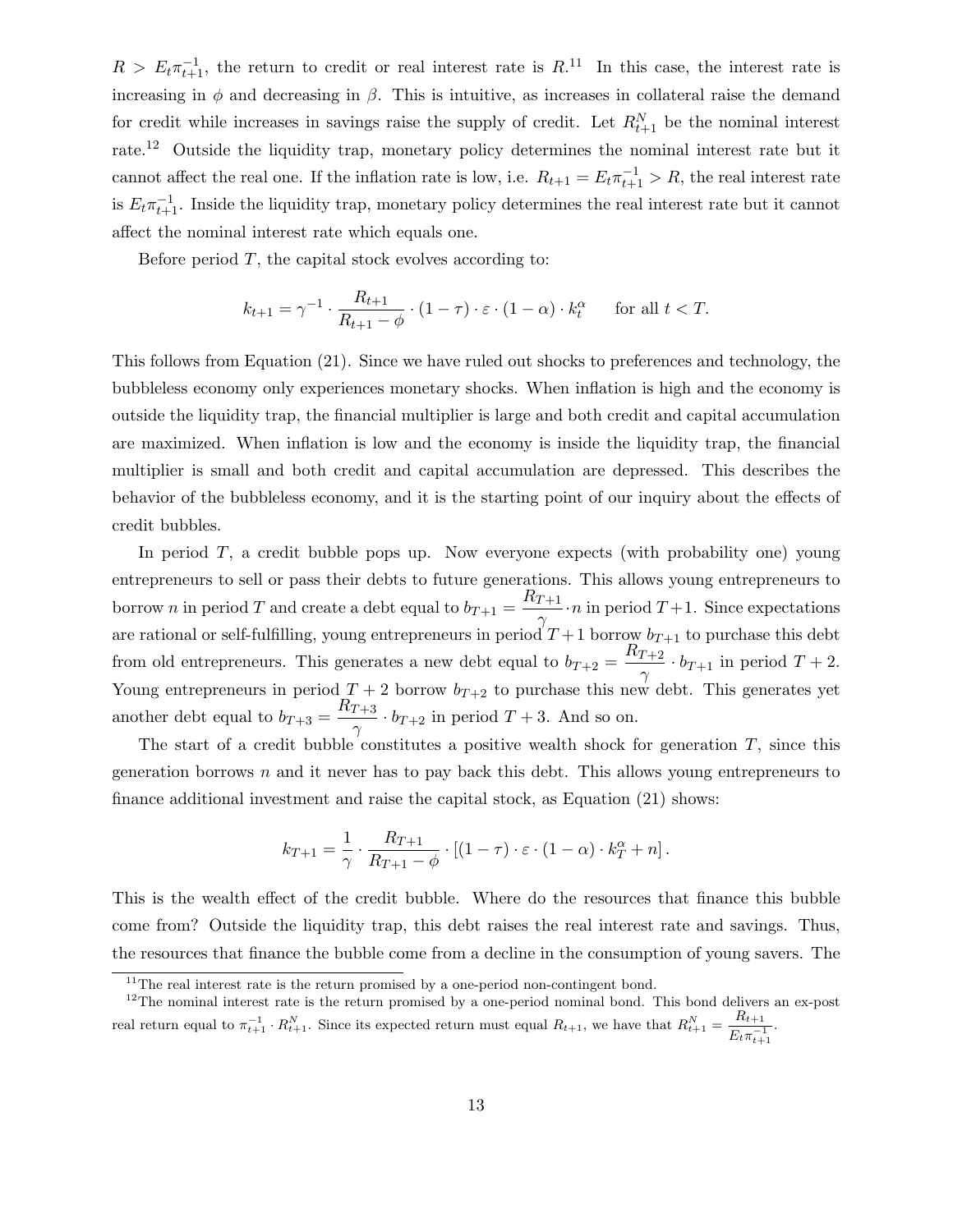increase in the real interest rate lowers the financial multiplier. This is the debt overhang effect of the credit bubble. Inside the liquidity trap, the increase in expected debt replaces money in the portfolios of savers. Thus, the resources that finance the credit bubble come from a reduction in seigniorage and government spending. Since the real interest rate is not affected, the financial multiplier remains constant. Within the liquidity trap, there is no debt overhang effect.<sup>13</sup>

After period  $T$ , the credit bubble has no additional wealth effects. Later generations of young entrepreneurs borrow  $\frac{\gamma \cdot b_{t+1}}{R}$  $\frac{v_{t+1}}{R_{t+1}}$ , but this is just enough to pay for the debt  $b_t$  of old entrepreneurs. Thus, Equation (21) becomes again:

$$
k_{t+1} = \frac{1}{\gamma} \cdot \frac{R_{t+1}}{R_{t+1} - \phi} \cdot (1 - \tau) \cdot \varepsilon \cdot (1 - \alpha) \cdot k_t^{\alpha} \quad \text{for all } t \ge T.
$$

The wealth effect of the bubble is gone. But the debt overhang effect remains, as Equation (22) shows. Rolling over the credit bubble still requires financing. In those periods in which the economy is outside the liquidity trap, the credit bubble raises the real interest rate and bubble is financed through a combination of increased savings and reduced investment. This debt overhang effect is absent in those periods in which the economy is in the liquidity trap, as the bubble is financed entirely with a reduction in money holdings.

This example illustrates the two effects of a credit bubble: (i) a temporary wealth effect when it pops up; and (ii) a permanent debt overhang effect throughout its lifetime. The former raises the resources available for investment, while the latter lowers them. Indeed, the overall impact of a credit bubble on the capital stock can always be interpreted as the result of the dynamic interplay between these two effects.

Figure 1 shows two simulations.<sup>14</sup> In both of them, the economy starts in the steady state before period T, and it returns to it as the credit bubble shrinks and vanishes asymptotically.<sup>15</sup> This steady state is outside the liquidity trap. The key difference between the two simulations is the intertemporal elasticity of substitution  $\theta$ .<sup>16</sup> The higher is this elasticity, the more elastic is the credit supply. Since the two simulations feature the same path of bubble creation, the wealth effect is exactly the same. Any difference between them can be traced back to the debt overhang effect.

The dashed lines show the case in which the credit supply is elastic and the bubble has a moderate effect on the real interest rate. There is a large initial increase in the capital stock, as the wealth effect is much stronger than the debt overhang effect. As the bubble shrinks the capital

 $13$ The credit bubble can also take the economy outside of the liquidity trap. That is, it is possible that the economy be inside the liquidity trap before  $T$ , and outside in  $T+1$ . This happens when the credit bubble is larger than money holdings. In this case, both savings increase and seignorage declines.

<sup>&</sup>lt;sup>14</sup>All the simulations are meant to illustrate the qualitative properties of the model. See Appendix  $C$  for the parameters used to construct each figure.

<sup>&</sup>lt;sup>15</sup>This equilibrium exist for a set of credit bubbles indexed by  $n \in (0, \bar{n}]$ . All bubbles, except for the maximal one  $\bar{n}$ , vanish asymptotically.

<sup>&</sup>lt;sup>16</sup>The two economies differ also in the discount factor  $\beta$ , which is set so that both economies have the same steady state capital stock.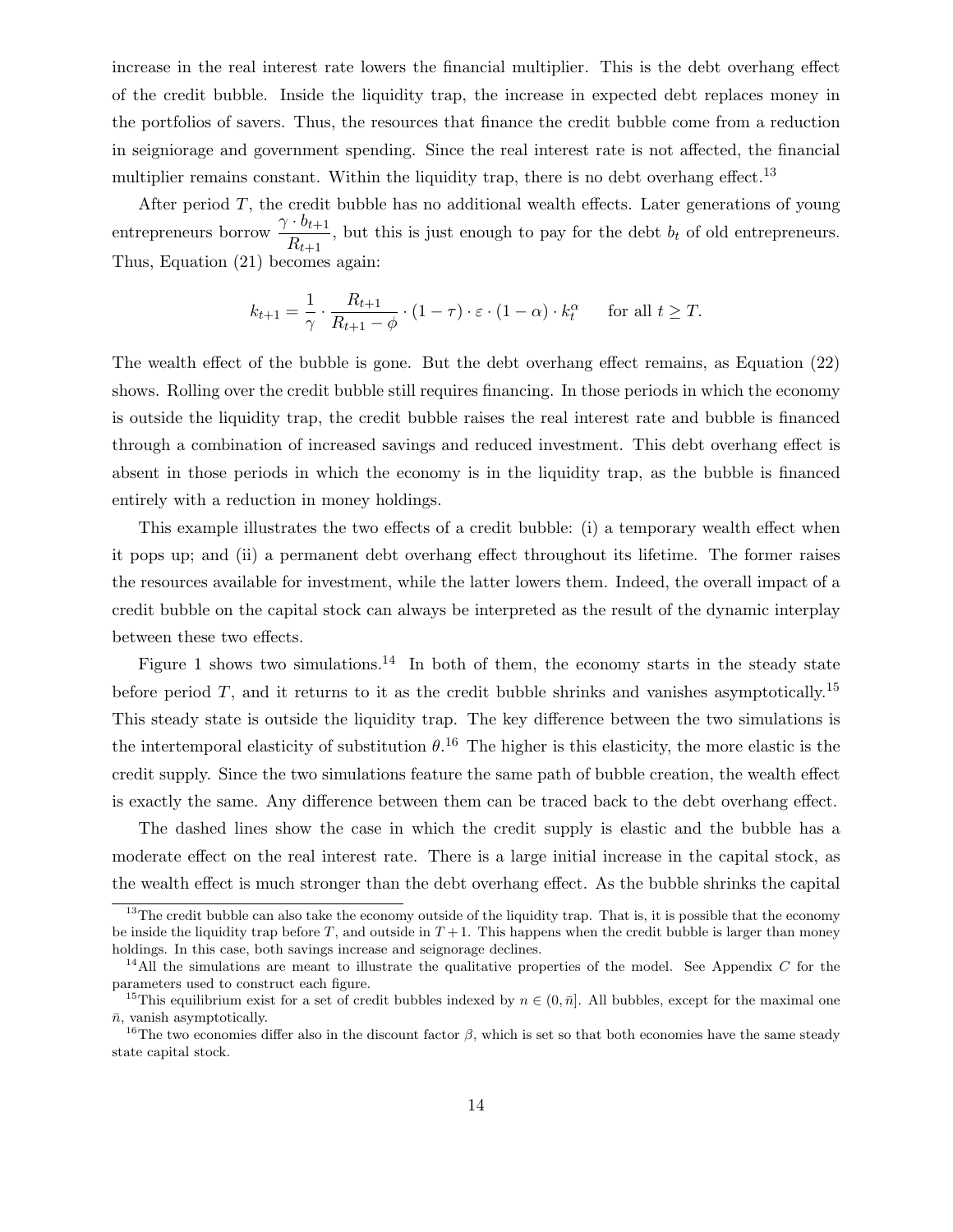

Figure 1: Response to bubble creation shock.

stock monotonically declines towards the steady state. In this case, the credit bubble generates a transitory boom.

The solid lines show the case in which the credit supply is inelastic and the bubble generates a sizable effect on the real interest rate. There is now a small initial increase in the capital stock, as the wealth effect is largely undone by the debt overhang effect. As the bubble shrinks the capital stock declines and undershoots its steady state level. In this case, the credit bubble generates a boom-bust cycle.

We can build on this simple example to develop more realistic bubble processes. The first natural extension is to recognize that there is more than one 'lucky' generation that starts credit bubbles. This means that bubble creation  $n_t$  can be positive in periods other than T. The second natural extension is to add the possibility that some generations can be 'unlucky' and cannot rollover their debts. This means that  $R_{t+1}^B$  can be random instead of always equal to  $R_{t+1}$ . We shall examine equilibria with these features in what follows. But before doing this, we want to discuss an issue that is at the heart of this paper.

#### 2.5 Bubbles? What bubbles?

A key feature of a bubbly economy is that present credit depends on market expectations about future credit. How are these expectations formed? In particular, are these expectations anchored in terms of goods or money? To grasp the issues involved, let's continue with our simple example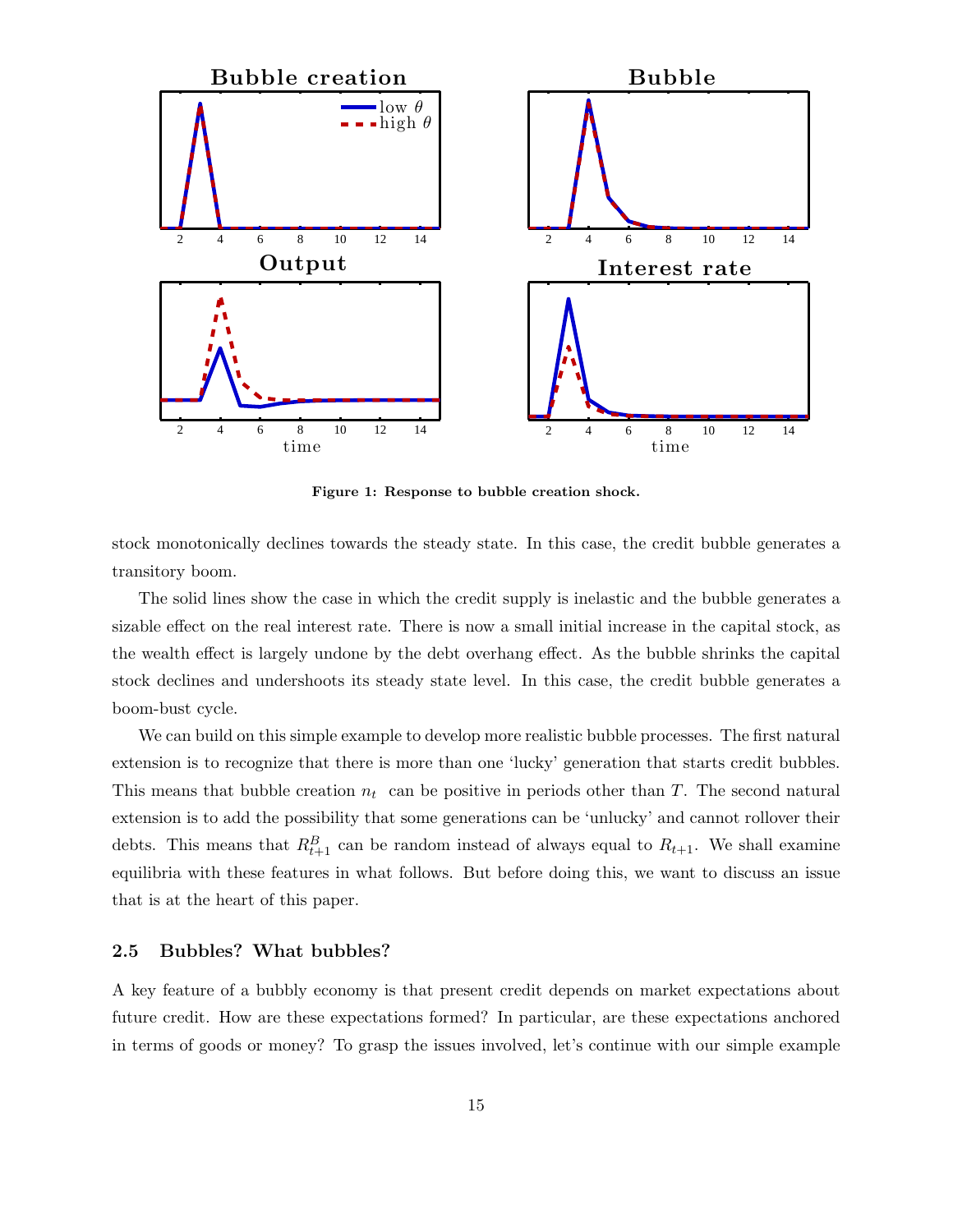in which bubble creation takes place only in period  $t = T$ . But let us now compare two alternative market expectations regarding bubble returns:

- 1. The market expects (with probability one) the credit bubble to deliver the return to a one-period non-contingent real bond:  $R_{t+1}^B = R_{t+1}$ .
- 2. The market expects (with probability one) the credit bubble to deliver the return to a one-period non-contingent nominal bond:  $\pi_{t+1} \cdot R_{t+1}^B = R_{t+1}^N$ .

We have seen already that, if market expectations are given by Assumption 1, the bubble process is given by:

$$
b_{t+1} = \frac{R_{t+1}}{\gamma} \cdot b_t \quad \text{for } t \ge T. \tag{24}
$$

We analyzed this bubble in the previous subsection. Outside the liquidity trap, monetary policy cannot influence the bubble. Inside the liquidity trap, monetary policy influences the bubble since  $R_{t+1} = E_t \pi_{t+1}^{-1}$ . But only expected inflation matters. Realized inflation does not.

If market expectations are instead given by Assumption 2, the bubble process is given by:

$$
b_{t+1} = \frac{\pi_{t+1}^{-1}}{E_t \pi_{t+1}^{-1}} \cdot \frac{R_{t+1}}{\gamma} \cdot b_t \quad \text{for } t \ge T.
$$
 (25)

Outside the liquidity trap, monetary policy now influences the bubble. In particular, surprise inflation dilutes it. Inside the liquidity trap, monetary policy also influences the bubble. But, unlike the previous case, it is only realized inflation that matters. Expected inflation does not.

Credit bubbles are implicit contracts among different generations of buyers and sellers, and their terms are determined by market expectations. Credit contracts inherit the properties of the bubbles that back them, and this gives rise to a form of nominal rigidity. If bubble expectations are set in real terms as in Assumption 1, entrepreneurs borrow today against the goods that they will receive from creditors in the future, and the return to their credit contracts is effectively indexed to inflation. If bubble expectations are instead set in nominal terms as in Assumption 2, entrepreneurs borrow today against the money that they will receive from creditors in the future, and the return to their credit contracts is not indexed to inflation. Note that this is true even though expectations are formed rationally, there is no money illusion at work and credit contracts can be made contingent to inflation at zero cost.

There are two important insights that this example reveals: (i) the mix of credit contracts traded depends on market expectations; and (ii) the effects of monetary policy depend on the mix of credit contracts traded. These two insights are crucial to understand monetary policy in a bubbly economy. We can re-phrase them as saying that nominal rigidities in credit contracts are determined by market expectations, and that the effects of monetary policy depend on the nominal rigidities in credit contracts.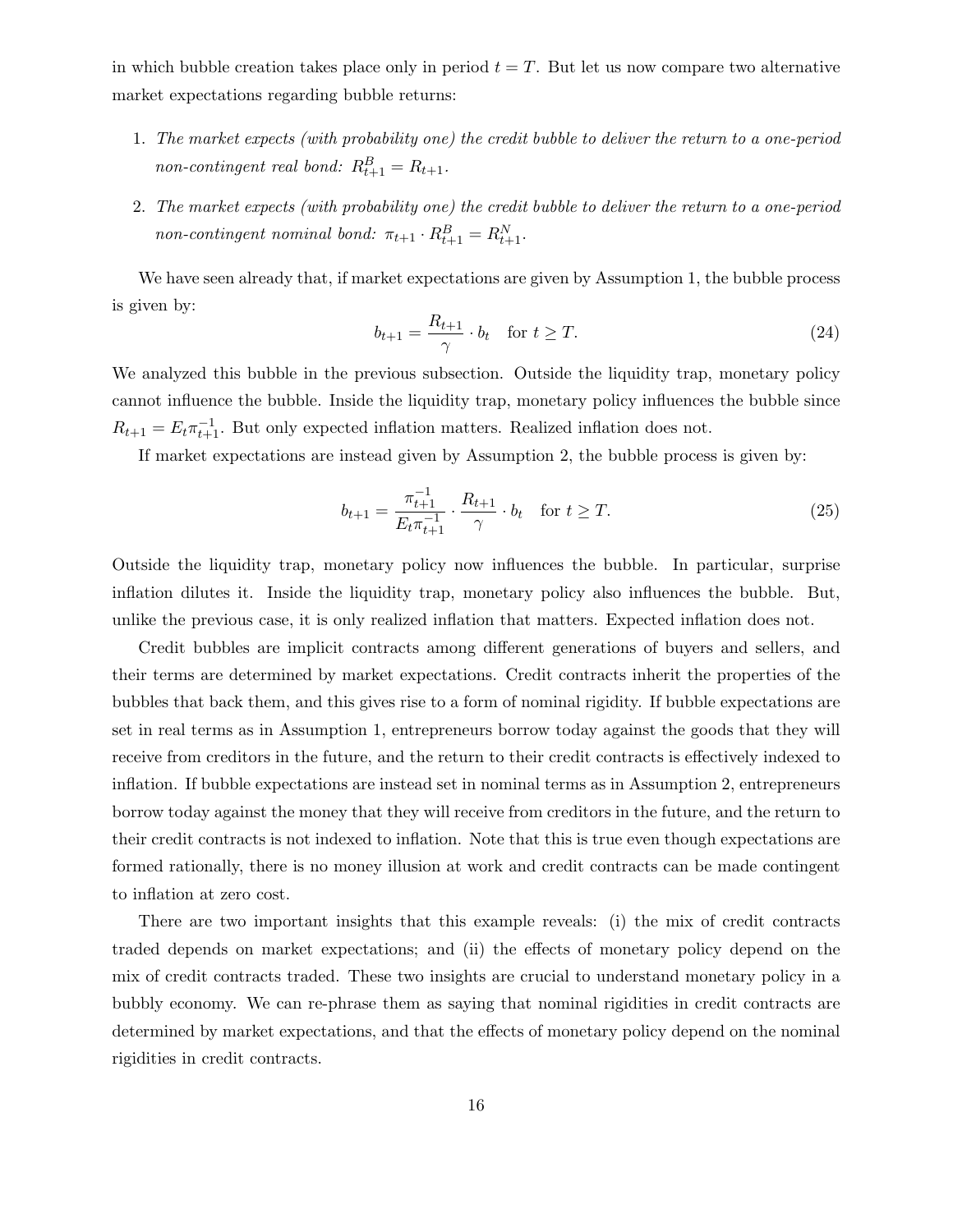What set of assumptions provides a better description of real-world credit bubbles? It seems reasonable to take the view that real-world financial markets may contain many credit bubbles that mutate over time. Let the aggregate credit bubble be the sum of many bubble types  $j = 1, ..., J;$ so that  $B_t = \sum_j B_t^j$  $\frac{j}{t}$  and  $N_t = \sum_j N_t^j$  $t_t^j$ . Each of these bubbles offers a different return  $R_{t+1}^j$ . For instance, a bubble that offers a return equal to  $R_{t+1}$  backs credit contracts or debts that are indexed to inflation, safe and short-term (one period). And a bubble that offers a nominal return equal to  $R_{t+1}^N$  backs credit contracts or debts that are also safe and short-term, but not indexed to inflation. Naturally, we can (and we will) also consider bubbles that back debts that are risky and long-term, and bubbles that back stocks or equities. All bubble types must offer the same expected return in equilibrium though:  $E_t R_{t+1}^j = R_{t+1}$ .

How does the distribution of bubble types evolve over time? Each period, new credit bubbles start and old credit bubbles either keep their type or mutate into another type. Instead of keeping track of all the possibilities, we simply write the market share of bubble type j as  $\lambda_t^j$  $\hat{y}$ ; with  $\sum_j \lambda_t^j = 1$ . This implies that the return to the aggregate credit bubble is given by  $R_{t+1}^B = \sum_j \lambda_t^j$  $i_t^j \cdot R_{t+1}^j$ , and we can re-write Equation (20) as follows:

$$
b_{t+1} = \sum_{j} \frac{\lambda_t^j \cdot R_{t+1}^j}{\gamma} \cdot (b_t + n_t). \tag{26}
$$

Equation (26) shows the evolution of the aggregate bubble as a function of its composition, as defined by the shares  $\lambda_t^j$  $t_t^j$  and the returns  $R_{t+1}^j$  of each debt instrument. Thus, we define market expectations in terms of the set of debt instruments that these expectations support. This is convenient because it allows us to obtain theoretical results on the effects of monetary policy that are conditional on observables.

### 3 The bubble channel of monetary policy

Monetary policy plays two key roles in the bubbly economy. First, it sets the return to money as a store of value and thus determines the likelihood that the economy enters or exits a liquidity trap. Second, as long as expectations are partly set in nominal terms, it affects the evolution of the aggregate bubble and thus credit and investment. This "bubble channel" creates a role for monetary policy even in the absence of price or contractual rigidities, and it is the object of this section. To isolate this channel, we assume now that  $R_{t+1} > E_t \pi_{t+1}^{-1}$ , and we delay a thorough analysis of liquidity traps to Section 4.

### 3.1 Monetary policy and the debt overhang

We start with a simple example in which there are no bubble creation or return shocks. Our baseline economy features a mix of real and nominal bubbles - fraction  $\lambda^N \in [0,1]$  of all bubbles is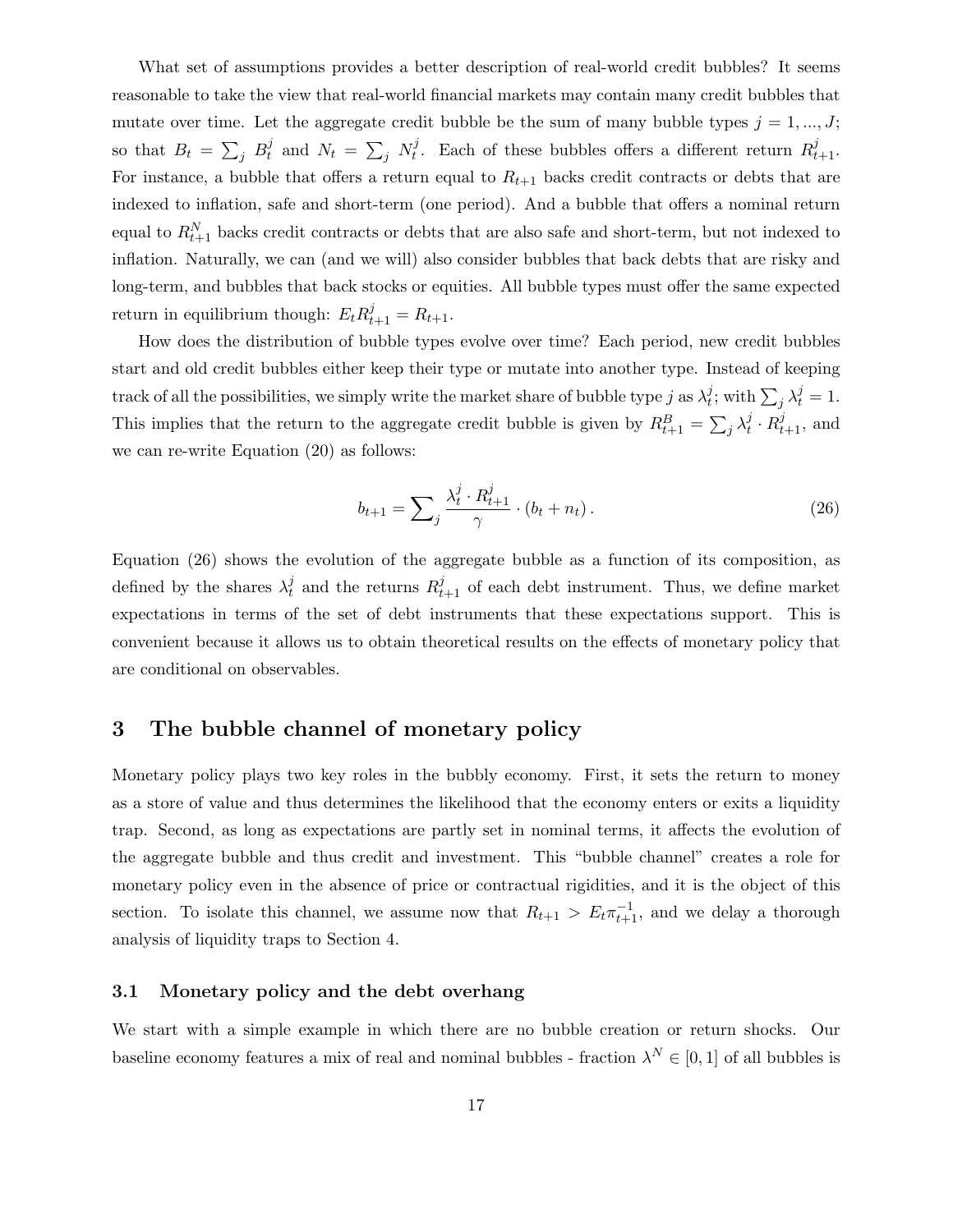

Figure 2: Steady state as a function of bubble creation.

nominal and delivers return  $\pi_t^{-1} \cdot R_t^N$  while the remaining fraction is real and delivers return  $R_t$  (as described in Section 2.5). As a consequence, in equilibrium some of the credit contracts sustained by bubbly collateral are specified in nominal terms.

We first focus attention on an economy that starts from a steady state with constant bubble creation and constant inflation, i.e.,  $n_t = n$  and  $\pi_t = \pi$  in all periods. Since inflation is constant, it makes no difference whether credit contracts, and hence bubbles, are nominal or real. Thus, regardless of the exact mix of bubbles present in the economy, the initial steady state is described by equations:<sup>17</sup>

$$
b = \frac{R}{\gamma - R} \cdot n \tag{27}
$$

$$
k = \frac{1}{\gamma} \cdot \frac{R}{R - \phi} \cdot [(1 - \tau) \cdot \varepsilon \cdot (1 - \alpha) \cdot k^{\alpha} + n]
$$
 (28)

$$
\frac{1}{\gamma} \cdot \frac{\beta^{\theta}}{\beta^{\theta} + R^{1-\theta}} \cdot (1-\tau) \cdot (1-\varepsilon) \cdot (1-\alpha) \cdot k^{\alpha} = \frac{\phi \cdot k + b}{R}.
$$
\n(29)

Figure 2 shows how the steady state values b, k, and R vary with n. When  $n = 0$ , we are in the bubbleless economy described in Section 1.4. As n increases, both the bubble and the interest rate increase. However, the effect on the capital stock is non-monotonic. At low values of  $n$ , an increase in n raises the capital stock because the wealth effect of additional credit bubbles outweighs the debt overhang effect. But there is a threshold value of n after which the relationship reverses. At

<sup>&</sup>lt;sup>17</sup>These equations follow directly from the Equations  $(20)$  -  $(22)$  describing the equilibrium dynamics.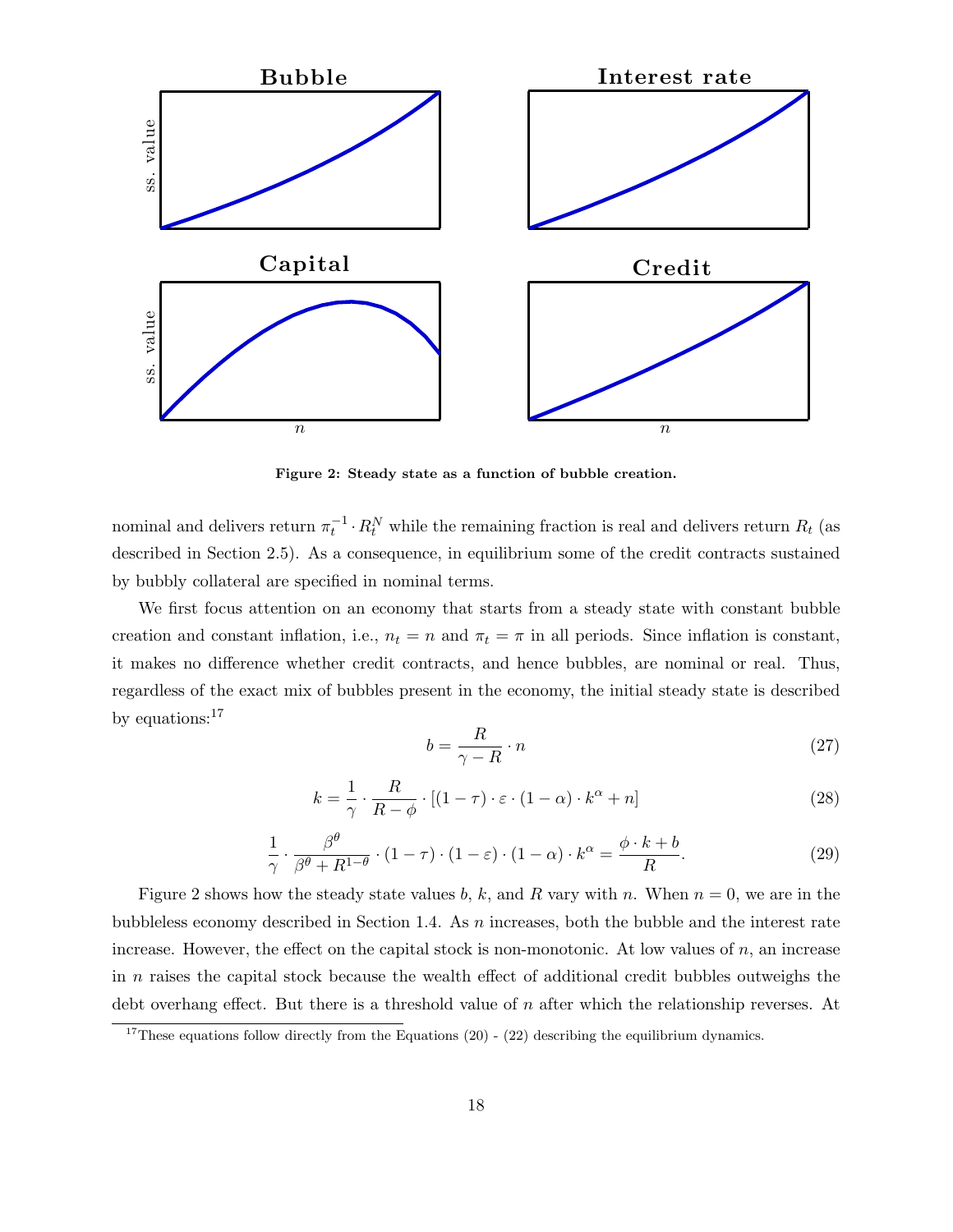

Figure 3: Response to unanticipated monetary shock.

high values of  $n$ , an increase in  $n$  lowers the capital stock because now it is the debt overhang effect that outweighs the wealth effect.

We now consider the response of the economy to different monetary shocks. To streamline the exposition, we define monetary shocks directly in terms of their impact on inflation. Specifically, we assume that inflation follows the process  $\pi_t = \pi + \epsilon_t$ , where  $\epsilon_t$  represents a shock to monetary policy. We analyze three different specifications for  $\epsilon_t$ , which correspond to three alternative scenarios regarding policy.

#### 3.1.1 A surprise monetary shock

The first scenario is that of a one-time surprise shock to monetary policy. Specifically, we assume that there is a shock to inflation only in period T:  $\epsilon_t = 0$  for all  $t \neq T$  and  $\epsilon_T = \epsilon$  or  $\epsilon_T = -\epsilon$ with equal probability. Note that this shock has a direct effect on nominal credit bubbles, as the realized rate of inflation in period T necessarily differs from its expected value, i.e.,  $\pi_T \neq \pi$ .

Figure 3 illustrates the response of the economy to a positive realization of  $\epsilon_T$ , occurring in period 3. The solid lines refer to an economy in which a fraction of bubbles is nominal, i.e.,  $\lambda^N > 0$ . In this case, the surprise rise in inflation leads to an expansion in investment and output. This happens because surprise inflation - by reducing the value of pre-existing nominal bubbles and, thus, the value of nominal credit that needs to be rolled over to sustain them - weakens the debt overhang effect thereby reducing the equilibrium interest rate. The lower interest rate,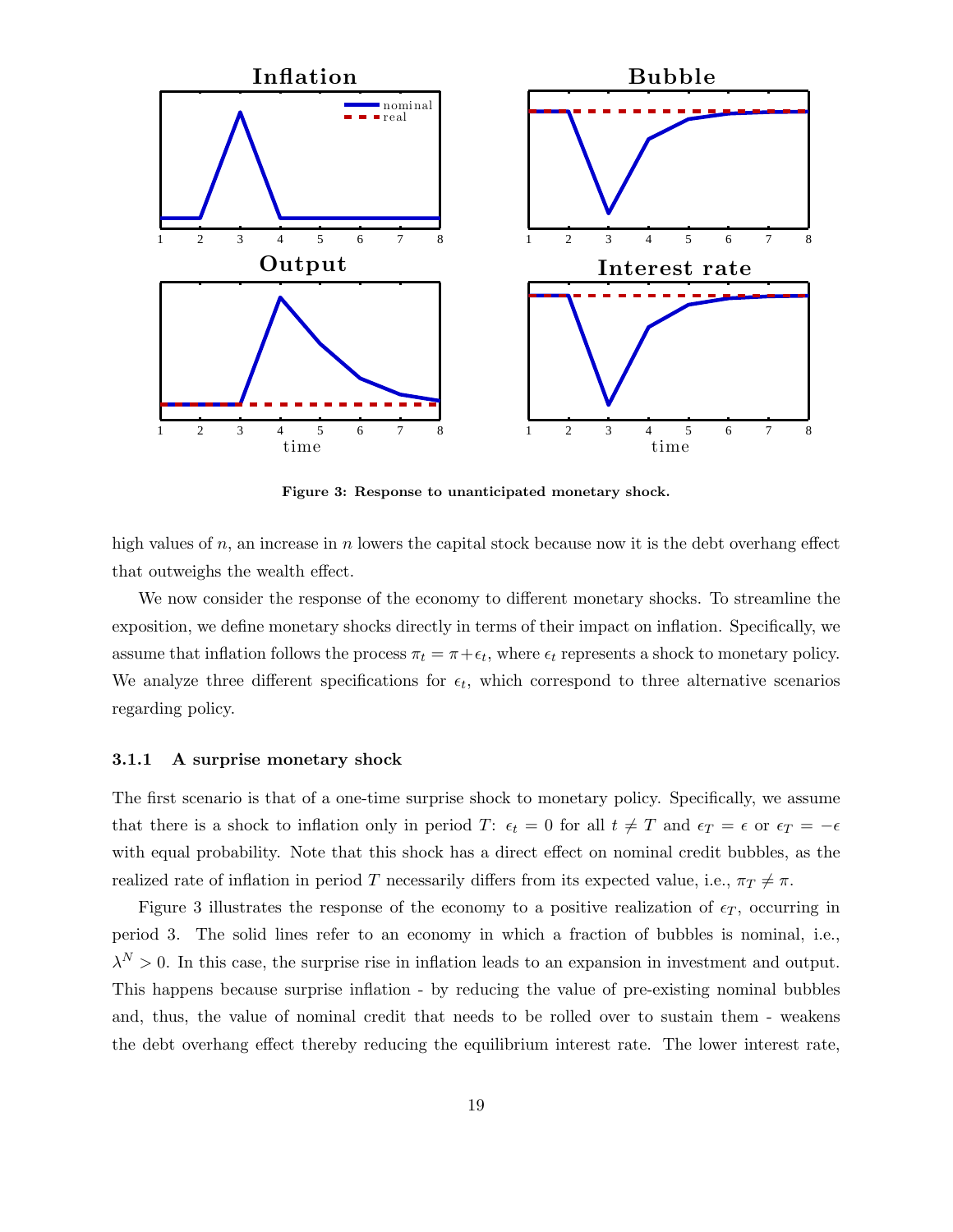

Figure 4: Bubbly Phillips curve.

in turn, boosts the financial multiplier of entrepreneurs and enables them to expand investment. Interestingly, although the shock is transitory, its effect is persistent. This happens because both state variables, the capital stock and the aggregate bubble, take time to return to their initial levels. The dashed lines in Figure 3 show an economy in which all the bubbles are real, i.e.,  $\lambda^N = 0$ . In this case monetary policy does not affect real variables, highlighting the crucial role that nominal bubbles play in transmitting the monetary shock to the real economy.

This simple example illustrates that in presence of nominal bubbles a monetary expansion, here captured by a surprise rise in inflation, generates a drop in the real interest rate and a rise in investment. This is reminiscent of the impact of monetary expansions on the real economy in several vintages of Keynesian models. There are, however, at least two crucial differences. First, in standard Keynesian models monetary policy has real effects because of exogenous restrictions on price or wage adjustment. Instead, here nominal rigidities are the natural outcome of nominal bubbles, and do not depend on any imposed restriction on the type of contracts that agents can write. Second, in Keynesian models monetary policy affects the real interest rate because prices do not perfectly adjust to changes in nominal spending. Instead, here monetary shocks have an impact on the real interest rate by changing the value of past credit contracts, and, as a consequence, the current demand for credit.

#### 3.1.2 The bubbly Philips curve

The second scenario is one of an i.i.d. inflation process, in which the inflation shock  $\epsilon_t$  has a continuous support. In this case, when a fraction of bubbles is nominal, the bubble channel operates in each period as nominal contracts are constantly affected by inflation surprises. Since positive inflation surprises reduce the debt overhang and boost investment, this scenario naturally gives rise to an investment-based Phillips curve.

Figure 4 displays a scatter plot that illustrates the correlation between inflation and investment (left panel) and entrepreneurs' debt (right panel) emerging from a long simulation of the model.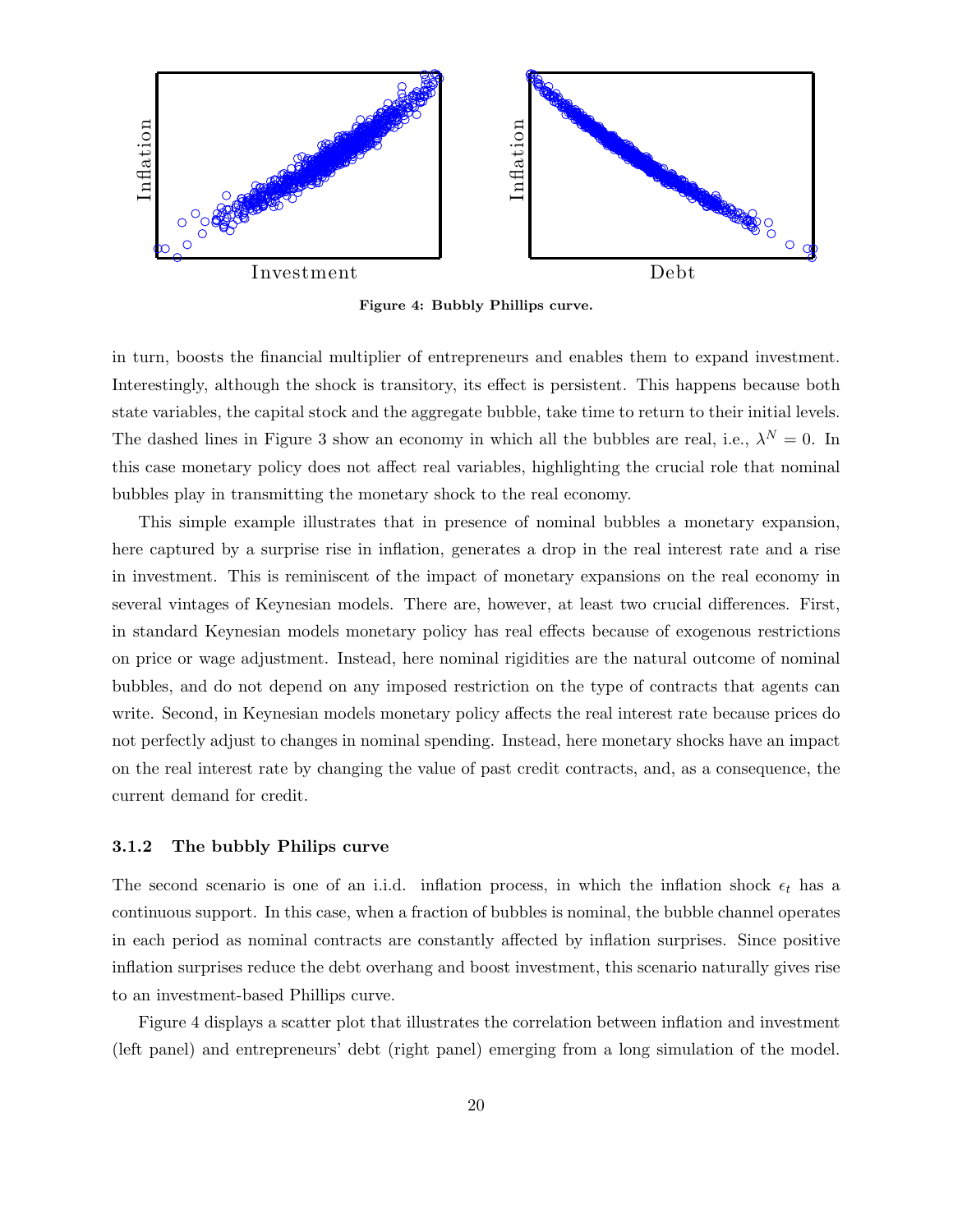Taken together, these two correlations highlight the similarities of the monetary transmission mechanism in our model and Fisher's debt deflation theory (Fisher, 1933). As in Fisher (1933), in our model periods of low inflation are associated with high real value of pre-existing debt and low investment. In this sense, our model can be seen as providing a possible micro foundation for nominal rigidities in credit contracts, which are at the heart of the Fisherian debt deflation channel of monetary policy.

#### 3.1.3 An anticipated monetary shock

So far, we have considered bubbles that sustain short-term, i.e. one period, credit contracts. We now introduce the possibility that bubbly collateral might sustain long-term credit contracts, i.e. credit contracts that last longer than one period. We will see that in this case shocks to inflation expectations also affect the real economy.

To keep the analysis simple, we consider bubbles that back 'long-term' credit contracts with two period maturity. As before, we maintain that a fraction  $\lambda^N$  of all bubbles is nominal. But now, we also suppose that a fraction  $\lambda^{LT} \in [0,1]$  of these nominal bubbles is 'long-term.' In particular, suppose that the market expects (with probability one) these bubbles to deliver the return to a non-contingent nominal two-period bond. After one period of life, the realized return to these bubbles must therefore be:

$$
R_{t+1}^{2N} = \frac{\pi_{t+1}^{-1} \cdot E_{t+1} \pi_{t+2}^{-1} \cdot R_{t+2}^{-1}}{E_t \left\{ \pi_{t+1}^{-1} \cdot E_{t+1} \pi_{t+2}^{-1} \cdot R_{t+2}^{-1} \right\}} \cdot R_{t+1},
$$

where the superscript 2N indicates that these bubbles are both nominal and long-term.<sup>18</sup> A key observation is that these returns are affected by the arrival of new information, both regarding the realization of inflation at  $t + 1$  (just as with short-term bubbles) as well as regarding inflation expectations and interest rates between periods  $t + 1$  and  $t + 2$ . Intuitively, a surprise increase in expected inflation and/or interest rates reduces the market value of contracts that promise to make nominal payments in the future.

Now consider a scenario in which  $\epsilon_t = 0$  for all  $t \leq T$  and  $t \geq T + 2$  but, at time T, agents learn that  $\epsilon_{T+1} = \epsilon$ . This process captures a situation in which a rise in inflation is perfectly anticipated one period ahead. It is straightforward to show that this change does not affect contracts originating in period  $T$  or later, which simply incorporate the new path for inflation. Nor does it affect contracts that are due in period  $T$ , since realized inflation at  $T$  has not changed. The increase in expected inflation, however, reduces the real value of long-term nominal contracts that are due in period

<sup>&</sup>lt;sup>18</sup>Let  $\hat{R}_{t,t+2}$  be the return promised by a non-contingent zero coupon nominal bond issued in t maturing in  $t + 2$ . Then the real return on this bond at  $t + 1$  is:  $R_{t+1}^{2N} = \pi_{t+1}^{-1} \cdot R_{t+2}^{N-1} \cdot \hat{R}_{t+2}$ , where  $R_{t+2}^{N} = R_{t+2}/E_{t+1}\pi_{t+2}^{-1}$  is the nominal rate between  $t + 1$  and  $t + 2$ . But no arbitrage implies  $E_t R_{t+1}^{2N} = R_{t+1}$ , and solving for  $\hat{R}_{t+2}$  yields the desired expression.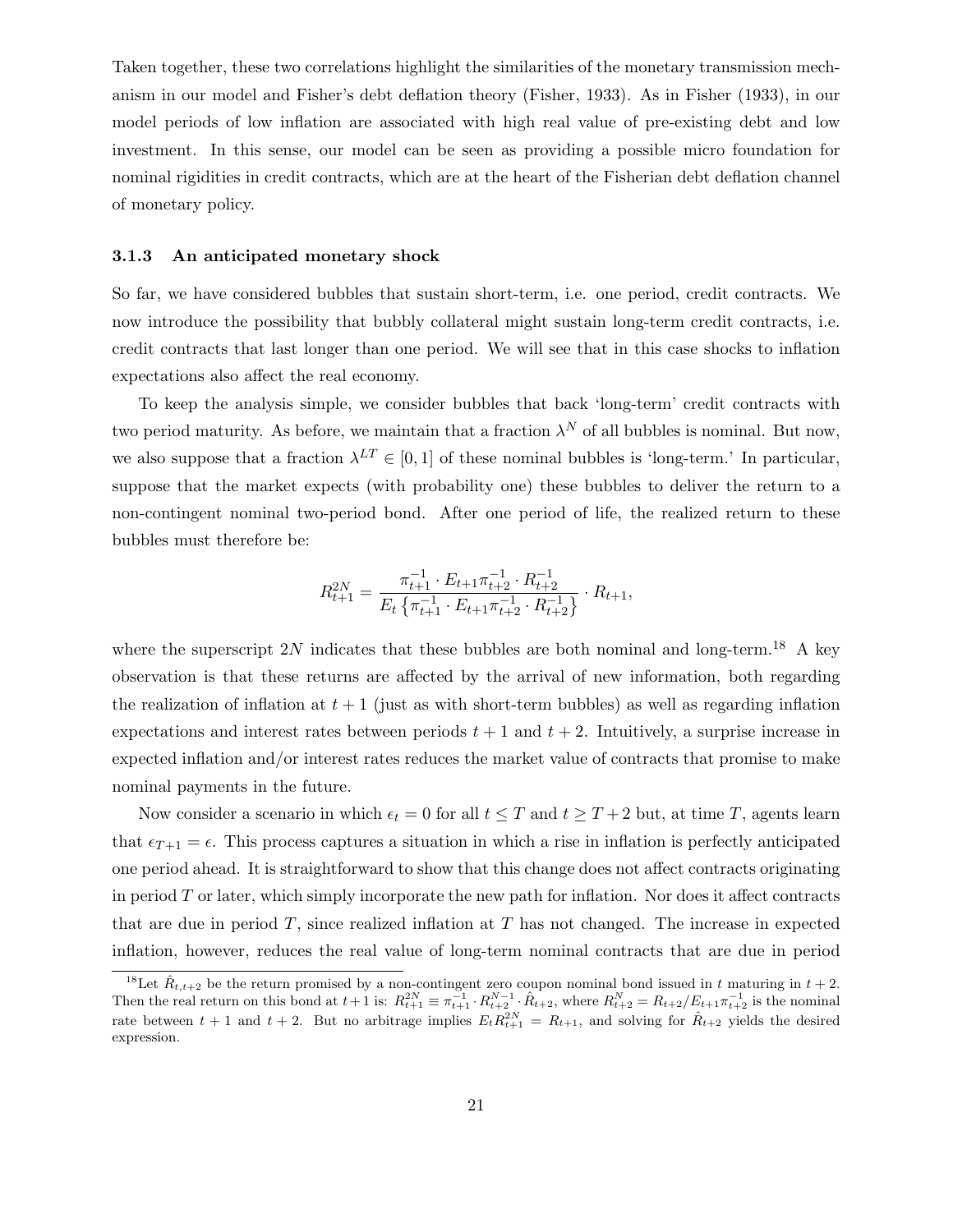

Figure 5: Response to anticipated monetary shock.

 $T+1$ . Through this channel, an increase in expected inflation weakens the debt overhang effect and raises investment and output. This is illustrated in Figure 5, which displays the response to a rise in period-2 inflation that is fully anticipated in period 1. As the figure shows, a shock to expected inflation has no effects when all contracts are short-term, but it boosts economic activity in the presence of long-term nominal contracts.<sup>19</sup>

This section has explored the basic features of the bubble channel of monetary policy. In a bubbly world, the mix of contracts that are traded depends on expectations. As long as some of these expectations are set in nominal terms, changes in inflation – both realized and expected – affect the debt overhang and thus investment and output. But what are the real-world counterparts of these bubbly contracts? In particular, the theory may seem to apply only to debt contracts, which are written in nominal terms and are naturally affected by inflation. This perception is misleading, however. The reason is that credit contracts in our framework inherit the properties of the bubbles – and thus of the expectations – that back them. Take the case of real-world equity contracts, for instance. If we interpret them through the lens of the theory, they may well be bubbly if the dividends that they are expected to deliver are ultimately backed by new credit that firms are expected to obtain in the future: moreover, they may be nominal or real depending on whether these expectations of future credit are set in nominal or real terms. The same reasoning applies to

<sup>&</sup>lt;sup>19</sup>We have considered here the case of a one-time shock to inflation expectations for simplicity. A more general inflation process in which expected inflation varies continuously will give rise to a positive correlation between expected inflation and investment, i.e., a Philips curve relating expected inflation and investment.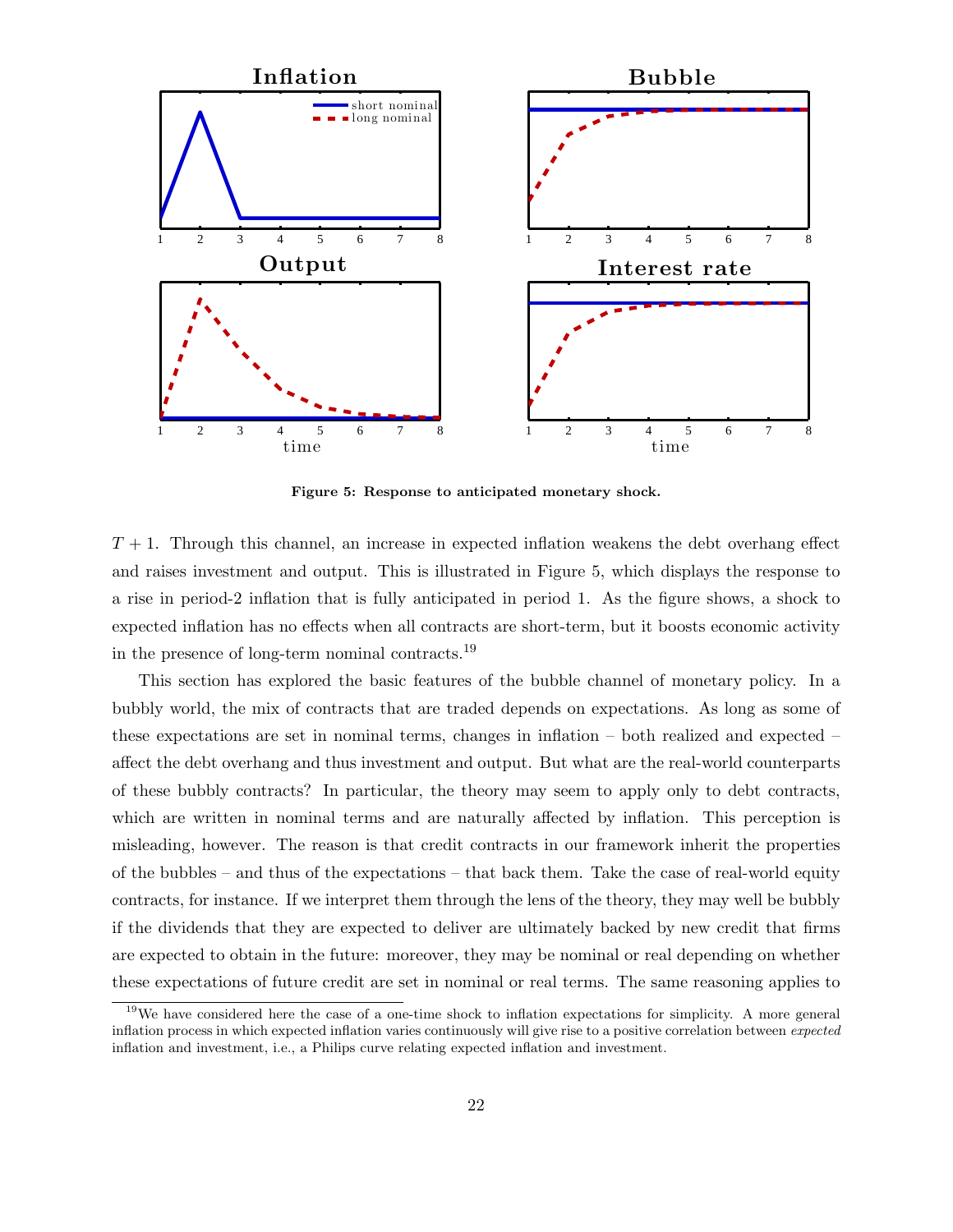bank lending or to more sophisticated financial instruments. The theory thus provides a powerful channel for monetary policy to affect financial markets, and thus macroeconomic outcomes, even in the absence of traditional price or contractual rigidities.

#### 3.2 Managing credit booms and busts

In the bubbly economy, credit is driven by expectations and changes in expectations can be a source of credit cycles. A natural question that arises is whether monetary policy can exploit the bubble channel to stabilize these cycles. To address this question, we extend our example to allow for credit booms and busts.

To this effect, consider an economy with two aggregate states:  $z_t \in \{B, F\}$ . If  $z_t = B$ , we say that the economy is experiencing a bubbly episode. If  $z_t = F$ , we say that the economy is in the fundamental state. During a bubbly episode, old bubbles grow according to their rate of return and new bubbles of size  $n$  are started in every period. The end of a bubbly episode is associated to both, a bubble creation and a bubble return shock. First, the economy stops producing new bubbles, so that:

$$
n_t = \begin{cases} 0 & \text{if } z_t = F \\ n & \text{if } z_t = B. \end{cases}
$$
 (30)

Second, a fraction  $\omega \in (0,1)$  of the old bubbles is destroyed, and the credit contracts that they back are defaulted upon. Naturally, lenders anticipate that they may not be repaid in full if the bubbly episode ends, and the equilibrium returns on credit contracts must reflect this as shown in Appendix D. We define  $\varphi$  and  $\psi$  as the probabilities that a bubbly episode starts and ends, respectively, where  $\varphi < 0.5$  and  $\psi < 0.5$ .

To analyze the effects of monetary policy in stabilizing booms and busts we characterize the behavior of this economy under a 'bubble-blind' monetary policy, which does not react to the aggregate bubble, and under a 'bubble-conscious' monetary policy, which actively reacts to the evolution of the aggregate bubble.

#### 3.2.1 Bubble-blind monetary policy

We analyze first policy rules in which the inflation process is independent of the aggregate bubble. The simplest such policy rule is one of strict inflation targeting, in which  $\epsilon_t = 0$  and  $\pi_t = \pi$  in all periods. Under constant inflation, we have already seen that there is no meaningful distinction between real and nominal contracts. Bubble shocks, in turn, give rise to repeated credit booms and busts.

Figure 6 provides an example of an economy that undergoes a bubble-driven boom-bust cycle. Start by considering the solid lines, which capture the case  $\omega < 1$ . The economy initially finds itself in a bubbly episode. The aggregate bubble grows continuously during the episode but its effect on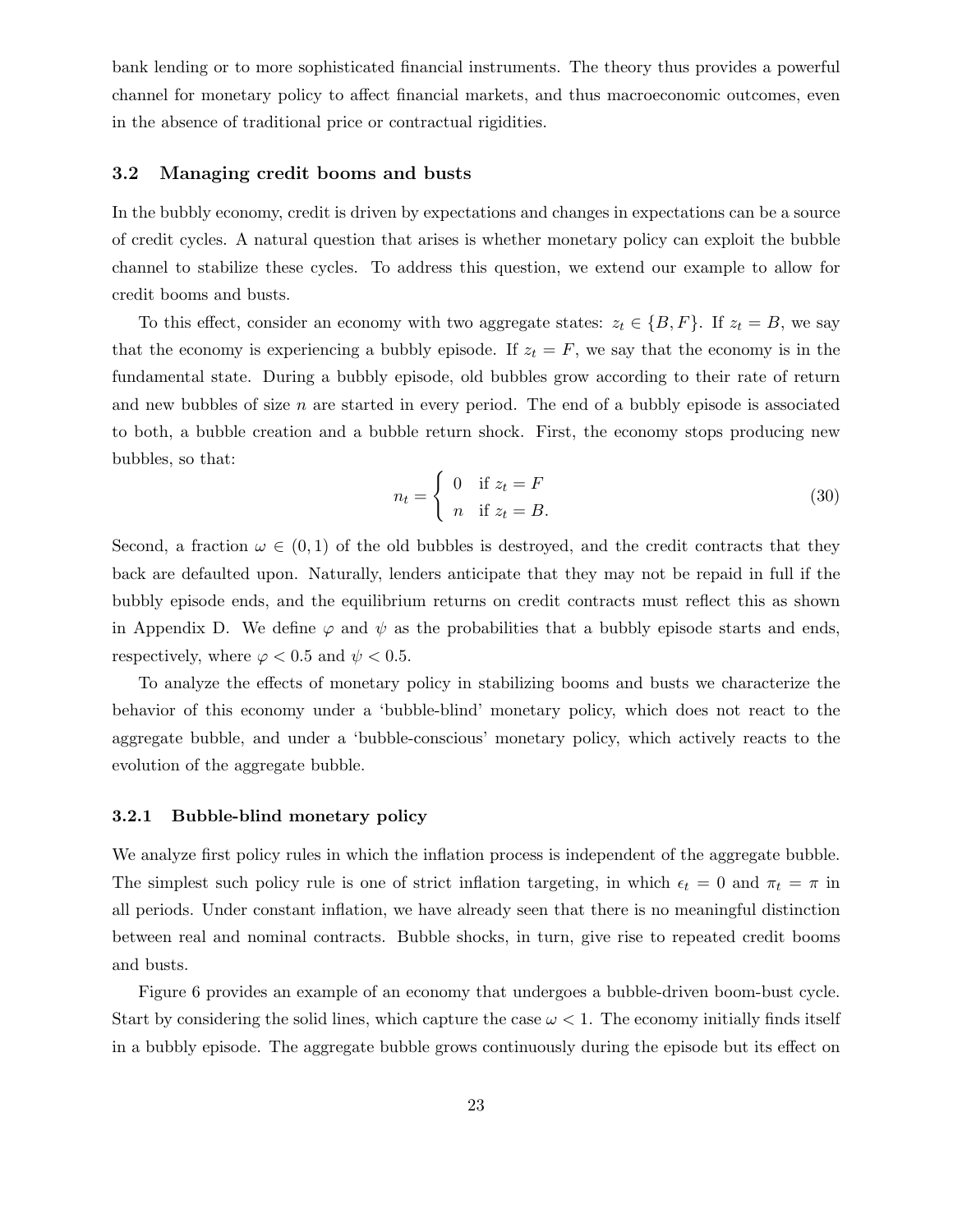

Figure 6: Bubbly business cycle.

output is non-monotonic. Initially, the wealth effect of bubble creation raises credit, investment, and output. As the episode progresses, however, the debt overhang effect becomes stronger as there is an increasing amount of credit that needs to be rolled over every period. This credit competes with investment for the economy's savings, raising the interest rate and reducing the financial multiplier of entrepreneurs. Eventually, the debt overhang effect dominates the wealth effect and investment and output begin to fall.

When the bubbly episode ends, the economy reverts to the fundamental state and investment and output collapse. Absent the wealth effect of bubble creation, entrepreneurial collateral and credit fall, bringing about a contraction in investment. If  $\omega < 1$ , as displayed by the solid lines, bubble creation disappears but the debt overhang effect lives on because old bubbles are not completely destroyed. Simply put, the economy is stuck with part of the credit contracts that were originated during the boom. This reinforces the collapse in investment and output that mark the end of a bubbly episode, because the need to roll-over old credit contracts prevents the interest rate from falling as much as it would otherwise do. Potentially, everyone loses form this transition to the fundamental state. Old entrepreneurs are unaffected because their assets (i.e., bubbles) decline in value but they also default on their credit contracts. Old savers lose because the credit contracts that they hold are partially defaulted upon, while young savers lose because they obtain a lower interest rate on their savings. Finally, young entrepreneurs lose because the lack of bubble creation makes them poorer. Output and investment remain low throughout the fundamental state until,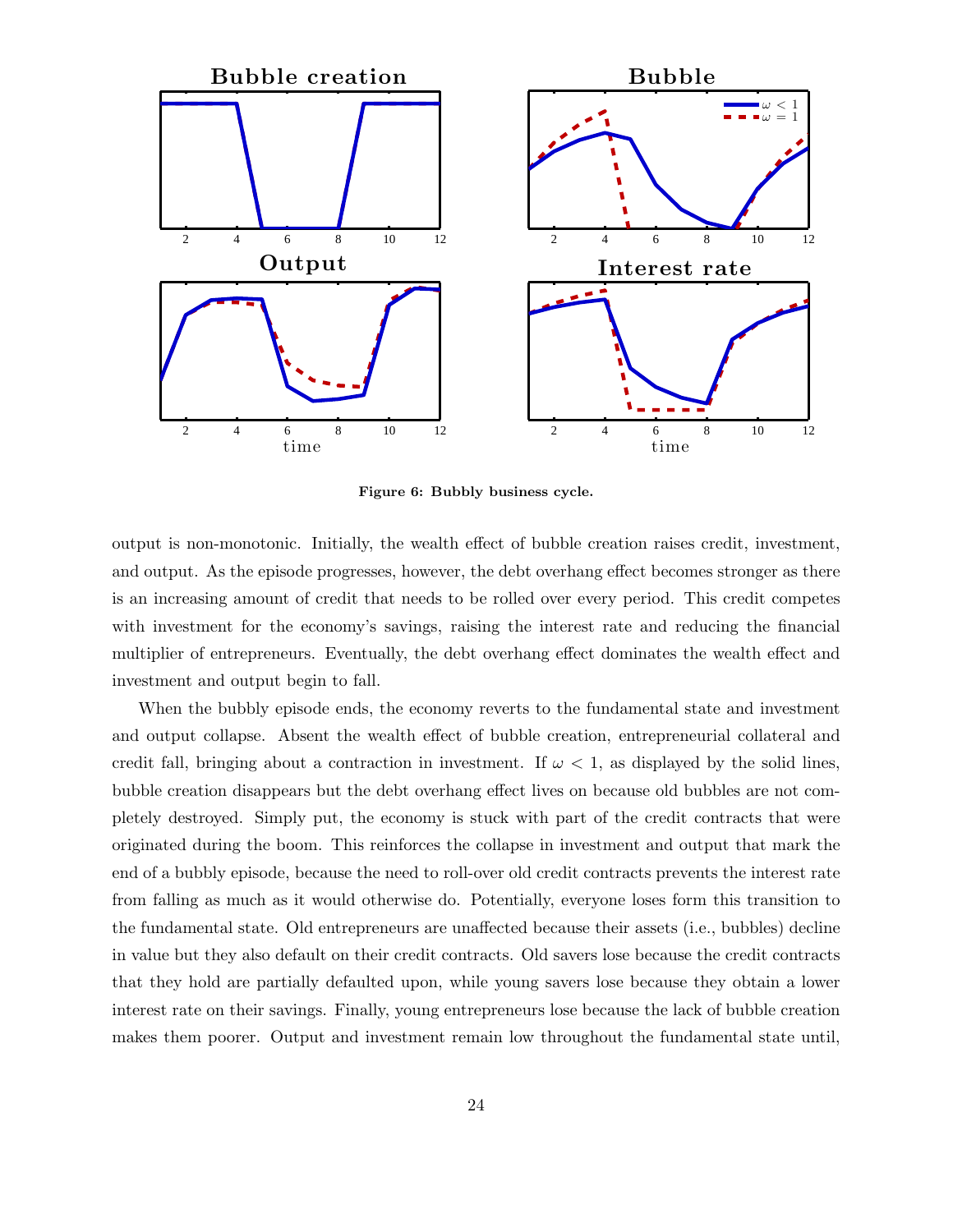eventually, a new bubbly episode begins and they boom once again.

But suppose instead that, when the economy reverts to the fundamental state, all credit contracts are defaulted upon. In this case, which corresponds to  $\omega = 1$  and is illustrated by the dashed lines in Figure 6, the debt overhang effect disappears alongside the wealth effect when the bubbly episode ends. The main takeaway from this comparison is that a low value of  $\omega$  stabilizes the aggregate bubble by making it safer, but it also destabilizes output. Because safer credit contracts get partially repaid in the fundamental state, they require a lower rate of return during the bubbly episode. Therefore, a low value of  $\omega$  strengthens the debt overhang effect in the fundamental state, reducing output when it is low, but weakens it during bubbly episodes, raising output when it is high.

This section shows how bubble shocks drive economic fluctuations under a strict inflation targeting regime. But going back to one of the key motivating questions of this paper, could monetary policy respond to bubble shocks in a way that stabilizes output? Should it do so? We turn to these questions next.

#### 3.2.2 Bubble-conscious monetary policy

Assume that, in the context of the economy studied in the previous section, the monetary authority follows a policy rule that is contingent on the credit bubble. For convenience, we focus on a simple policy rule that depends only on the aggregate state of the economy, reducing inflation during bubbly episodes and raising it in the fundamental state. Formally, we assume that:

$$
\epsilon_{t+1} = \begin{cases} \pi_b - \pi & \text{if } z_{t+1} = B \\ \pi_f - \pi & \text{if } z_{t+1} = F, \end{cases}
$$
 (31)

where  $\pi_b < \pi_f$ . Under this policy, inflation equals  $\pi_b$  during bubbly episodes and  $\pi_f$  in the fundamental state.

To illustrate the effects of this policy rule relative to a constant inflation target, Figure 7 contrasts the behavior of the economy under both alternatives. The solid lines depict economic outcomes under a strict inflation target, whereas the dashed lines depict outcomes under the contingent rule specified above. There are two key takeaways from the figure. First, the bubble-conscious policy rule stabilizes output by raising it in the fundamental state and reducing it during bubbly episodes. Second, it does so by destabilizing the credit bubble. When the economy is in the fundamental state, the policy rule in Equation  $(31)$  implies a high – realized and expected – inflation rate, which dilutes the value of nominal contracts and weakens the debt overhang effect. Through this channel, the policy rule raises investment and output in the fundamental state. It does so at the cost of reducing output during bubbly episodes, however, during which the policy rule implies a low rate of inflation that raises the value of nominal contracts and strengthens the debt overhang effect.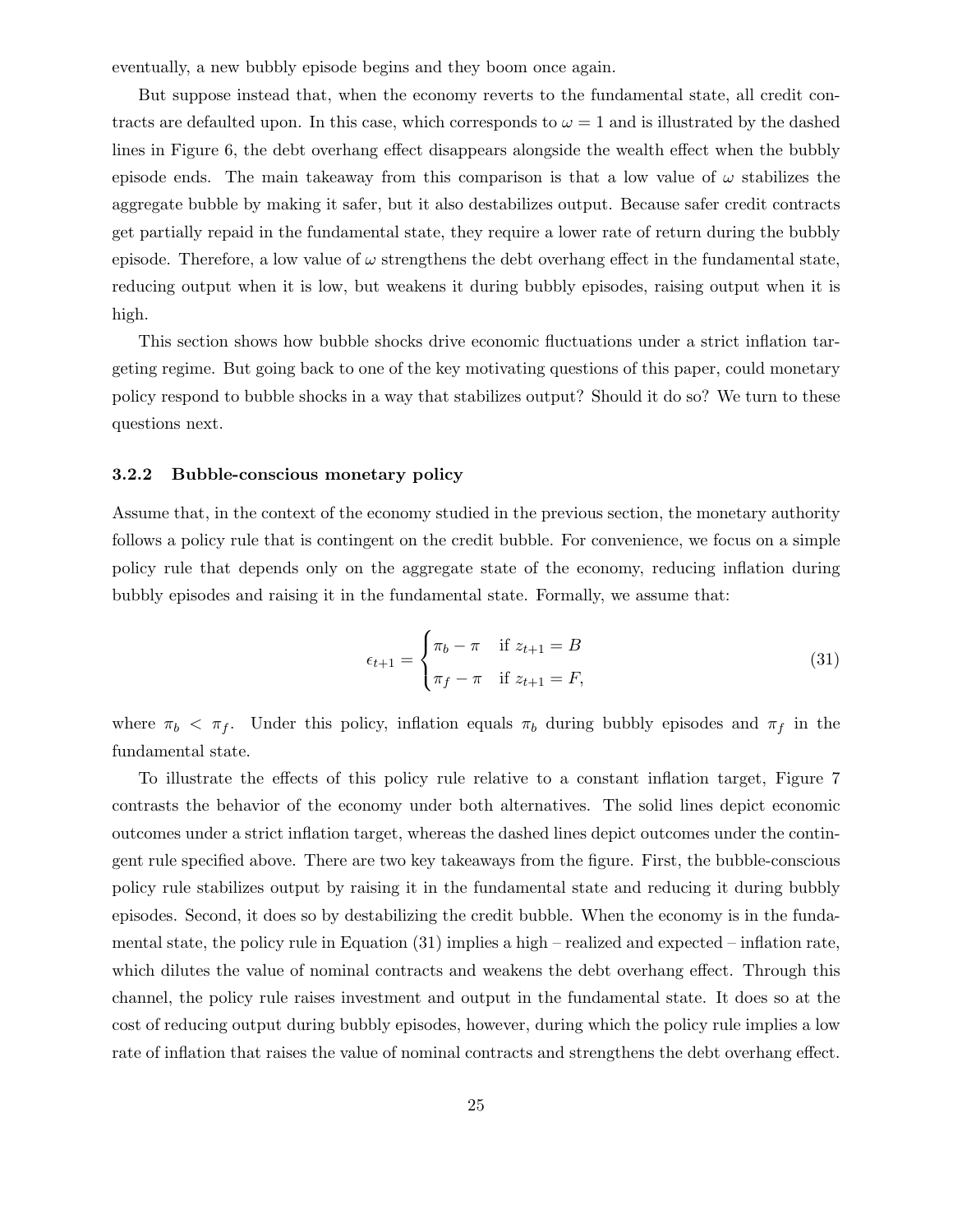

Figure 7: Countercyclical inflation policy.

Intuitively, the policy stabilizes output by making nominal contracts state-contingent, transferring the debt overhang effect from the fundamental states to bubbly episodes.

There are two key messages from this example. The first is that, being anticipated, monetary policy cannot systematically raise output by inflating away credit contracts in all states. What it can do, instead, is to stabilize output by reallocating the credit bubble – and thus the debt overhang effect that it entails – across states. The second message, which should be clear by now, is that the ability of monetary policy to perform this stabilization role depends on the mix of credit contracts that are traded in equilibrium and thus on expectations. Clearly, the power of monetary policy increases with the share of contracts that are nominal.

Even if it succeeds in stabilizing economic activity, it is worth noting that a monetary policy rule like the one outlined here may come at a cost in terms of average output. By making inflation state-contingent, monetary policy reallocates the credit bubble from fundamental states to bubbly episodes. This raises investment in the former and reduces it in the latter. The key observation, though, is that the increase in investment during fundamental states is not enough to compensate for its fall during bubbly episodes. To see why, note that the equilibrium interest rate, and thus the growth rate of the bubble, is higher during bubbly episodes. Therefore, a policy that reallocates the bubble towards these episodes must necessarily raise its average size and strengthen its debt overhang effect, which in turn reduces average investment and – possibly – average output as well. To illustrate this, Figure 8 shows how the steady-state mean and volatility of both output and the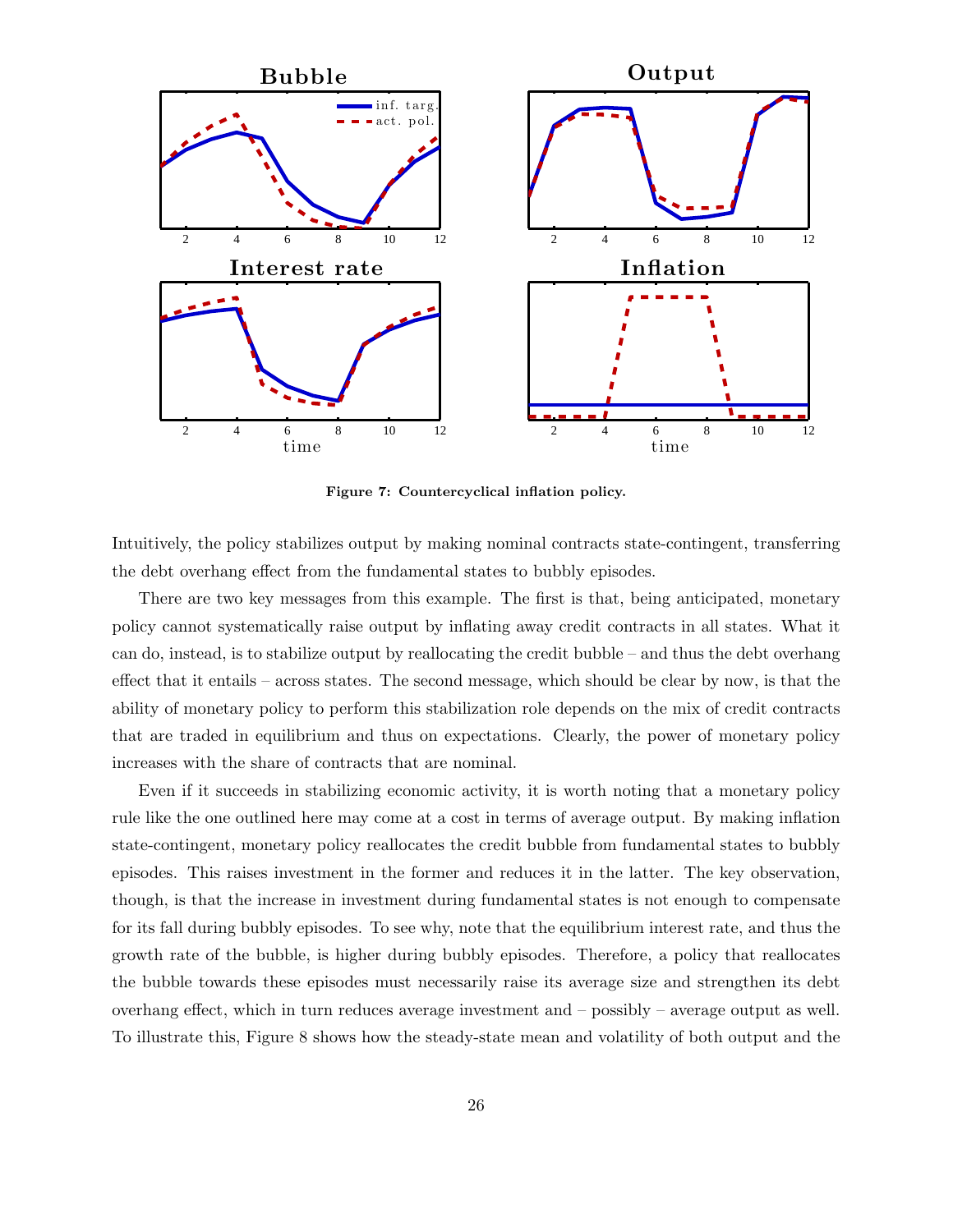

Figure 8: Inflation cyclicality: impact on means and volatilities.

credit bubble vary with the ratio of  $\pi^b$  to  $\pi^f$ . When  $\pi^b/\pi^f$  is lower than one, as we have assumed, the policy rule prescribed in Equation (31) stabilizes output and destabilizes the credit bubble: the cost of this stabilization, however, is that average output falls as the average size of the aggregate bubble rises. Naturally, the opposite is true when  $\pi^b/\pi^f$  is higher than one, in which case the same policy rule destabilizes output.

All in all, is a stabilization policy like the one outlined in Equation (31) desirable or not? The answer to this question depends on the perspective that is adopted. One possibility is to focus on the policy's effects on ex-ante or average welfare. This criterion is appropriate if we were to ask whether, from an ex-ante perspective and without knowing exactly the state into which they would be born, savers and entrepreneurs prefer to live in a world with or without a stabilizing policy rule. Here, the answer is ambiguous because the policy has potentially mixed effects on welfare. On the one hand, it may reduce fluctuations in lifetime income, which is beneficial because agents want to smooth consumption over time (even if not across states). On the other hand, though, the policy might reduce average output as in the example above.

A second possibility is to focus on the policy's ex-post effects, i.e., as it is applied on a sequential basis. This criterion is more appropriate to analyze the winners and losers generated by the policy in each history, which seems especially relevant if we think of the adherence to the policy rule as the outcome of a political economy process. Consider, for instance, an economy that transitions to the fundamental state in a given period  $t$ . At this point, the policy prescribes an increase in inflation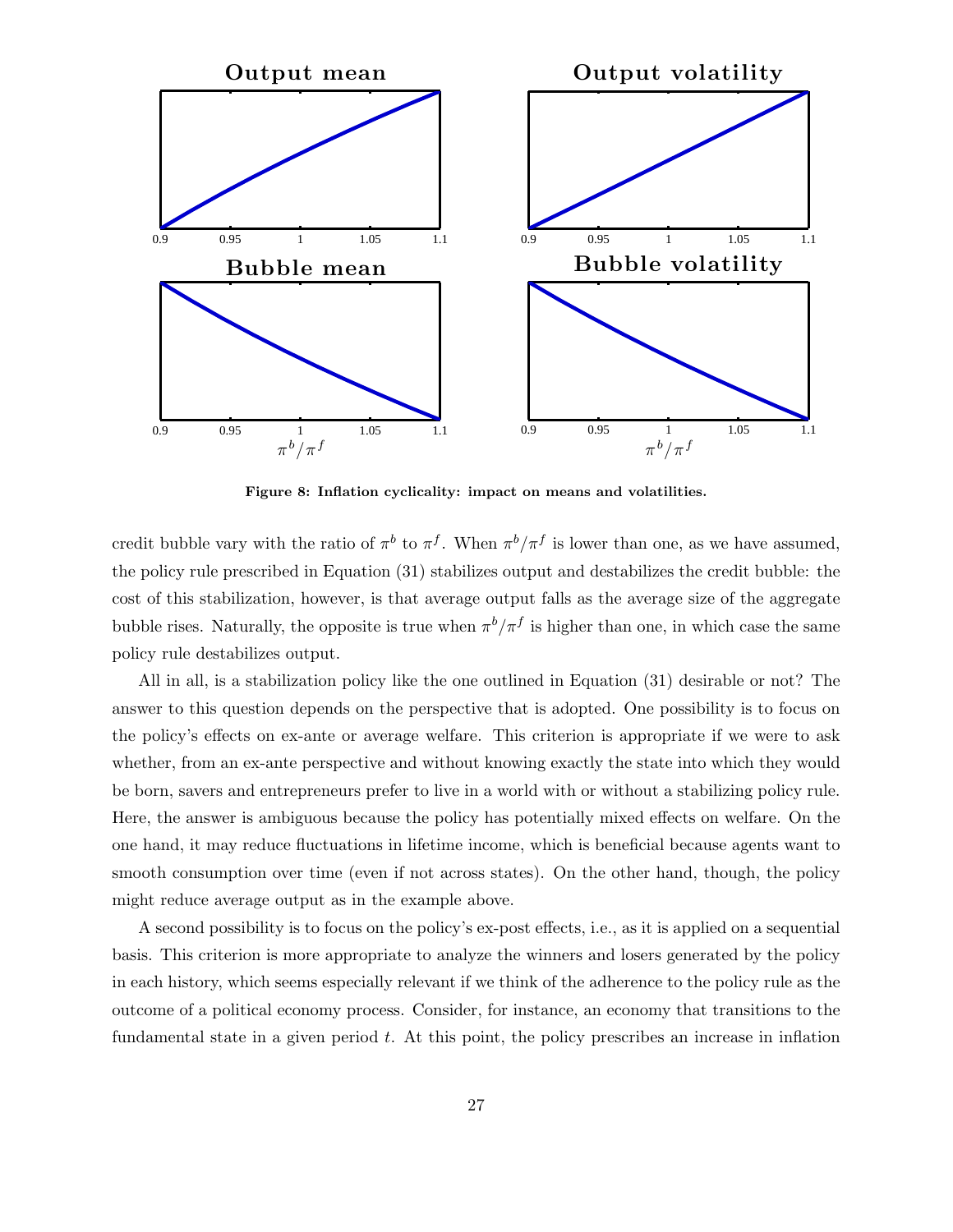that weakens the debt overhang effect and leads to a reduction in the interest rate. Old savers are clearly hurt by this policy, which partly inflates away the value of the credit contracts that they hold. Young savers are also hurt, because their wages are unaffected but they face a lower return on their savings as a consequence of the policy. For these same reasons, however, young entrepreneurs benefit and are able to expand their investment thereby boosting future output. In the presence of political considerations, then, whether the policy rule is followed at the end of a bubbly episode is likely to depend on the relative weights attached to the welfare of savers and entrepreneurs.

#### 3.3 Discussion

The model developed here provides a rationale for the observed prevalence of nominal contracts in real-world financial markets, and it does so without imposing exogenous restrictions on contracting or pricing. Building on this feature, this section has shown how monetary policy can be used to manage the debt overhang effect of bubbles. As long as some expectations are set in nominal terms, changes in the rate of inflation affect the real value of bubbles and thus of the economy's total assets.

There is indeed ample evidence that, consistent with our model, asset values and returns are negatively affected by inflation. It should not be surprising that the value of assets that promise nominal payments, such as corporate bonds and bank loans, are negatively affected by inflation. But it is less obvious that inflation should affect other assets like equity. And yet, stock price booms tend to happen during periods of low inflation (Bordo and Wheelock, 2006). Bordo et al. (2008), for example, document that in post-war II US disinflation shocks are associated with market booms, while inflation shocks are associated with busts. Moreover, Galí and Gambetti (2015) show that an unexpected fall in inflation generated by a monetary policy tightening is associated with a rise in the bubbly component of stocks. Christiano et al. (2010) discuss how this negative correlation between inflation and stock prices is hard to reconcile with the standard New-Keynesian framework. In our model, this correlation arises naturally when expectations are set in nominal terms.

Before moving on, we want to briefly mention that monetary policy could do more than just shape the debt overhang effect of credit bubbles: it could also affect bubble creation and thus have wealth effects. This is an additional bubble channel of monetary policy. For this channel to operate, inflation should have an effect on credit contracts that are yet to be signed. Although this is an interesting idea, an in-depth exploration of its implications would take us too far afield. We nonetheless illustrate it through a simple example in Appendix E.

The key takeaway from the analysis of this section is that, in a bubbly world, the effects of monetary policy are ultimately shaped by expectations. It is expectations that determine the mix of contracts traded in equilibrium, namely real vs. nominal, short- vs. long-term and old vs. new. They also depend, as we now show, on whether the economy is in normal times – as we have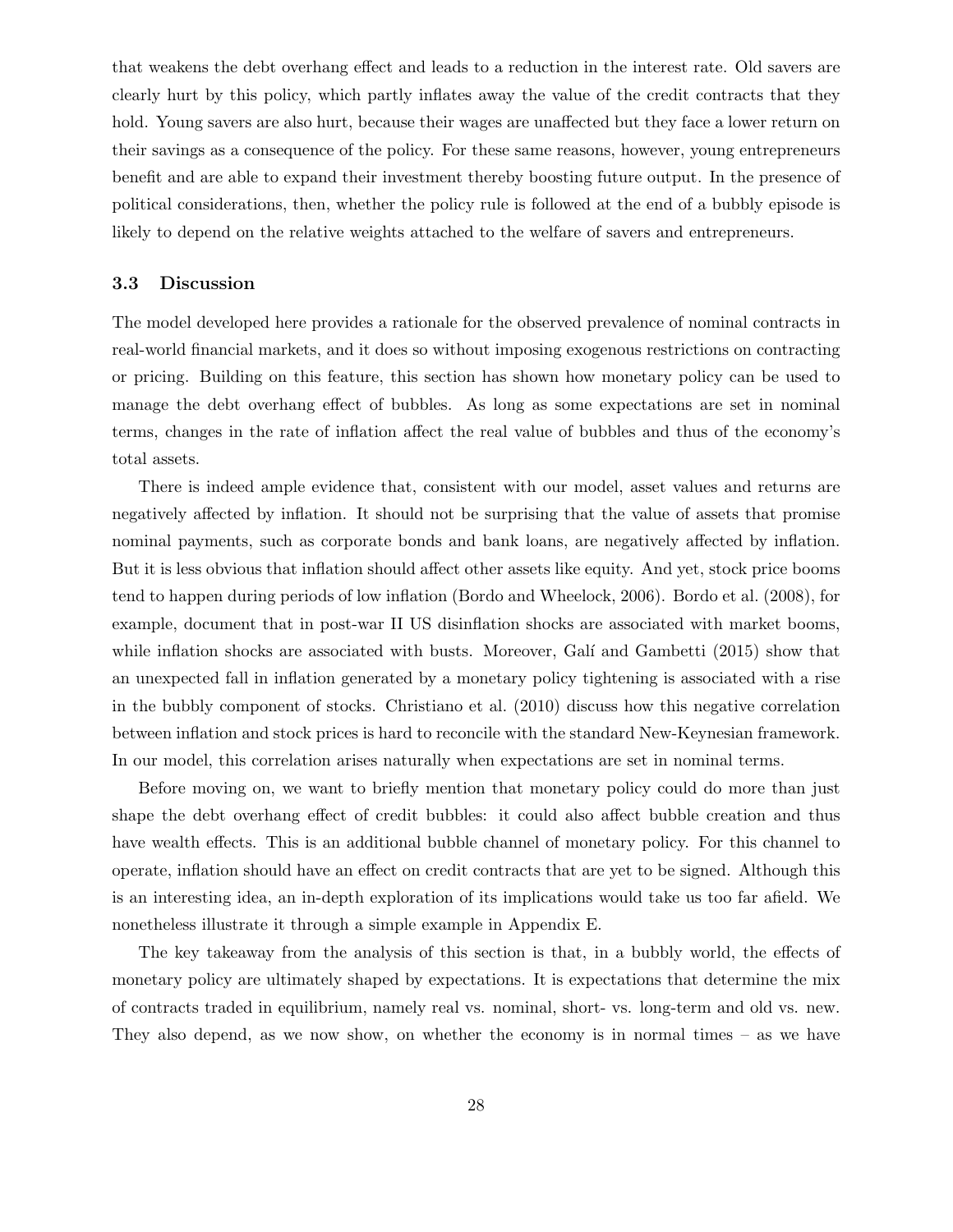## 4 The liquidity trap

In the previous section, we assumed that the inflation target set by the monetary authority was high enough to guarantee that credit always dominates money as a store of value, i.e.,  $R_{t+1} > E_t \pi_{t+1}^{-1}$  in all states and periods. We now relax this assumption and consider the possibility that the economy falls into a liquidity trap, i.e., a situation in which  $R_{t+1} = E_t \pi_{t+1}^{-1}$ , the nominal interest rate is at the zero lower bound, and money and credit become perfect substitutes. We assume throughout that  $E_t \pi_{t+1}^{-1} < \gamma$ , however, which is necessary to guarantee that bubbles are possible in equilibrium.

We first explore how the behavior of the economy changes once it falls into a liquidity trap. We then analyze the fiscal impact of liquidity traps, which – as we explain below – have important implications for the authority's seigniorage revenues. Finally, we explore the effects and limitations of alternative policies that use seigniorage revenues to mitigate the consequences of a bubble crash.

#### 4.1 Main implications of liquidity traps

We return to the economy of Section 3.2, which experiences bubble-driven fluctuations, but we now assume that inflation expectations are sufficiently low, i.e.,  $E_t \pi_{t+1}^{-1}$  is high, so that the economy enters a liquidity trap whenever it is in the fundamental state.

Figure 9 illustrates the behavior of the economy under a strict inflation targeting rule, which initially finds itself in a bubbly episode. The dashed line corresponds to the case of  $\omega < 1$  in Figure 6, when the inflation target is high enough that the economy never enters a liquidity trap. The solid line depicts instead an economy in which the inflation target is low and the collapse of the bubble pushes the economy into a liquidity trap. During the bubbly episode, both economies behave exactly as before, displaying high levels of investment and output. When the bubbly episode ends, the disappearance of bubble creation reduces entrepreneurial collateral and thus the aggregate demand for credit. The difference between both scenarios is that, under a low inflation target, the fall in the nominal interest rate is limited by the zero lower bound. Once  $R_{t+1} = \pi^{-1}$ , savers demand money as a store of value and the interest rate cannot fall any further. Consequently, money balances must expand to fill the gap between the economy's savings and the demand for credit. This gives rise to the first major implication of liquidity traps: they magnify the effect of a bubble crash on investment and output.

Figure 9 also shows how entry into a liquidity trap leads to a surge in money holdings and to depressed levels of investment and output throughout the fundamental state. When a new bubbly episode begins, the rise in entrepreneurial collateral fuels the demand for credit, displacing money balances and enhancing investment until the economy exits the liquidity trap. It is worthwhile to note that we should interpret such an expansion and contraction in money balances more generally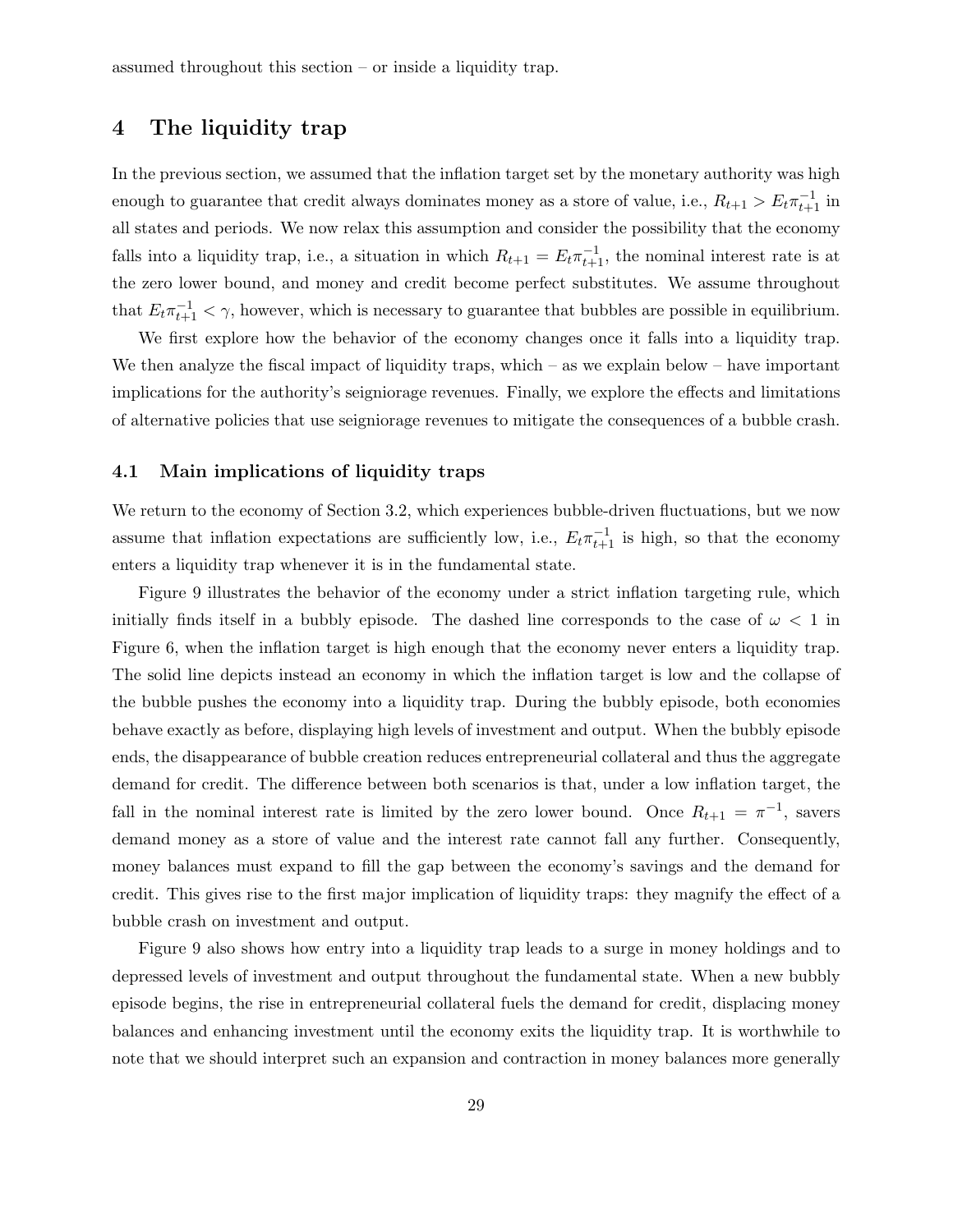

Figure 9: Liquidity trap.

as an expansion and contraction in demand for a broad class of liquid instruments, including government debt. In Appendix F, we show that our qualitative results remain unchanged with the introduction of such instruments.

A second implication of liquidity traps is that they change the effects of credit bubbles. Outside of the liquidity trap, we have seen that a key role of monetary policy is to manage the bubble induced debt overhang effect. Inside the liquidity trap, however, the debt overhang effect is irrelevant. The reason is that, in such a situation, the interest rate is not determined by the interplay of credit demand and supply but rather by inflation expectations as captured by  $E_t \pi_{t+1}^{-1}$ . Thus, investment is given by,

$$
k_{t+1} = \frac{E_t \pi_{t+1}^{-1}}{E_t \pi_{t+1}^{-1} - \phi} \cdot (1 - \tau) \cdot \varepsilon \cdot (1 - \alpha) \cdot k_t^{\alpha},
$$

and is independent of pre-existing credit bubbles. The intuition for this result is simple. Outside the liquidity trap, the interest rate equalizes aggregate savings and investment. Inside the liquidity trap, however, aggregate savings exceed investment at the prevailing interest rate. The difference between the two is allocated by savers to bubbles and money, so that:

$$
m_t + b_t = \frac{\beta^{\theta}}{\beta^{\theta} + E_t \left\{ \pi_{t+1}^{-1} \right\}^{1-\theta}} \cdot (1-\tau) \cdot (1-\varepsilon) \cdot (1-\alpha) k_t^{\alpha} - \frac{\gamma \cdot \phi \cdot k_{t+1}}{E_t \pi_{t+1}^{-1}}.
$$

This expression implies that, given the interest rate  $E_t \pi_{t+1}^{-1}$ , any change in the value of the pre-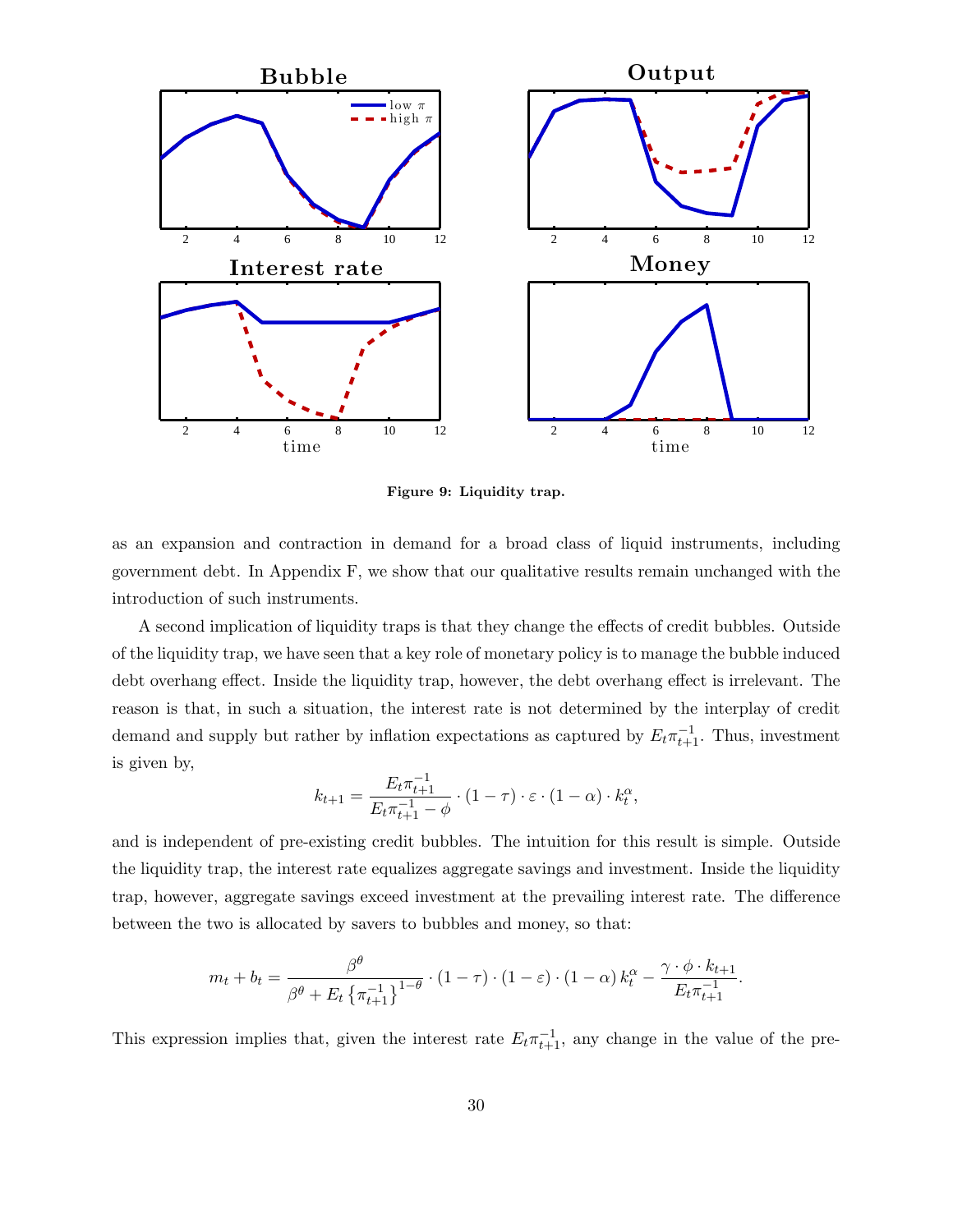existing bubble  $b_t$  is fully compensated by an opposite change in savers' demand for money. Thus, any attempt by the monetary authority to reduce the bubble overhang effect through surprise inflation will simply provoke a shift towards money in the portfolio of the savers, without having any effect on investment or output.

Monetary policy still plays a crucial role inside the liquidity trap by setting expected inflation, however. In fact, the monetary authority in our model could always escape a liquidity trap – raising investment and output – by raising inflation expectations as much as needed. But there may be costs from doing so. One of them is that an increase in the inflation target has important distributional consequences. By reducing the interest rate, such a policy hurts savers and benefits entrepreneurs by enabling them to expand their borrowing and investment. Thus, a benevolent monetary authority that puts a high weight on the welfare of the current savers may well choose to keep a low inflation target even if this entails keeping the economy inside the liquidity trap.

But there is another key implication of liquidity traps, which may well affect the monetary authority's incentives to exit it: they generate seigniorage revenues. To see this, note that money creation generates a seigniorage revenue of  $V_t = \frac{M_t - M_{t-1}^2}{r}$  $\frac{n_{t-1}}{p_t}$  in every period, which can be expressed in efficiency units as follows:

$$
v_t = m_t - \frac{m_{t-1}}{\gamma \cdot \pi_t},\tag{32}
$$

where the real balances  $m_t \equiv \gamma^{-t} \cdot \frac{M_t}{m}$  $\frac{n}{p_t}$  satisfy:

$$
m_t = \max\left\{0, \frac{\beta^{\theta}}{\beta^{\theta} + E_t \left\{\pi_{t+1}^{-1}\right\}^{1-\theta}} \cdot (1-\tau) \cdot (1-\varepsilon) \cdot (1-\alpha) k_t^{\alpha} - b_t - \frac{\gamma \cdot \phi \cdot k_{t+1}}{E_t \pi_{t+1}^{-1}}\right\}.
$$
 (33)

Equation (33) says that real balances are negligible when the economy is outside of the liquidity trap, but they become large when the economy is inside a liquidity trap. Thus, seigniorage matters only during a liquidity trap.

When the economy enters a liquidity trap, Equations (32) and (33) imply that seigniorage is positive and potentially large, since  $m_{t-1} = 0$ . During a liquidity trap, seigniorage also has the potential to be large, although it may be positive or negative depending on the inflation rate, the evolution of the bubble and the capital stock. When the economy exits the liquidity trap, seigniorage is negative and also potentially large since  $m_t = 0$ . Simply put, the monetary authority must "withdraw" the stock of real balances in circulation if it wants to maintain inflation expectations at  $E_t \pi_{t+1}^{-1}$ . The evolution of seignorage over the bubbly business cycle can be understood by looking at the path of money in Figure 9. During bubbly episodes, seigniorage equals zero exactly as anticipated. The crash of a bubble and subsequent entry into a liquidity trap generates a large seigniorage revenue, which remains positive as long as the economy is in the fundamental state. When a new bubbly episode begins, the economy exits the liquidity trap and seigniorage becomes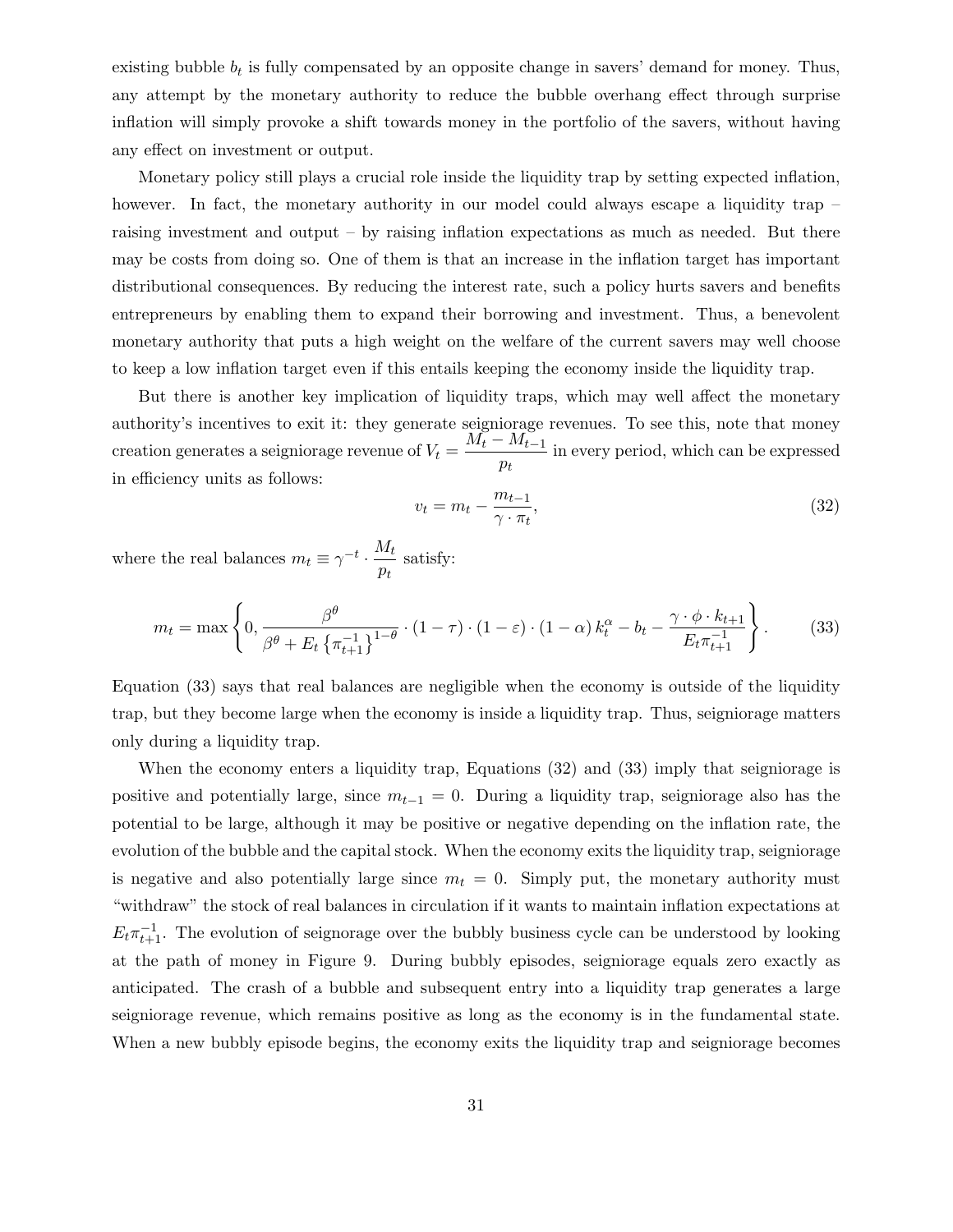large and negative for one period, as the demand for money collapses and the monetary authority is forced to re-absorb the real balances in circulation.

As long as fluctuations in seigniorage can be fully accommodated by changes in (useless) government spending, they have no effect. But fiscal policy often faces political and institutional constraints that prevent it from adjusting quickly. For this reason, we consider two ways in which seigniorage revenues might be important for policy. First, we assume that the monetary authority can keep seigniorage revenues when they are positive. This implies that, when the economy enters a liquidity trap, the authority can complement the "conventional" monetary policy of setting the inflation rate with an "unconventional" monetary policy in the form of asset purchases or credit subsidies. Second, we allow the monetary authority's fiscal backing to be limited, meaning that it has to bear some losses if seigniorage revenues become negative. This implies that, when the economy exits the liquidity trap, the authority's ability to conduct "conventional" monetary policy may be limited by the losses that it experiences. We analyze these possibilities next.

#### 4.2 Unconventional monetary policy

We return to the example of the previous section, assuming that the monetary authority maintains a constant inflation target  $\pi$  and that the economy falls into a liquidity trap whenever it is in the fundamental state. In this section, we analyze the conduct of monetary policy while the economy is inside the liquidity trap. The conduct of policy when the economy exits the liquidity trap is relegated to the next section.

Let  $T$  denote the period in which the economy falls into a liquidity trap. The monetary authority's seigniorage revenues are given by 0 for  $t < T$ , by  $m_t$  in period  $t = T$ , and by  $m_t - \frac{m_{t-1}}{\gamma \sqrt{T}}$  $\frac{n_{t-1}}{\gamma \cdot \pi}$  in all periods  $t > T$  while the economy remains in the liquidity trap. What does the monetary authority do with this revenue? We consider a type of unconventional monetary policy by which the authority uses this revenue to directly purchase new credit contracts from entrepreneurs. The effects of such an asset purchase scheme, as we now argue, depend on whether or not these purchases entail expected losses for the monetary authority.<sup>20</sup>

Consider first an asset purchase scheme in which the monetary authority breaks even in expectation. In this case, the intervention cannot affect total investment: regardless of who holds them, the total value of credit contracts sold by entrepreneurs equals the discounted value of their collateral. Since the interest rate is equal to  $\pi^{-1}$ , savings are also unaffected. Hence, the only effect of such an intervention is to rebalance the authority's own portfolio and that of private savers. To see this, suppose that the monetary authority spends one unit in purchasing a credit contract form entrepreneurs. Since the total value of contracts is unchanged, this necessarily implies that savers reallocate one unit of their savings from credit contracts to money. But this raises the seigniorage

 $^{20}$ Clearly, entrepreneurs will never sell credit contracts to monetary authorities below market prices.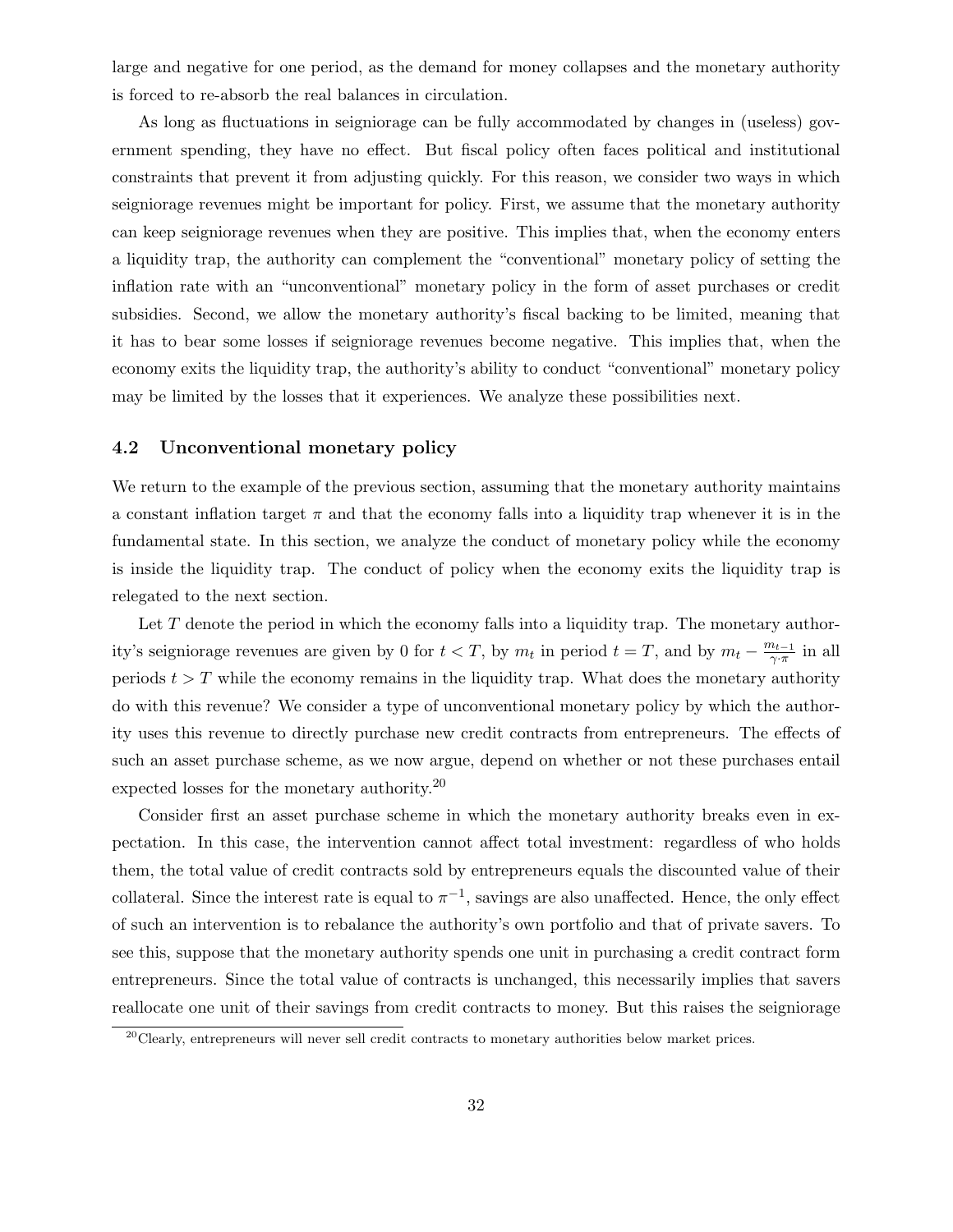of the monetary authority by one unit, so that its net revenues remain constant. The policy has no effect on the economy because it cannot increase the total resources that end up in the hands of entrepreneurs. Indeed, as we illustrate in Appendix F, the logic that drives this neutrality result is more general, as it also renders neutral interventions consisting of purchases of assets such as government debt or other interest bearing instruments.

The alternative is an asset purchase scheme in which the monetary authority makes losses in expectation, i.e., in which what it pays for credit contracts exceeds the value of the collateral that backs them. Under such a policy, the monetary authority effectively transfers part or all of its seigniorage revenue to young entrepreneurs. To illustrate this point, we make two assumptions. First, the monetary authority uses all its seigniorage revenue to purchase credit contracts. Second, the credit contracts issued to the monetary authority are junior to those issued to savers.<sup>21</sup> Then, the law of motion for the capital stock becomes:

$$
\gamma \cdot k_{t+1} = \frac{\pi^{-1}}{\pi^{-1} - \phi} \cdot \left[ \varepsilon \cdot (1 - \alpha) \cdot k_t^{\alpha} + v_t \right]. \tag{34}
$$

Hence, when the economy enters a liquidity trap, this type of asset purchase scheme transfers  $v_t = m_t$  to entrepreneurs and mitigates the fall in investment and thus in output. The monetary authority makes a loss, however, as these resources are spent on credit contracts that are not backed by collateral and will therefore not be repaid in equilibrium.

What would happen if this policy is applied in a continuous fashion? As long as the economy stays in the liquidity trap, it gradually converges to the levels of capital and money balances implicitely defined by:

$$
\gamma \cdot k = \frac{\pi^{-1}}{\pi^{-1} - \phi} \cdot \left[ \varepsilon \cdot (1 - \alpha) \cdot k^{\alpha} + \left( 1 - \frac{1}{\gamma \cdot \pi} \right) \cdot m \right],\tag{35}
$$

$$
m = \frac{\beta^{\theta}}{\beta^{\theta} + (\pi^{-1})^{1-\theta}} \cdot (1-\tau) \cdot (1-\varepsilon) \cdot (1-\alpha) \cdot k^{\alpha} - \frac{\gamma \cdot \phi \cdot k}{\pi^{-1}} > 0. \tag{36}
$$

Equation  $(35)$  says that – if seigniorage is used to sustain investment – steady-state output inside of the liquidity trap is increasing in both the financial multiplier of entrepreneurs and in the seigniorage revenue of the monetary authority.<sup>22</sup>

Figure 10 illustrates the implications of this asset purchase scheme with an example. It depicts an economy that begins in a bubbly state, then transitions to the fundamental state and stays there throughout. The evolution of the economy is displayed under two alternative scenarios, depending on whether the monetary authority uses seigniorage revenues to purchase credit contracts or rebates

 $2<sup>1</sup>$  Note that in this extreme case all of the monetary authority's lending will be defaulted upon, so that it is a pure transfer or subsidy.

 $^{22}$ The same condition that insures that bubbly equilibria exists also ensures that seigniorage revenue is positive and this policy expands the capital stock.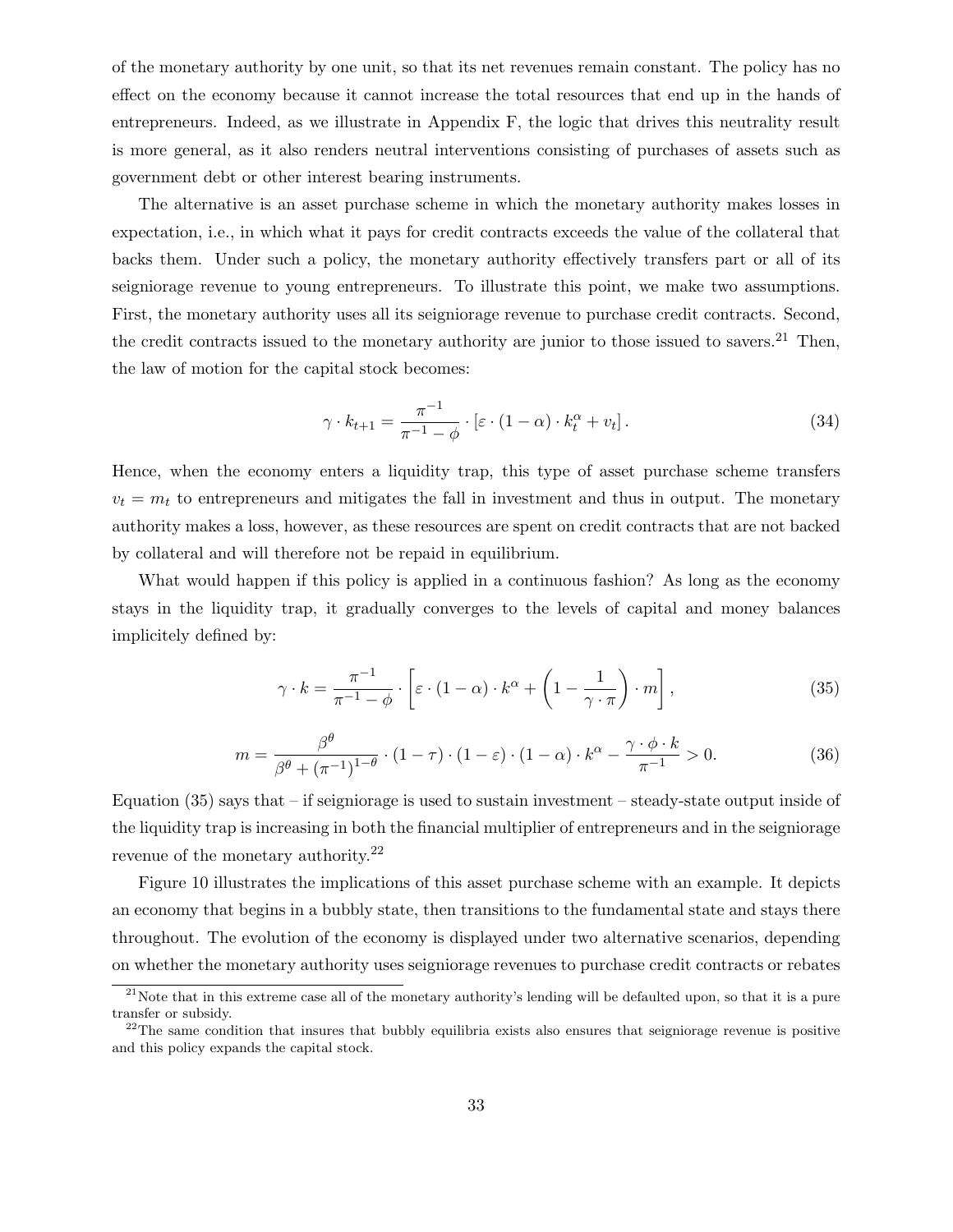

Figure 10: Liquidity trap: unconventional monetary policy.

them back to the government. As anticipated, the policy mitigates the fall of investment and output that takes place in the fundamental state. Note that money holdings are lower under the specified policy than in its absence. The reason is that the transfer of seigniorage revenues to entrepreneurs raises investment more than proportionally because these revenues are leveraged in the credit market.

The use of seigniorage revenue to sustain private investment has one crucial implication: namely, it can change the relationship between steady-state inflation and output. This is best seen through Equation (35). On the one hand, an increase in inflation boosts output by reducing the interest rate thereby raising the financial multiplier of entrepreneurs. On the other hand, an increase in inflation reduces money holdings and it may therefore lead to a decline in seigniorage revenue. To the extent that this revenue is used to sustain investment, any such decline is contractionary. Hence, if the monetary authority is interested in maximizing steady-state output, it may chose to maintain inflation low and interest rates high so as to keep the economy inside the liquidity trap. By doing so, it preserves seigniorage revenue that can be used to sustain private investment until a new bubbly episode begins.

An alternative way of interpreting this result is that, inside of the liquidity trap, money is a bubble. Like credit bubbles, it has an overhang effect because it diverts resources away from investment. Also like credit bubbles, it has a wealth effect because money creation provides seigniorage. There are two important differences with credit bubbles, though: (i) the supply of money is directly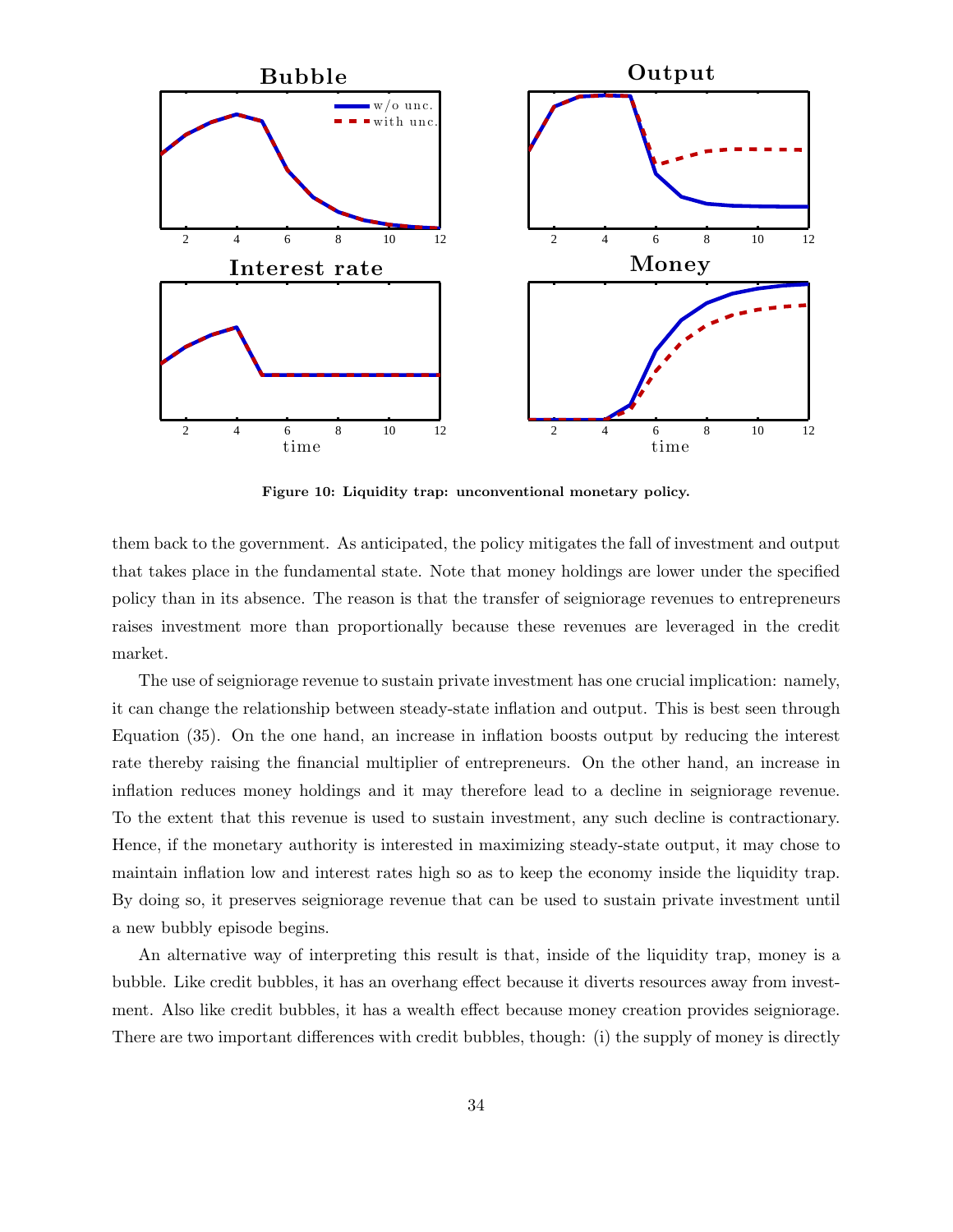controlled by the monetary authority and, therefore (ii) the wealth effect from money creation is appropriated by the monetary authority. By transferring this wealth effect back to entrepreneurs, the policy outlined above partially recreates the effects of the credit bubble that has disappeared until a new one comes along. Could this analogy be pushed further? The answer is positive, and Appendix G shows how the monetary authority could recreate any bubbly steady-state through a combination of the right inflation target and an asset purchase scheme like the one outlined above.

This section has focused on the surge in seigniorage revenues generated by the onset of a liquidity trap. The end of a liquidity trap, in turn, generates losses because savers stop holding money as they redirect their savings to private credit. If the monetary authority is to keep inflation expectations in check, it must be ready to intervene and withdraw the stock of real balances in circulation. This is not a problem if it has access to large fiscal resources, but it may not be feasible if resources are limited. We address this question next.

#### 4.3 Fiscal constraints on monetary policy

We now consider what happens when the economy exits the liquidity trap. To do so, we return to the example of the previous section, in which expected inflation is low enough to push the economy into a liquidity trap whenever it is in the fundamental state. In any period, there is a probability  $\varphi$  that a new bubbly episode begins and, when it does, we assume that bubble creation n is large enough to push the economy out of the liquidity trap.

When the bubbly episode begins, savers increase their lending to entrepreneurs and they stop holding money as a store of value. They only hold real balances to satisfy their transaction needs, which we assumed to be small and equal to  $v$ . Hence, seigniorage revenues are given by:

$$
v_t = m_t - \frac{m_{t-1}}{\gamma \cdot \pi_t} = v - \frac{m_{t-1}}{\gamma \cdot \pi_t} < 0. \tag{37}
$$

How can the monetary authority deal with this negative seigniorage? There are two benchmark scenarios. In the first one, negative seigniorage is absorbed with fiscal resources, and it leads to a one-to-one decline in government spending. This corresponds to a situation in which the monetary authority receives a fiscal transfer that is large enough to "withdraw" the real balances in circulation when the economy exits the liquidity trap. In the second scenario, on which we focus for the remainder of the section, the monetary authority lacks a fiscal backing and does not receive any transfer. This imposes the restriction that seigniorage be non-negative, i.e.,  $v_t > 0$ , so that the "excess" stock of real balances needs to be diluted through inflation. Formally, if we use  $T$  to denote the period in which the economy exits the liquidity trap, then the inflation rate conditional on exit  $\pi_T^E$  must be arbitrarily large: since  $v \to 0$ , it must be that  $\pi_T^E \to \infty$ . Thus, we conclude that fiscal constraints limit the monetary authority's ability to credibly maintain a low inflation target upon exit from a liquidity trap.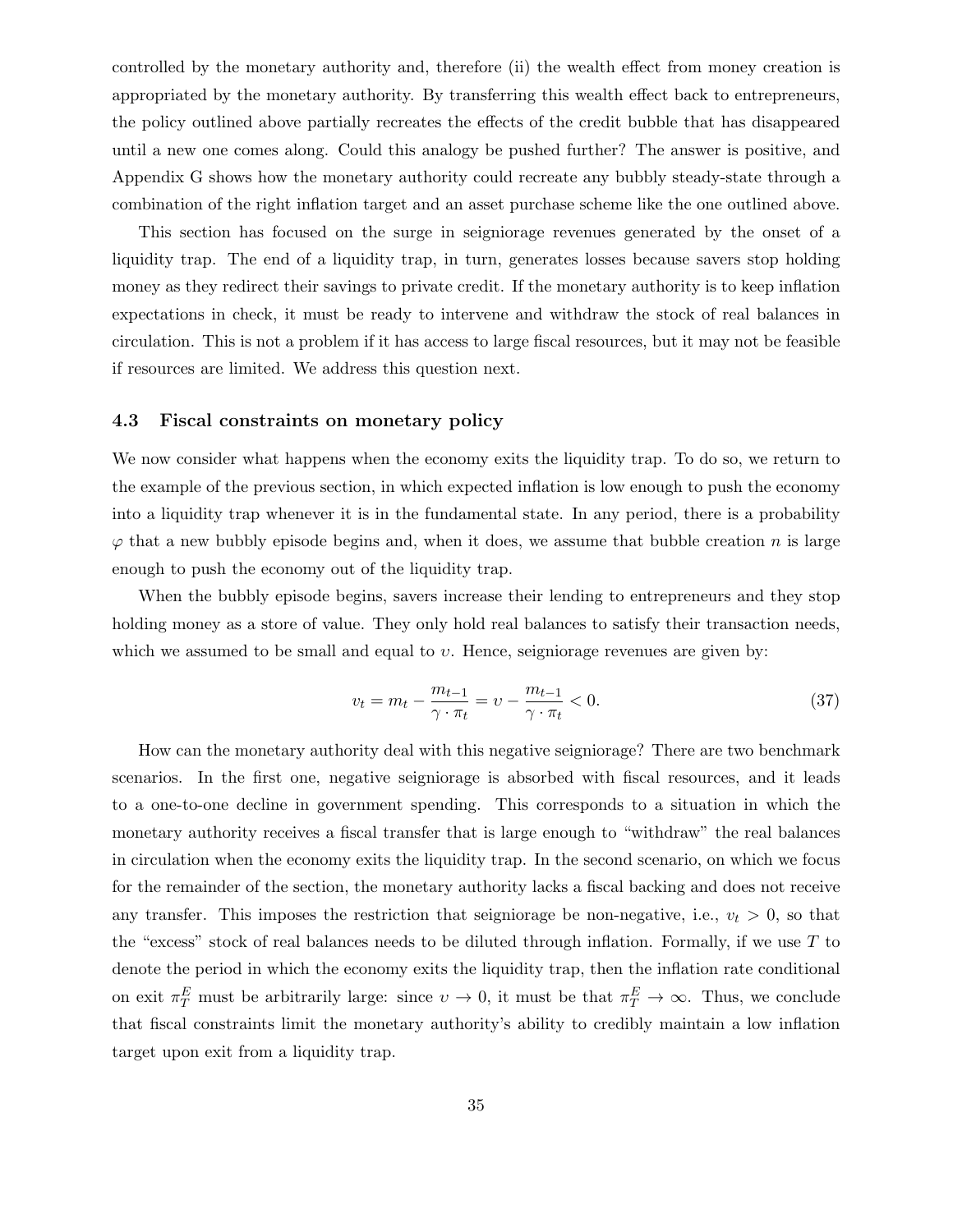Paradoxically, this inability to stabilize inflation upon exit from the liquidity trap might rule out the possibility of such a trap in the first place. To see this, let  $\pi_t^S$  denote the inflation rate conditional on staying in the liquidity trap in period  $t$ . Then, inflation expectations throughout the liquidity trap must satisfy:

$$
E_t \pi_{t+1}^{-1} = \varphi \cdot (\pi_{t+1}^E)^{-1} + (1 - \varphi) \cdot (\pi_{t+1}^S)^{-1}.
$$
 (38)

The restriction that seigniorage revenues cannot be negative implies that  $\pi_{t+1}^S$  is bounded below. Thus, for a given  $\varphi$ , a larger inflation upon exit,  $\pi_{t+1}^E$ , implies that inflation expectations throughout the liquidity trap must be large as well (i.e.,  $E_t \pi_{t+1}^{-1}$  must be small). These inflation expectations can be large enough to ensure that the economy never even enters a liquidity trap.

What are the overall implications of this analysis? In the previous section, we saw how a monetary authority that keeps seigniorage revenues can use them to sustain credit and investment inside the liquidity trap. We also argued that, in such a scenario, the monetary authority may opt to set a low inflation target when the economy is in the fundamental state, keeping the economy inside the liquidity trap in order to maintain seigniorage revenues high. The analysis of this section, however, suggests that the scope for such a policy may be severely limited in the absence of fiscal backing. Simply put, insufficient fiscal backing places a lower bound on inflation expectations inside of the liquidity trap, which in turn limits the demand for real balances and thus the size of seigniorage revenues. If the probability of bubbly episodes is sufficiently high, moreover, it may rule out the possibility of liquidity traps altogether: given the high probability of exit, the admissible levels of inflation expectations inside of a liquidity trap would be too high for the liquidity trap to arise in the first place.

### 5 A model-based tour of recent macroeconomic history

The model developed here provides an integrated view of the interaction between bubbles, credit, money, and economic activity. In this section, we build on this view to interpret some salient facts characterizing recent macroeconomic history. In particular, we argue that the model can rationalize the large fluctuations in stock and real estate prices experienced by several advanced economies during the last two decades. Moreover, the model sheds light on the positive correlation between asset prices, investment and credit, as well as on the emergence of liquidity traps – and the associated surges in public assets – following bubble bursts.

The starting point of our analysis is the persistent decline in interest rates that has characterized the world economy since the early 1980s. This decline is illustrated in Figure 11, which depicts interest rates in the United States from 1980 onwards. This trend is not exclusive to the United States, however. As documented by Rachel and Smith (2015), the decline in interest rates has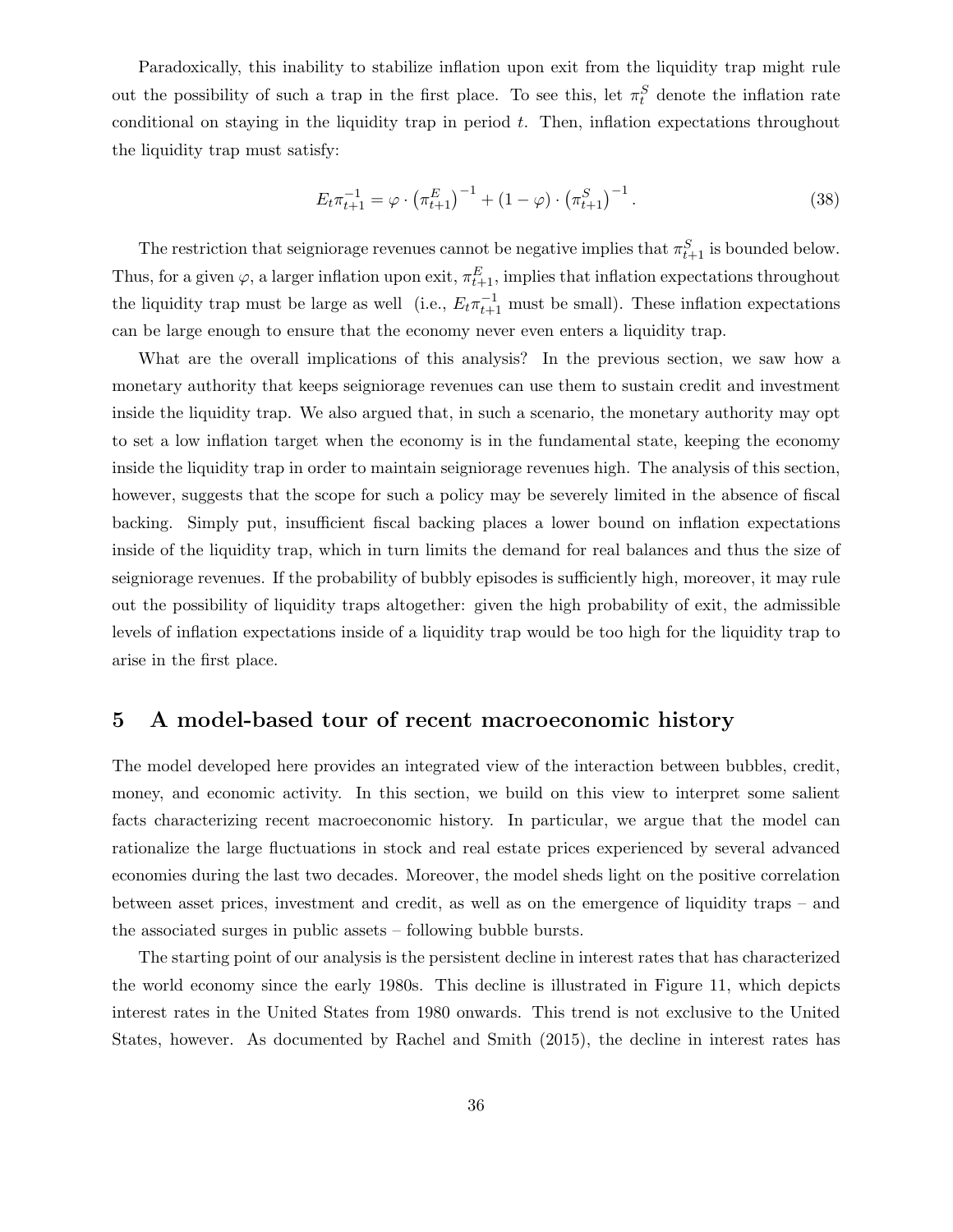

Figure 11: Selected US interest rates. Notes: see Appendix H for data sources.

affected both advanced and emerging economies, suggesting the existence of common factors at the global level. Although there is still debate regarding their relative contribution, some of these factors are the slowdown of productivity growth and the aging of population in industrial economies, as well as the rise in precautionary savings by emerging economies.<sup>23</sup> While our model is not intended to reproduce the specific characteristics of these different factors, all of them push for a higher propensity to save, which can be captured through a rise in  $\beta$ .

In the model, high values of  $\beta$  are exactly what is needed to make bubbles possible. To see this point, remember that bubbles can only be sustained if the steady state interest rate is lower than the rate of productivity growth. Moreover, equation (23) shows that – outside of the liquidity trap – the steady-state interest rate is decreasing in  $\beta$ . Thus, an increase in  $\beta$ , if it is strong enough, will reduce the real interest rate and create the conditions for bubbles to arise. Hence, our model suggests that the same structural factors that have led to the secular fall in interest rates have also opened the door to the possibility of rational bubbles.

Bubbles raise the total value of private assets in the economy, which in the model is formally given by

$$
K_t + B_t,
$$

at any point in time. Thus, bubbly episodes should be associated with high and fluctuating asset prices. And indeed, besides declining interest rates, the last thirty years have also been characterized by large fluctuations in asset prices – most notably equity and real estate – in industrial economies. Some notable examples have been the boom-bust cycle in asset prices experienced by Japan between the late 1980s and early 1990s, the rise and subsequent fall in equity prices experienced by the United States in the late 1990s, or the surge and subsequent fall in real estate prices that preceded

 $^{23}$ Moreover, Iachan et al. (2015) argue that some of the decline in interest rates was due to financial innovation.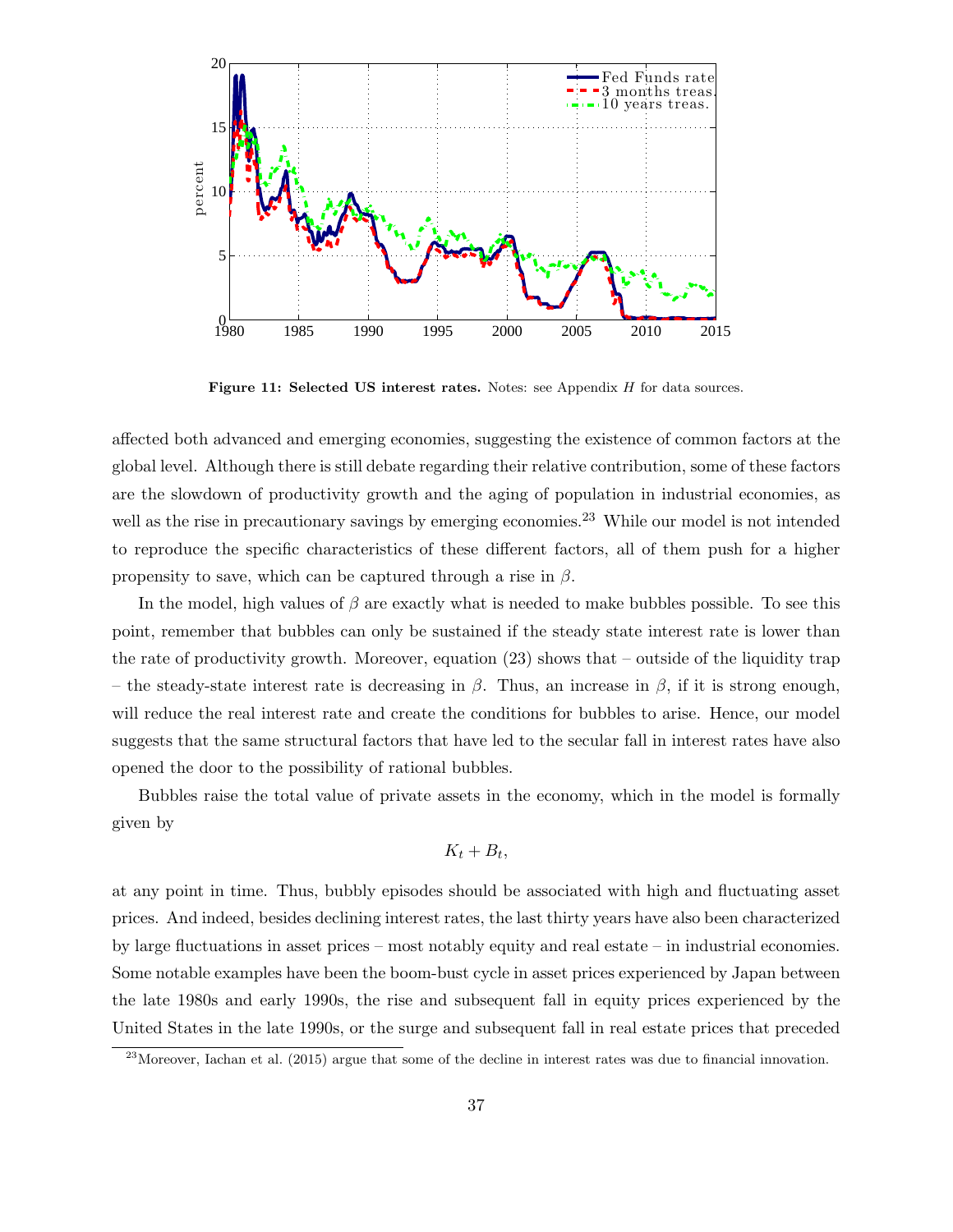the 2008 financial crisis both in the United States and in the Eurozone periphery. The top-left panel of Figure 12 illustrates this fact for the case of the United States, by depicting the evolution of households net worth to GDP from 1990 onwards. Since households net worth closely tracks stock and real estate prices, the figure reflects the magnitude of asset price fluctuations.<sup>24</sup> These fluctuations have been remarkable in many regards. Namely, they have created and destroyed significant amounts of wealth in short periods of time, and it has been difficult to attribute them to changes in economic fundamentals.<sup>25</sup> Through the lens of our model, these fluctuations in asset prices can be interpreted as rational bubbles, i.e., the outcome of self-fulfilling expectations by market participants.

Throughout all of these boom-bust episodes, moreover, rising asset prices have been associated with high credit and investment growth, and by upward deviations of interest rates from their trend. The two top panels of Figure 12, for instance, jointly show how episodes of rapid increase in net worth have been accompanied by rising interest rates in the United States, and how interest rates have collapsed alongside net worth when these episodes have come to an end. The middle panels of Figure 12 depict investment and credit to the business sector for the United States, both of which rise during periods of rapid increase in net worth. According to our model, these are all a natural consequence of the increase in collateral generated by high asset prices, which sustains a higher demand for credit and thus a higher interest rate and investment. In this sense, our model formalizes the notion, put forward by some commentators (Summers, 2013; Krugman, 2013), that asset bubbles have partly masked the long-run decline in world rates in the US and the Euro area.

By the same token, our model also explains why interest rates and investment fall alongside credit when bubbles burst. The bursting of a bubble generates a drop in collateral, thereby leading to a decline in credit, interest rates and investment. If expected inflation is low enough, our model shows how the bursting of a bubble also pushes the economy into a liquidity trap, which in turn entails a shift from private to public assets as agents increase their holdings of money and other forms of liquid government liabilities. This is precisely what we have witnessed in the United States and the Eurozone's peripheral countries in the aftermath of the 2008 asset price crash. The bottom panels of Figure 12 depict the evolution of the monetary base and total government debt in the United States, and shows that – jointly considered – they have increased by more than  $60\%$  of GDP since the financial crisis.

Viewed through the lens of our model, therefore, an overarching narrative of the last few decades is that we have experienced multiple bubbly episodes, made possible by low interest rates. Monetary policy, in the meantime, has been characterized in most industrial economies by inflation targeting

<sup>&</sup>lt;sup>24</sup>Real estate and holdings of corporate equity (direct and indirect) make up roughly 70% of households and non-profit net worth.

 $^{25}$ See, for instance, LeRoy (2004) for an analysis of the US equity boom and bust of the late 1990s, Shiller (2007) for an analysis of the rise in housing prices in the run-up to the financial crisis of 2008, and French and Poterba (1991) for an analysis of Japanese asset prices during the late 1980s and early 1990s.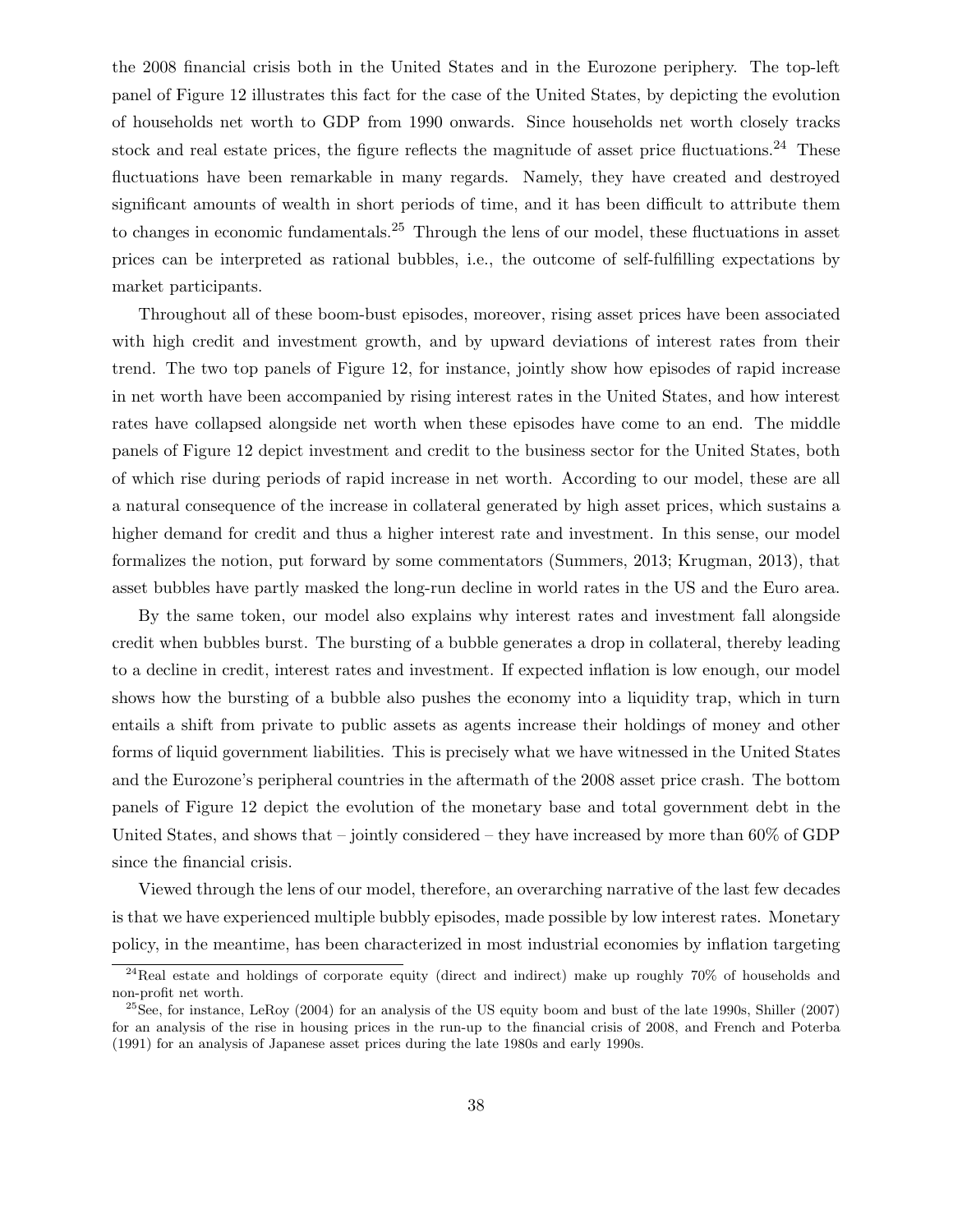

(a) Net worth of households and non-profit organizations and Federal Funds rate



(b) Investment and credit to the non-financial business sector



(c) Monetary base and Federal debt

Figure 12: Motivating facts for the United States. Notes: the real Fed Funds rate is obtained by subtracting the average CPI inflation during the previous two years, as a proxy for expected inflation, from the nominal rate. See Appendix  $H$  for data sources.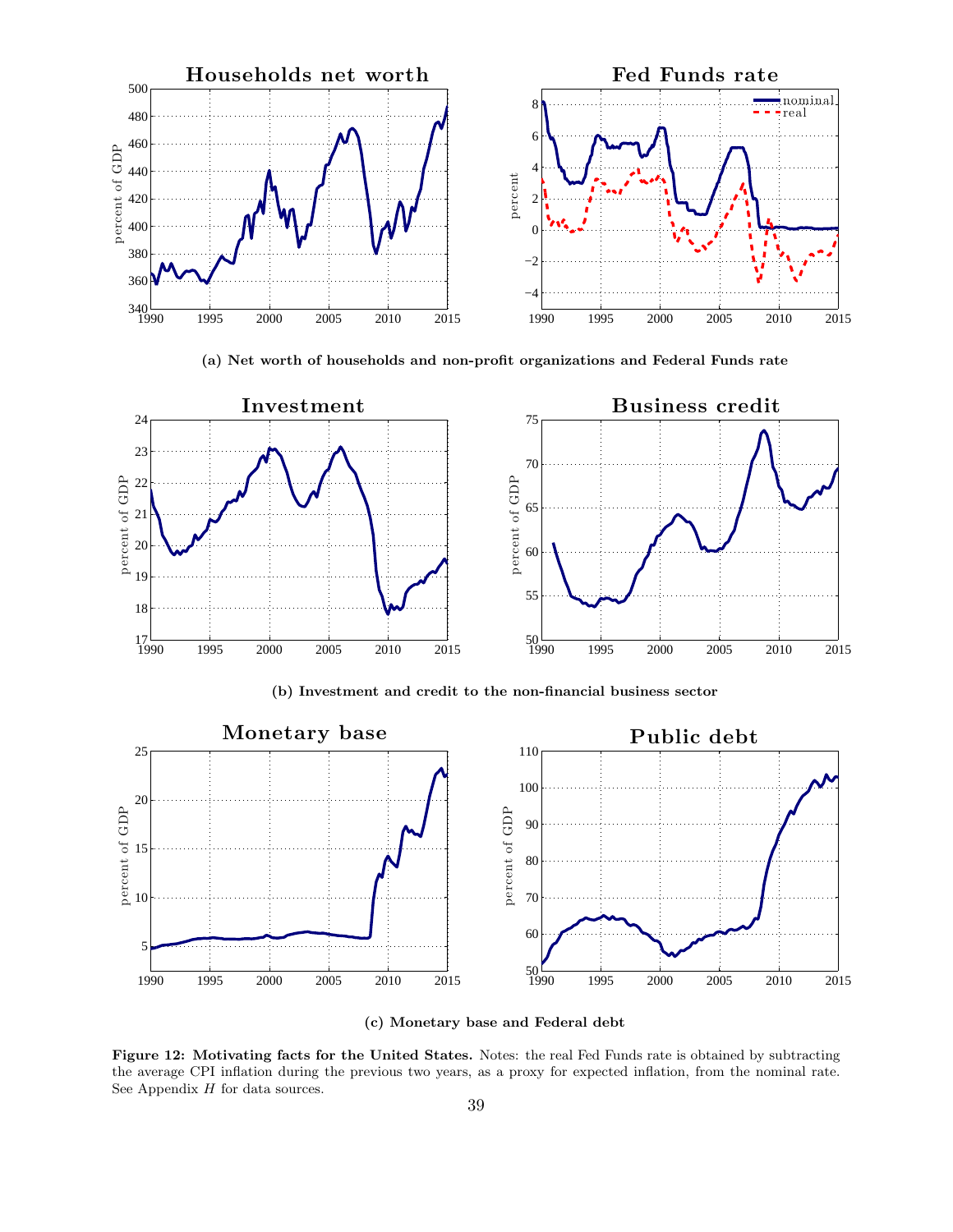regimes, in which the objective of the central bank is to stabilize inflation around a pre-determined target. This has produced an environment of low and stable rates of inflation throughout the industrialized world.

What are the implications of our theory for the conduct of monetary policy? The first one refers to the volatility of inflation: namely, a stable inflation target is associated with high volatility of output, boosting growth during bubbly episodes but also deepening the fall in output that follows the burst of a bubble. Instead, a policy of state-contingent inflation targets, high in recessions but low during booms, could contribute to stabilize output by weakening the debt overhang effect during recessions. Our model thus provides a formal interpretation of the view, laid forth by various academics and policymakers in the aftermath of the financial crisis (Rogoff, 2008), that inflation can be an important tool to deal with the debt overhang of industrial economies. The model, however, also highlights the ex ante and ex post costs associated to such a policy. From an ex ante perspective, it shows why having a countercyclical inflation target may harm average growth. From an ex post perspective, it illustrates the redistributive implications of such a policy: during a recession, for instance, high inflation will benefit entrepreneurs at the expense of savers, and it may therefore be difficult to implement due to political economy considerations.

A second implication of the theory refers to the level of inflation. In fact, the model illustrates how the low inflation rates targeted by the world's major central banks have opened the door to the possibility that bubble bursts might lead to liquidity traps, raising the associated macroeconomic costs. According to the theory, the inflation rate that is consistent with a liquidity trap is not constant, but depends instead on the evolution of the aggregate bubble. A low inflation target may not bind during bubbly episodes, when the abundance of collateral sustains a positive nominal interest rate, but may nonetheless push the economy into a liquidity trap when the bubble disappears. Under this interpretation, the low inflation rates of the recent decades did not constitute a problem as long as the interest rate was sustained by the presence of the dot-com and the housing bubbles, but contributed to the severe recession that followed the collapse in asset prices of 2008.

A third implication of the theory refers to the policy options available to, and the risks faced by, the monetary authority inside a liquidity trap. First, it shows why it may not be desirable for the authority to exit a liquidity trap even if it can do so. Besides the aforementioned redistributive considerations, agents flock to public assets when the economy is inside the liquidity trap, generating seigniorage revenues that can be used to stimulate private investment. This implies that it is possible to sustain a higher level of economic activity by remaining in a liquidity trap until asset prices rise once again and private collateral recovers. But the theory also illustrates the dangers associated to such a policy. Namely, once the economy exits the liquidity trap, the demand for public assets collapses as agents demand private assets once again. Unless they have a proper fiscal backing, the value of these assets will then collapse, leading to a spike in inflation.

Most estimates suggest that the downward trend in world interest rates is not expected to be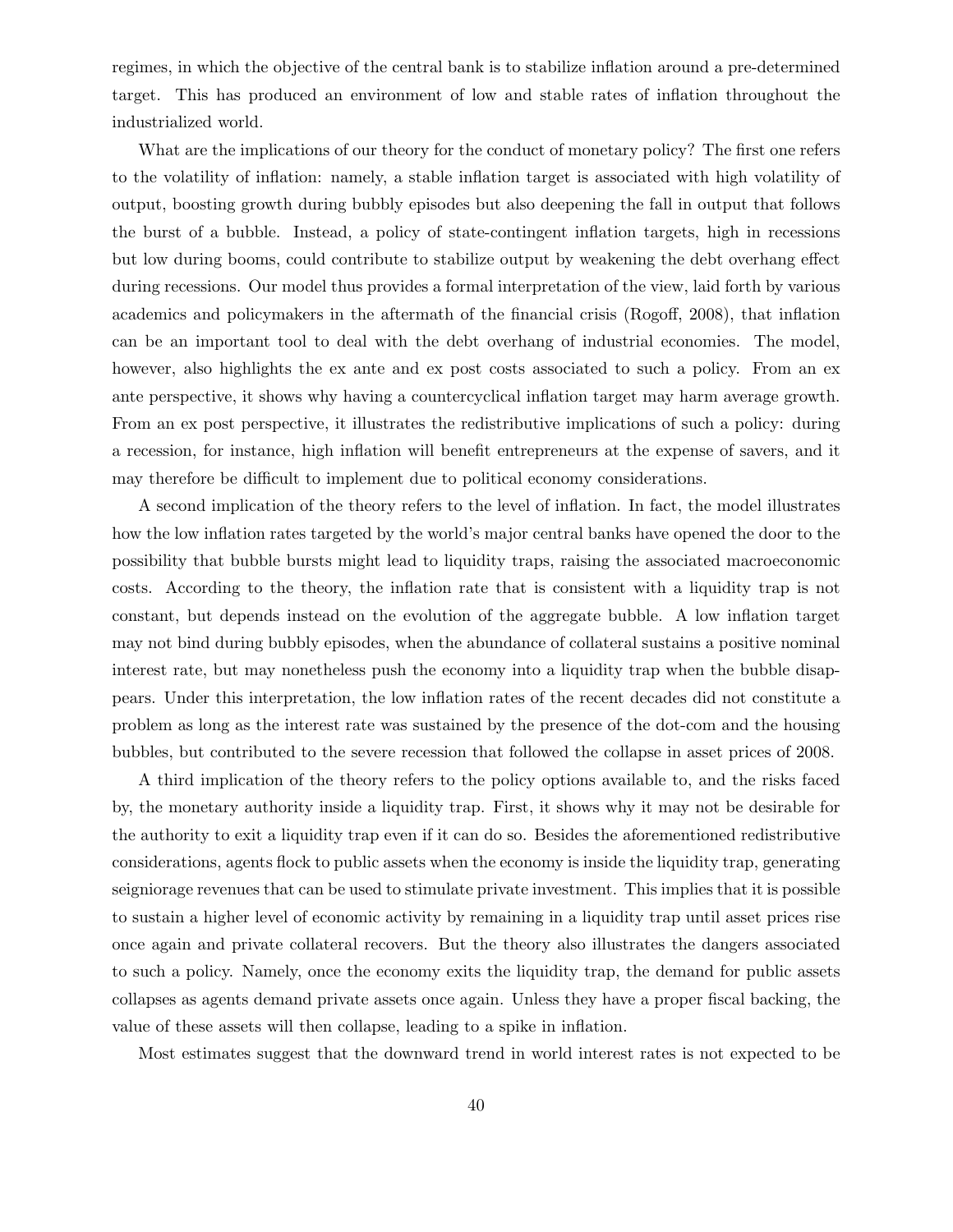reversed any time soon (Rachel and Smith, 2015; Gourinchas and Rey, 2016). If that is the case, we should expect bubbly episodes to arise again in the coming years, possibly accompanied by liquidity traps when bubbles crash. It is then of crucial importance to understand the monetary policy choices that are available in a bubbly world. Our model provides a first formal treatment of these issues.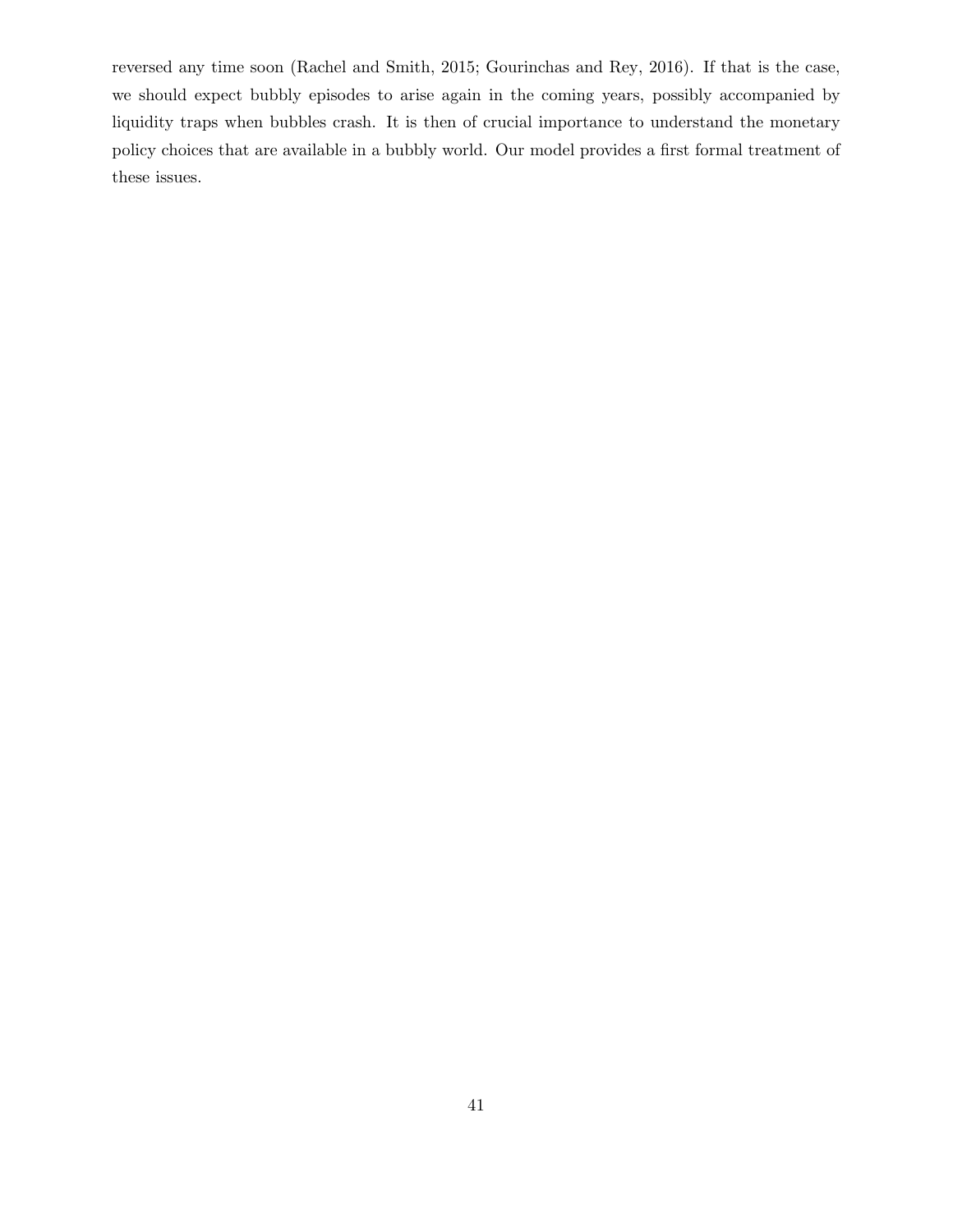# Appendix

### A Entrepreneurial preferences

We assumed throughout that entrepreneurs are arbitrarily patient,  $\beta^E \to \infty$ , and that they therefore save all of their income. We now relax this assumption. As before, the representative entrepreneur faces budget constraints given by Equations (12) and (13), and the collateral constraints given by Equation (14). We maintain the assumption that  $r_{t+1} + 1 - \delta > R_{t+1}$ . Thus, Equation (15) holds. Combining these with the entrepreneur's maximization, we obtain the following law of motion for the capital stock:

$$
k_{t+1} = \frac{1}{\gamma} \cdot \frac{R_{t+1}}{R_{t+1} - \phi + \beta^{E-\theta} \cdot R_{t+1} \cdot (\alpha \cdot k_{t+1}^{\alpha-1} + 1 - \delta - \phi)^{1-\theta}} \cdot ((1-\tau) \cdot \varepsilon \cdot (1-\alpha) \cdot k_t^{\alpha} + n_t).
$$

The remaining equations summarizing the equilibrium dynamics of the economy are as before. Note that as  $\beta^E \to \infty$ , the law of motion is as in Equation (21). When  $\beta^E < \infty$ , there are two changes. First, the financial multiplier is smaller than the case of arbitrarily high patience, which is intuitive since each unit of net worth is not fully invested in capital. Second, given the interest rate  $R_{t+1}$ , investment is declining in the marginal product of capital. The reason is that the larger is the marginal product of capital, the higher is the return on the entrepreneur's savings and, since we assume that  $\theta > 1$ , the entrepreneur's savings and investment must be larger as well.

# B Setting the inflation rate

We have assumed that the monetary authority can achieve the inflation target it desires by appropriately adjusting the money supply. We now establish this formally. Recall that the demand schedule for money balances satisfies:

$$
\frac{M_t^d(p_t)}{p_t} = \max \left\{ \upsilon \cdot \gamma^t, \frac{\beta^{\theta}}{\beta^{\theta} + E_t \left\{ \pi_{t+1}^{-1} \right\}^{1-\theta}} \cdot (1-\tau) \cdot (1-\varepsilon) \cdot (1-\alpha) \cdot K_t^{\alpha} - B_t - N_t - \frac{\phi \cdot K_{t+1}}{E_t \pi_{t+1}^{-1}} \right\}.
$$

Letting  $M_t^s(\cdot)$  denote the monetary authority's supply schedule for money, the money market clearing price level  $p_t$  is such that:

$$
M_t^s(p_t) = M_t^d(p_t).
$$

Suppose that the monetary authority wants to sustain a process for inflation  $\{\bar{\pi}_t\}$  for all t. Let  $p_{t-1} > 0$  be the equilibrium price level at  $t-1$ , then the following supply schedule implements inflation  $\bar{\pi}_t$  at time t:  $\overline{\phantom{a}}$ 

$$
M_t^s(p_t) = \begin{cases} M_t^* & \text{if } p_t = \bar{\pi}_t \cdot p_{t-1} \\ \frac{\upsilon}{2} & \text{otherwise,} \end{cases}
$$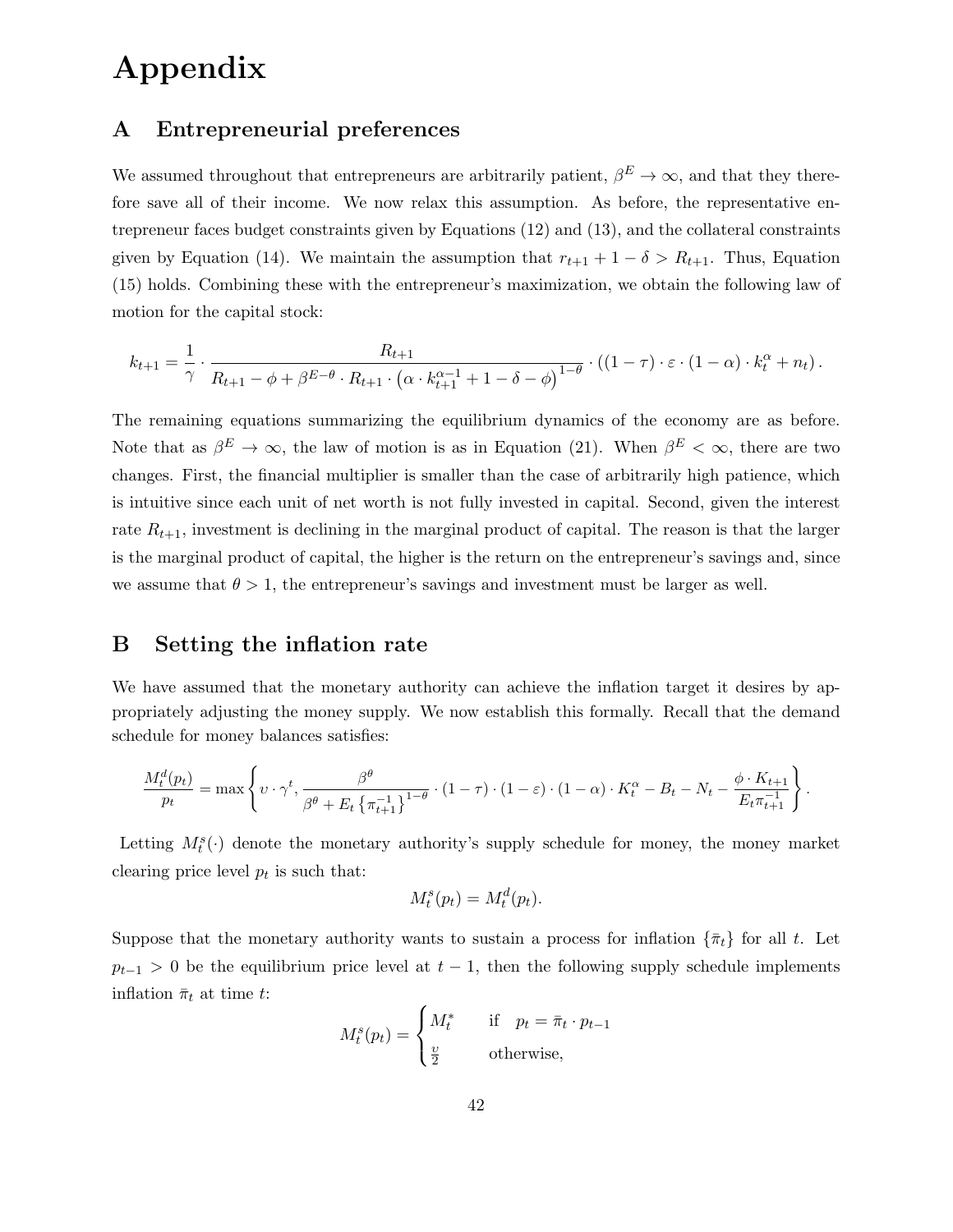where  $M_t^*$  satisfies:

$$
\frac{M_t^*}{\bar{\pi}_t \cdot p_{t-1}} \equiv \max \left\{ \upsilon \cdot \gamma^t, \frac{\beta^{\theta}}{\beta^{\theta} + E_t \left\{ \bar{\pi}_{t+1}^{-1} \right\}^{1-\theta}} \cdot (1-\tau) \cdot (1-\varepsilon) \cdot (1-\alpha) \cdot K_t^{\alpha} - B_t - N_t - \frac{\phi \cdot K_{t+1}}{E_t \bar{\pi}_{t+1}^{-1}} \right\},\,
$$

where notice that the right hand side is evaluated at the desired (and not actual) inflation rate. The unique price level  $p_t$  that clears the money market at time t is precisely given by  $p_t = \bar{\pi}_t \cdot p_{t-1}$ . Thus, the associated sequence of money supply schedules  $\{M_t^s(\cdot)\}\)$  implements the desired process  $\{\bar{\pi}_t\}$  for inflation.

We have assumed here, as in most of the paper, that the monetary authority rebates all seigniorage (positive or negative) to the fiscal authority.

### C Parameters used to construct the figures

- Figure 1:  $\alpha = .3$ ,  $\gamma = 1$ ,  $\varepsilon = .2$ ,  $\phi = .1$ ,  $\tau = 0$ ,  $n_T = .005$ . Dashed lines:  $\beta = 0.77$ ,  $\theta = 1.75$ . Solid lines:  $\beta = 1.80, \theta = 3.5$ .
- Figure 2:  $\alpha = .3$ ,  $\gamma = 1$ ,  $\varepsilon = .2$ ,  $\phi = .1$ ,  $\tau = 0$ ,  $n = .005$ ,  $\beta = 0.77$ ,  $\theta = 1.75$ .
- Figure 3:  $\alpha = .3$ ,  $\gamma = 1$ ,  $\varepsilon = .2$ ,  $\phi = .1$ ,  $\tau = 0$ ,  $n = .005$ ,  $\beta = 0.77$ ,  $\theta = 1.75$ ,  $\epsilon_3 = 14$ . Solid lines:  $\lambda^N = 1$ . Dashed lines:  $\lambda^N = 0$ .
- Figure 4:  $\alpha = .3, \gamma = 1, \varepsilon = .2, \phi = .1, \tau = 0, n = .005, \beta = 0.77, \theta = 1.75, \lambda^N = 1.$ follows  $\epsilon_t = \rho \epsilon_{t-1} + \kappa_t$ , where  $\rho = .9$  and  $\kappa_t$  is normally distributed with mean equal to 0 and standard deviation equal to 0.04.
- Figure 5:  $\alpha = .3, \gamma = 1, \varepsilon = .2, \phi = .1, \tau = 0, n = .005, \beta = 0.77, \theta = 1.75, \varepsilon_2 = 14$ . Solid lines:  $\lambda^{LT} = 0$ . Dashed lines:  $\lambda^{LT} = 0.5$ .
- Figure 6:  $\alpha = .3$ ,  $\gamma = 1$ ,  $\varepsilon = .2$ ,  $\phi = .2$ ,  $\tau = 0$ ,  $n = .005$ ,  $\beta = 0.77$ ,  $\theta = 1.75$ ,  $\psi = 0.1$ ,  $\varphi = 0.1$ . Solid lines:  $\omega = 0$ . Dashed lines:  $\omega = 1$ .
- Figure 7:  $\alpha = .3$ ,  $\gamma = 1$ ,  $\varepsilon = .2$ ,  $\phi = .2$ ,  $\tau = 0$ ,  $n = .005$ ,  $\beta = 0.77$ ,  $\theta = 1.75$ ,  $\psi = 0.1$ ,  $\varphi = 0.1, \omega = 0$ . Solid lines:  $\pi = 14$ . Dashed lines:  $\pi_b = 10, \pi_f = 50$ .
- Figure 8:  $\alpha = .3$ ,  $\gamma = 1$ ,  $\varepsilon = .2$ ,  $\phi = .2$ ,  $\tau = 0$ ,  $n = .005$ ,  $\beta = 0.77$ ,  $\theta = 1.75$ ,  $\psi = 0.1$ ,  $\varphi = 0.1, \omega = 0, \pi = 14.$
- Figure 9:  $\alpha = .3$ ,  $\gamma = 1$ ,  $\varepsilon = .2$ ,  $\phi = .2$ ,  $\tau = 0$ ,  $n = .005$ ,  $\beta = 0.77$ ,  $\theta = 1.75$ ,  $\psi = 0.1$ ,  $\varphi = 0.1, \omega = 0$ . Solide lines:  $\pi = 1.65$ . Dashed lines:  $\pi = 14$ .
- Figure 10:  $\alpha = .3$ ,  $\gamma = 1$ ,  $\varepsilon = .2$ ,  $\phi = .2$ ,  $\tau = 0$ ,  $n = .005$ ,  $\beta = 0.77$ ,  $\theta = 1.75$ ,  $\psi = 0.1$ ,  $\varphi = 0.1, \omega = 0, \pi = 1.65.$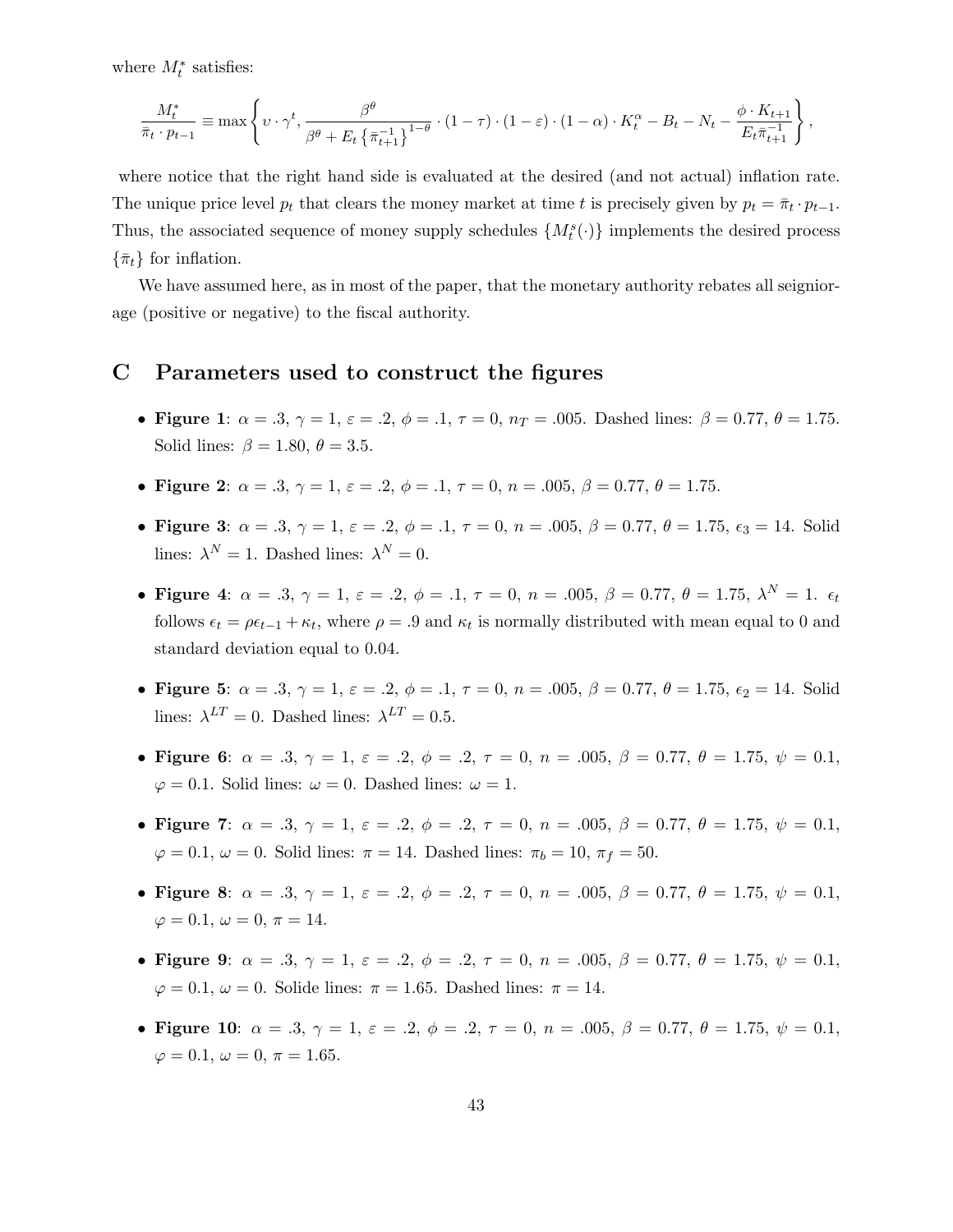### D Formulas for risky debts

During a bubble episode like the one specified in Equation (30), credit contracts are subject to default risk. In particular, a fraction  $\omega$  of them are defaulted upon if the bubbly episode ends. Thus, if  $z_t = B$ , the ex-post returns to a portfolio of short-real, short-nominal, long-real and long-nominal credit contracts are respectively given by:

$$
R_{t+1}^{1R} = \begin{cases} \frac{1}{1 - \varphi \cdot \omega} \cdot R_{t+1} & \text{if } z_{t+1} = B \\ \frac{1 - \omega}{1 - \varphi \cdot \omega} \cdot R_{t+1} & \text{if } z_{t+1} = F \end{cases}
$$

$$
R_{t+1}^{1N} = \begin{cases} \frac{\pi_{t+1}^{-1}}{E_t \pi_{t+1}^{-1}} \cdot \frac{1}{1 - \varphi \cdot \omega} \cdot R_{t+1} & \text{if } z_{t+1} = B \\ \frac{\pi_{t+1}^{-1}}{E_t \pi_{t+1}^{-1}} \cdot \frac{1 - \omega}{1 - \varphi \cdot \omega} \cdot R_{t+1} & \text{if } z_{t+1} = F \end{cases},
$$
\n
$$
\left\{ \begin{array}{c} R_{t+2}^{-1} & \text{if } R_{t+2}^{-1} = \varphi \end{array} \right\}
$$

$$
R_{t+1}^{2R} = \begin{cases} \frac{R_{t+2}}{E_t R_{t+2}} \cdot \frac{1}{1 - \varphi \cdot \omega} \cdot R_{t+1} & z_{t+1} = B \\ \frac{R_{t+2}^{-1}}{E_t R_{t+2}^{-1}} \cdot \frac{1 - \omega}{1 - \varphi \cdot \omega} \cdot R_{t+1} & \text{if } z_{t+1} = F \end{cases},
$$

$$
R_{t+1}^{2N} = \begin{cases} \frac{\pi_{t+1}^{-1} \cdot E_{t+1} \pi_{t+2}^{-1} \cdot R_{t+2}^{-1}}{E_t \left\{ \pi_{t+1}^{-1} \cdot \pi_{t+2}^{-1} \cdot R_{t+2}^{-1} \right\}} \cdot \frac{1}{1 - \varphi \cdot \omega} \cdot R_{t+1} & \text{if } z_{t+1} = B \\ \frac{\pi_{t+1}^{-1} \cdot E_{t+1} \pi_{t+2}^{-1} \cdot R_{t+2}^{-1}}{E_t \left\{ \pi_{t+1}^{-1} \cdot \pi_{t+2}^{-1} \cdot R_{t+2}^{-1} \right\}} \cdot \frac{1}{1 - \varphi \cdot \omega} \cdot R_{t+1} & \text{if } z_{t+1} = F \end{cases}
$$

### E The wealth effect of monetary policy

This appendix illustrates how monetary policy can also have wealth effects by affecting bubble creation. To do so, we return to the ongoing example of Section 3 but allow for expectations regarding bubble creation to be set in nominal terms. A simple way to do so is to assume that the market expects bubble creation in each period to be proportional to the pre-existing credit bubble. In particular, we can modify our example by replacing Equation (30) with:

$$
n_{t} = \begin{cases} 0 + \eta \cdot b_{t} & \text{if } z_{t} = F \\ n + \eta \cdot b_{t} & \text{if } z_{t} = B, \end{cases} . \tag{E.1}
$$

.

where  $\eta$  is a constant. When  $\eta$  is positive, bubble creation grows alongside the pre-existing bubble, i.e., the value of new credit contracts increases with the value of pre-existing credit contracts. When  $\eta$  is negative, bubble creation instead falls when the size of the pre-existing bubble increases, and vice-versa. This could be interpreted as a situation in which agents expect the crash of existing bubbles to 'make room' for the creation of new ones. How does this change the analysis of the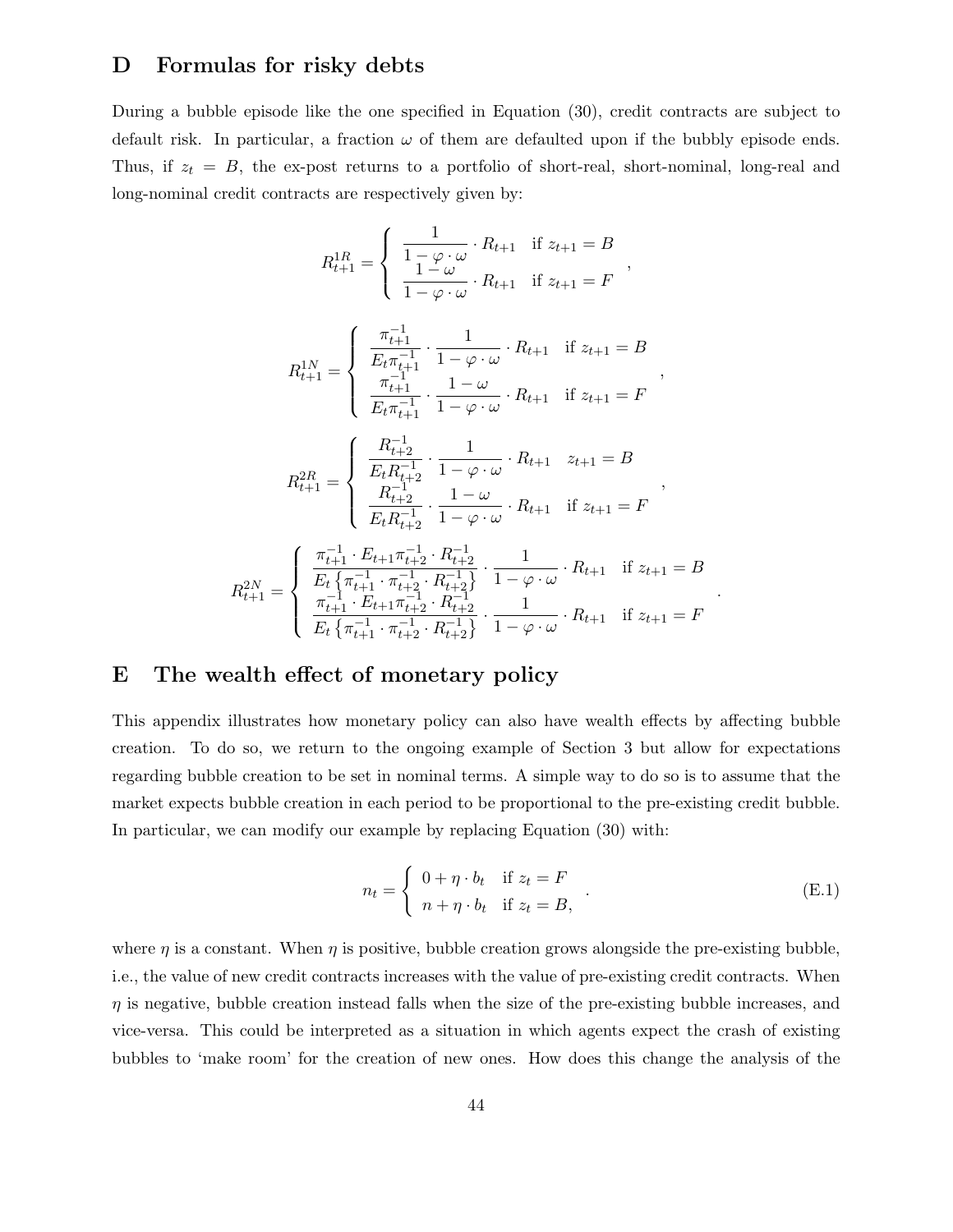

Figure 13: Wealth effects of monetary policy.

previous sections?

Assume first that  $\eta > 0$ . As before, a positive inflation surprise reduces the value of nominal bubbles thereby undermining the debt overhang effect. Unlike before, however, such an inflation surprise also reduces the real value of new bubbles and therefore undermines the wealth effect. The overall effect of inflation surprises on investment therefore depends on the relative strength of both effects, i.e., on the value of η. Figure 14 shows the behavior of our economy both under a constant inflation target and a stabilization policy like the one described in Equation (31). The figure assumes a relatively high value of  $\eta$ , so that it is the effect of monetary policy on bubble creation that ultimately prevails. This is the reason why, differently from Figure 7, the policy now destabilizes both the bubble and output. During bubbly episodes, the low rate of inflation prescribed by the policy induces yet more bubble creation, raising investment and output even further. The counterpart of this, naturally, is that the policy leads to an even lower output in the fundamental states by inflating away the value of bubble creation.

If it is assumed instead that  $\eta < 0$ , monetary policy affects the debt overhang and wealth effects in opposite direction, strengthening one whenever it undermines the other. This boosts the ability of policy to stabilize output. The simple policy rule outlined in Equation (31), for instance, now reduces output during bubbly episodes for two reasons. As before, the low rate of inflation raises the value of pre-existing bubbles and thus the debt overhang effect; unlike before, however, the growth of pre-existing bubbles is associated to a decline in bubble creation that reduces output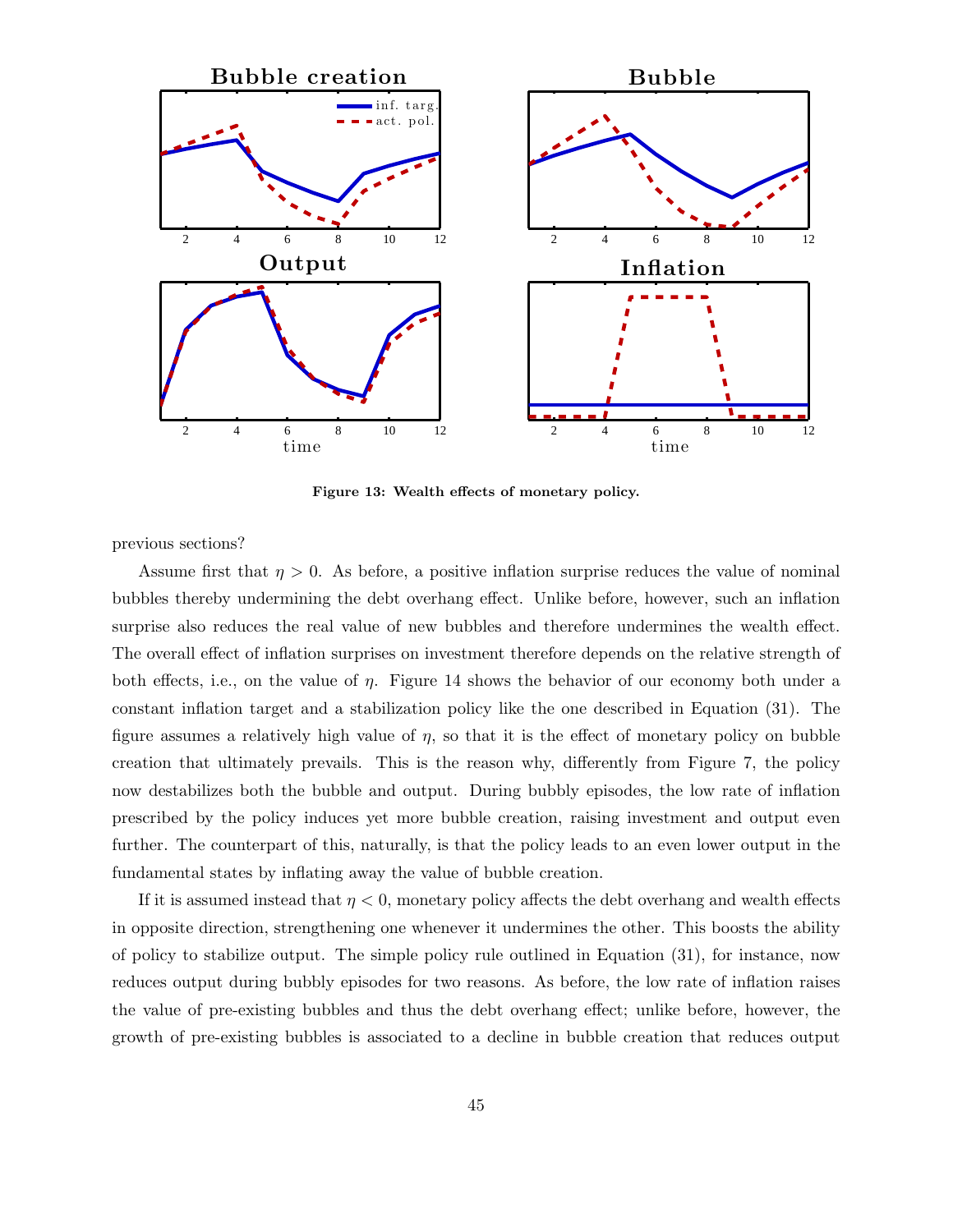even further. In the fundamental state, by contrast, the high rate of inflation prescribed by the policy has an expansionary effect on investment both because it undermines the debt overhang effect and because it strengthens the wealth effect.

As we discuss in the main body of the paper, this example underscores the complex effects of monetary policy in the bubbly world. Section 3 analyzed how these effects are shaped by the mix of real, nominal, short- and long-term contracts. This appendix explores another dimension along which the mix of credit contracts is crucial: namely, old vs. new. If the market expects pre-existing credit contracts to fuel the creation of new ones, we have seen that the effects of monetary policy through the debt overhang and wealth effects are in conflict with one another. If instead the market expects pre-existing contracts to feed on the creation of new ones, the effects of monetary policy through the debt overhang and wealth effects reinforce one another.

### F Other forms of public liabilities

We have assumed that the money supply is the only form of government liability. We now show that our results extend to the more plausible setting with government debt (or other forms of interest bearing government liabilities). Indeed, the model with government debt can help us understand why in recent years we have seen a dramatic expansion in *both* the stock of the money supply and of government debt without an accompanying increase in interest rates (see Figure 12).

The government's budget constraint is now given by:

$$
x_t = \tau \cdot (1 - \alpha) \cdot k_t^{\alpha} + m_t - \frac{m_{t-1}}{\gamma \cdot \pi_t} + d_t - \frac{R_t^d}{\gamma} \cdot d_{t-1},
$$

where  $d_t \equiv \gamma^{-t} \frac{D_t}{p_t}$  $\frac{D_t}{p_t}$  is the real value of nominal bonds  $D_t$  supplied by the government and  $R_t^d$ is their gross return. These bonds are unindexed to inflation and no arbitrage implies that the nominal return on these bonds must equal the nominal interest rate, i.e.,  $R_t^d = \pi_t^{-1} \cdot R_t^N$  where  $R_t^N = \frac{R_t}{E - 1}$  $\frac{1}{E_{t-1} \{\pi_t^{-1}\}}$ .

When the economy is in a liquidity trap, both money and debt pay a nominal return of 1. These assets become perfect substitutes and their total demand is:

$$
m_t + d_t = \nu + \frac{\beta^{\theta}}{\beta^{\theta} + E_t \left\{ \pi_{t+1}^{-1} \right\}^{1-\theta}} \cdot (1-\varepsilon) \cdot (1-\alpha) k_t^{\alpha} - b_t - n_t - \frac{\gamma \cdot \phi \cdot k_{t+1}}{E_t \left\{ \pi_{t+1}^{-1} \right\}}.
$$

In fact, the equilibrium allocations with government debt are identical to those of an economy in which real money balances are modified to  $\hat{m}_t = m_t + d_t$ . Note that we also have a neutrality result for open market operations: a policy that increases (decreases) the supply of money by decreasing (increasing) the supply of government debt has no effect on the equilibrium.

When the economy is in normal times, where the demand for money balances is already at its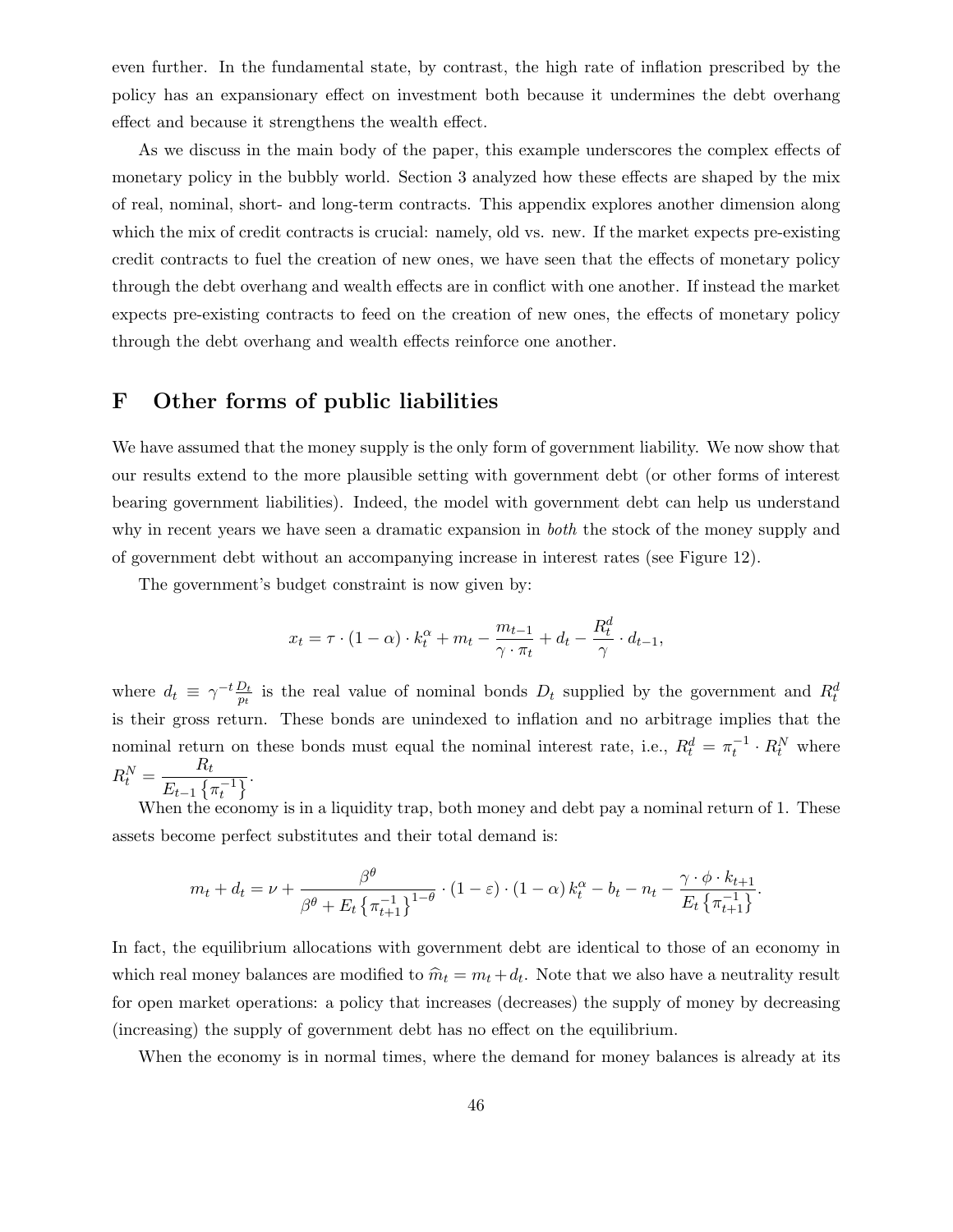minimum, an increase in government debt does not crowd out money at all; it crowds out credit and productive investment. In fact, the only modification to the equilibrium law of motion is that the credit market clearing interest rate is now given by:

$$
R_{t+1} = \frac{\gamma \cdot (\phi \cdot k_{t+1} + E_t \{b_{t+1}\})}{\frac{\beta^{\theta}}{\beta^{\theta} + R_{t+1}^{1-\theta}} \cdot (1-\varepsilon) \cdot (1-\tau) \cdot (1-\alpha) \cdot k_t^{\alpha} - d_t},
$$
(F.1)

and therefore is increasing in the supply of government debt  $d_t$ .

### G Recreating a bubble through unconventional policy

Consider the bubble process of Equation (30) in which  $\psi = 0$  and bubble creation is constant and equal to  $n^*$ . Assuming that it is outside of the liquidity trap, the steady state of the economy can be summarized with the following three equations:

$$
n^* = (\gamma - R^*) \cdot b^* \tag{G.1}
$$

$$
\gamma \cdot k^* = \frac{R^*}{R^* - \phi} \cdot (\varepsilon \cdot (1 - \alpha) \cdot k^{*\alpha} + n^*)
$$
 (G.2)

$$
R^* = \frac{\gamma \cdot (\phi \cdot k^* + b^*)}{\frac{\beta^{\theta}}{\beta^{\theta} + (R^*)^{1-\theta}} \cdot (1-\tau) \cdot (1-\varepsilon) \cdot (1-\alpha) k^{*\alpha}}.
$$
 (G.3)

Suppose however that the economy is in the fundamental state, so that it converges to the steady state given by the previous three equations assuming  $n^* = b^* = 0$ . The question that we ask ourselves is whether monetary authority could implement a monetary policy, accompanied by the appropriate asset purchase scheme, that would replicate the same steady-state allocation that would arise under a constant rate of bubble creation  $n_t = n^*$ . The answer is affirmative. All it must do is set  $\pi = R^{*-1}$  and  $m^* = \gamma \cdot b^* = \left(1 - \frac{1}{\gamma \pi}\right)^{-1} \cdot n^*$ . It is easy to verify that, in this case, the economy is in a liquidity trap in steady state and the seigniorage revenue is exactly equal to the desired bubble creation, i.e.,

$$
v^* = \left(1 - \frac{1}{\gamma \pi}\right) \cdot m^* = n^*.
$$
\n(G.4)

Insofar as this seigniorage revenue is transferred to entrepreneurs via an asset purchase scheme like the one analyzed in Section 4, it follows that the steady state capital stock is exactly equal to  $k^*$ as characterized in Equation (G.2).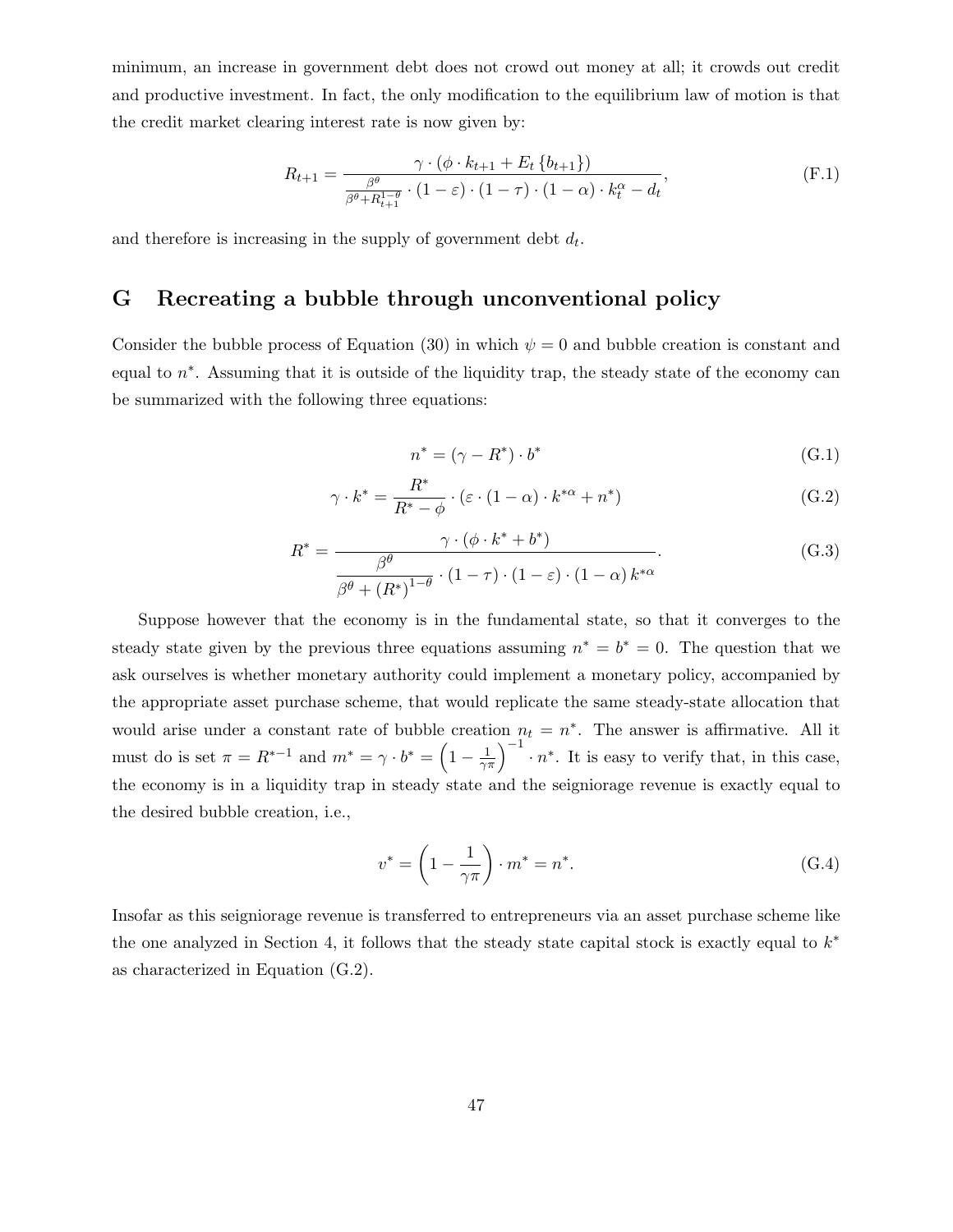# H Data sources

- Federal Funds rate: Board of Governors of the Federal Reserve System (US), Effective Federal Funds Rate, https://fred.stlouisfed.org/series/DFF.
- 3 months Treasury rate: Board of Governors of the Federal Reserve System (US), 3-Month Treasury Constant Maturity Rate, https://fred.stlouisfed.org/series/DGS3MO
- 10 years Treasury rate: Board of Governors of the Federal Reserve System (US), 10-Year Treasury Constant Maturity Rate, https://fred.stlouisfed.org/series/DGS10.
- Gross domestic product: US. Bureau of Economic Analysis, Gross Domestic Product, https://fred.stlouisfed.org/series/GDP.
- Households net worth: Board of Governors of the Federal Reserve System (US), Households and nonprofit organizations; net worth, Level, https://fred.stlouisfed.org/series/HNONWRA027N.
- Consumer Price Index: US. Bureau of Labor Statistics, Consumer Price Index for All Urban Consumers: All Items, https://fred.stlouisfed.org/series/CPIAUCSL
- Investment: Organization for Economic Co-operation and Development, Gross Fixed Capital Formation in United States, https://fred.stlouisfed.org/series/USAGFCFQDSMEI.
- Business credit: Federal Reserve Financial Accounts of the US, Nonfinancial business; debt securities and loans; liability.
- Monetary base: Federal Reserve Bank of St. Louis, St. Louis Adjusted Monetary Base, https://fred.stlouisfed.org/series/BASE.
- Public debt: US. Office of Management and Budget, Federal Debt: Total Public Debt as Percent of Gross Domestic Product, https://fred.stlouisfed.org/series/GFDEGDQ188S.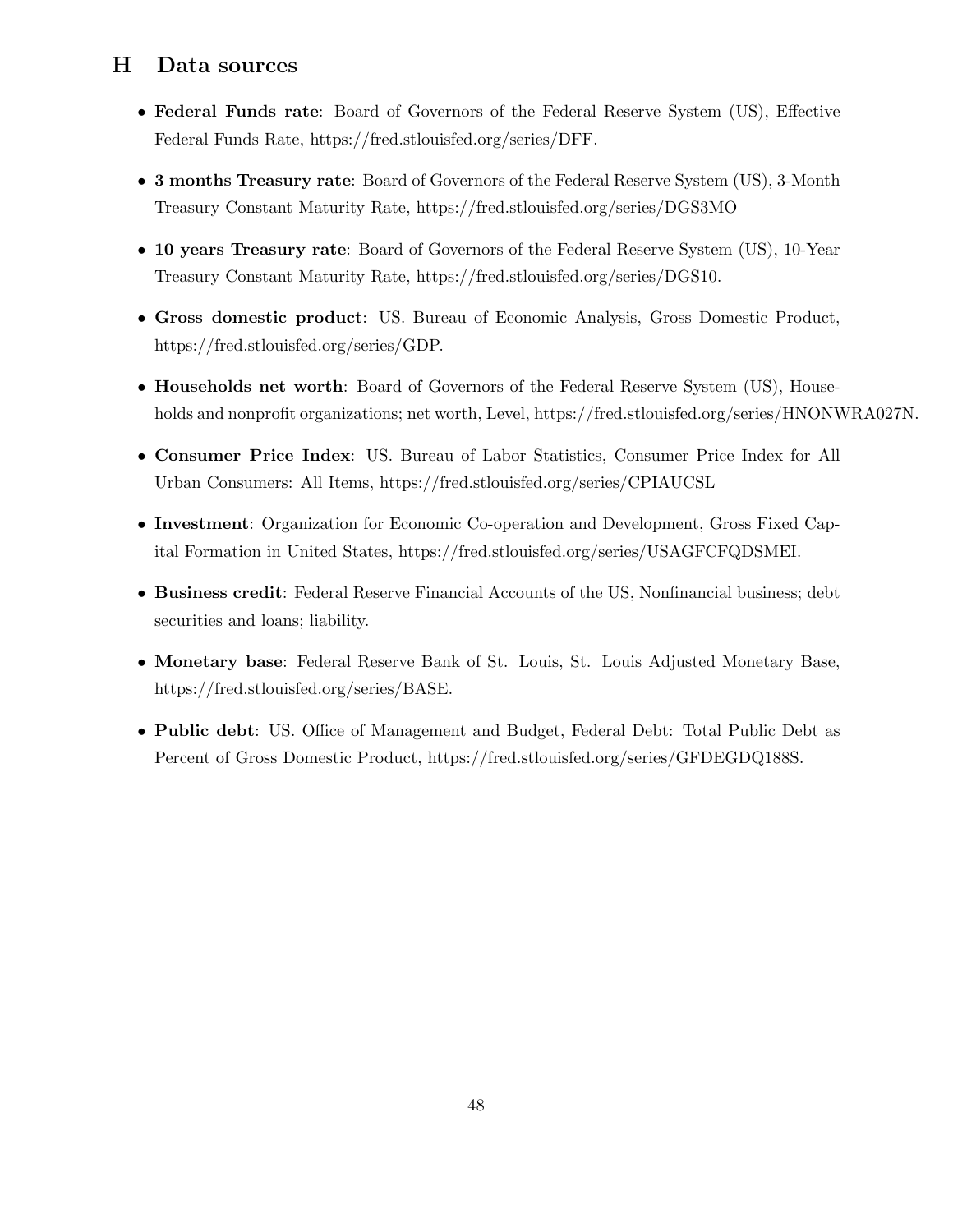# References

- Bacchetta, Philippe, Kenza Benhima, and Yannick Kalantzis (2016) "Money and Capital in a Persistent Liquidity Trap," CEPR Discussion Paper No. 11369.
- Benhabib, Jess, Stephanie Schmitt-Grohé, and Martin Uribe (2001) "The Perils of Taylor Rules," Journal of Economic Theory, Vol. 96, No. 1, pp. 40–69.
- Benigno, Gianluca and Luca Fornaro (2015) "Stagnation Traps," CREI working paper.
- Bernanke, Ben and Mark Gertler (1989) "Agency Costs, Net Worth, and Business Fluctuations," The American Economic Review, Vol. 79, No. 1, pp. 14–31.
- (2001) "Should Central Banks Respond to Movements in Asset Prices?" The American Economic Review, Vol. 91, No. 2, pp. 253–257.
- Bordo, Michael D, Michael Dueker, and David C Wheelock (2008) "Inflation, Monetary Policy and Stock Market Conditions," NBER working paper No. 14019.
- Bordo, Michael D and David C Wheelock (2006) "When do stock market booms occur? The macroeconomic and policy environments of 20th century booms," FRB of St. Louis Working Paper.
- Borio, Claudio, Craig Furfine, and Philip Lowe (2001) "Procyclicality of the Financial System and Financial Stability: Issues and Policy Options," BIS working paper.
- Caballero, Ricardo J. and Emmanuel Farhi (2014) "The Safety Trap," NBER Working Paper No. 19927.
- Caballero, Ricardo J and Arvind Krishnamurthy (2006) "Bubbles and Capital Flow Volatility: Causes and Risk Management," Journal of Monetary Economics, Vol. 53, No. 1, pp. 35–53.
- Cecchetti, Stephen Giovanni (2000) "Asset Prices and Central Bank Policy," CEPR Discussion Paper.
- Christiano, Lawrence, Cosmin L Ilut, Roberto Motto, and Massimo Rostagno (2010) "Monetary Policy and Stock Market Booms," NBER Working Paper No. 16402.
- Eggertsson, Gauti and Paul Krugman (2012) "Debt, Deleveraging, and the Liquidity Trap: a Fisher-Minsky-Koo Approach," The Quarterly Journal of Economics, Vol. 127, No. 3, pp. 1469– 1513.
- Eggertsson, Gauti and Neil Mehrotra (2014) "A Model of Secular Stagnation," NBER Working Paper No. 20574.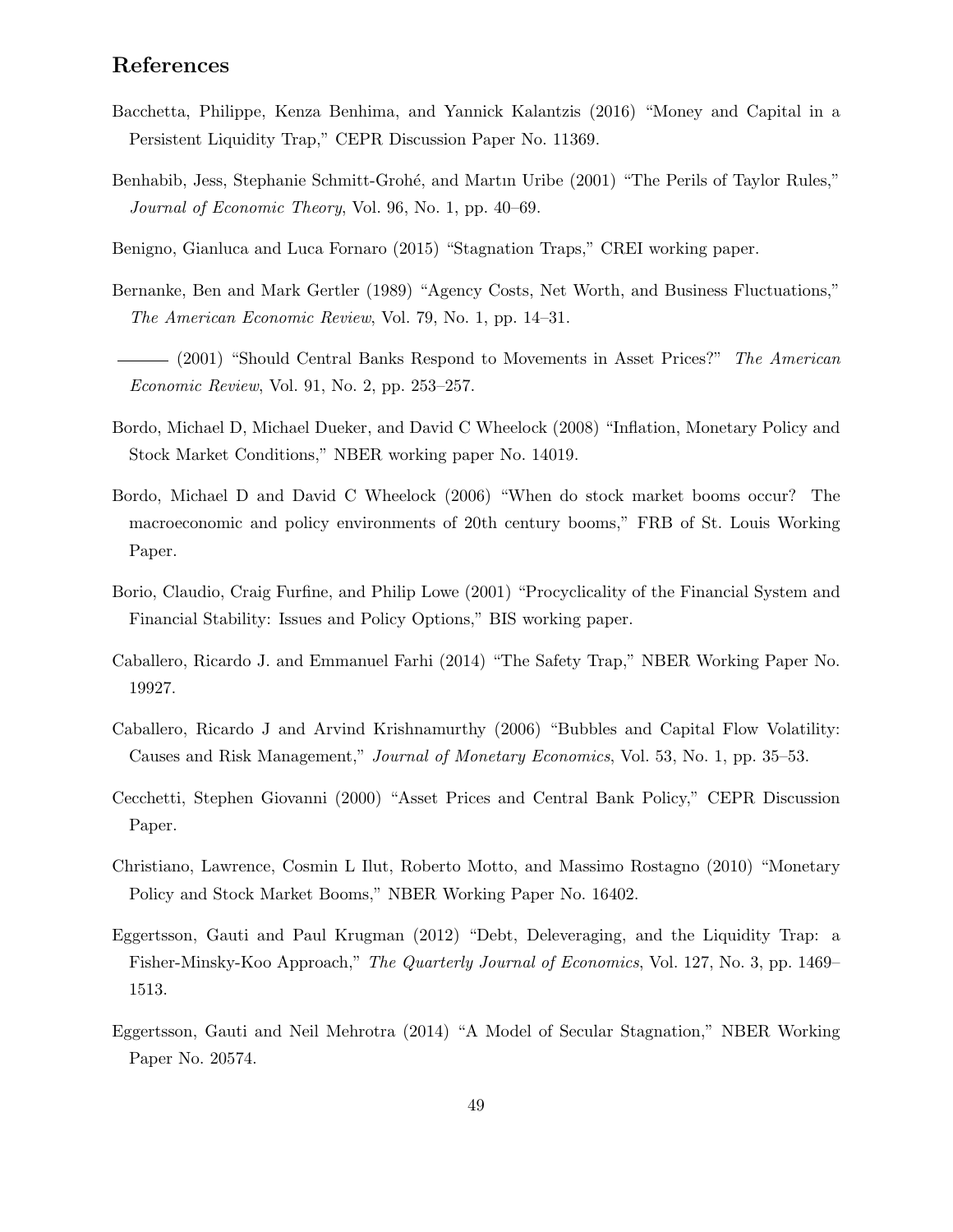- Eggertsson, Gauti and Michael Woodford (2003) "The Zero Bound on Interest Rates and Optimal Monetary Policy," Brookings Papers on Economic Activity, Vol. 2003, No. 1, pp. 139–211.
- Farhi, Emmanuel and Jean Tirole (2011) "Bubbly Liquidity," The Review of Economic Studies, Vol. 79, No. 2, pp. 678–706.
- Fisher, Irving (1933) "The Debt-Deflation Theory of Great Depressions," Econometrica, Vol. 1, No. 4, pp. 337–357.
- French, Kenneth R and James M Poterba (1991) "Were Japanese Stock Prices Too High?" Journal of Financial Economics, Vol. 29, No. 2, pp. 337–363.
- Galí, Jordi (2009) Monetary Policy, Inflation, and the Business Cycle: An Introduction to the New Keynesian Framework: Princeton University Press.
- (2014) "Monetary Policy and Rational Asset Price Bubbles," The American Economic Review, Vol. 104, No. 3, pp. 721–752.
- Galí, Jordi and Luca Gambetti (2015) "The effects of monetary policy on stock market bubbles: Some evidence," American Economic Journal: Macroeconomics, Vol. 7, No. 1, pp. 233–257.
- Gourinchas, P.O. and Hélène Rey (2016) "Real interest rates, imbalances and the curse of regional safe asset providers at the zero lower bound," mimeo.
- Guerrieri, V. and G. Lorenzoni (2011) "Credit Crises, Precautionary Savings, and the Liquidity Trap," NBER Working Paper No. 17583.
- Hansen, Alvin H (1939) "Economic Progress and Declining Population Growth," The American Economic Review, Vol. 29, No. 1, pp.  $1-15$ .
- Iachan, Felipe, Plamen Nenov, and Alp Simsek (2015) "The Choice Channel of Financial Innovation," NBER Working Paper No. 21686.
- Kiyotaki, Nobuhiro and John Moore (1997) "Credit Cycles," The Journal of Political Economy, Vol. 105, No. 2, pp. 211–248.
- Krugman, Paul (1998) "It's Baaack: Japan's Slump and the Return of the Liquidity Trap," Brookings Papers on Economic Activity, Vol. 1998, No. 2, pp. 137–205.
- $-$  (2013) "Secular Stagnation, Coalmines, Bubbles, and Larry Summers," New York Times, November 163.
- LeRoy, Stephen F (2004) "Rational Exuberance," *Journal of Economic Literature*, Vol. 42, No. 3, pp. 783–804.